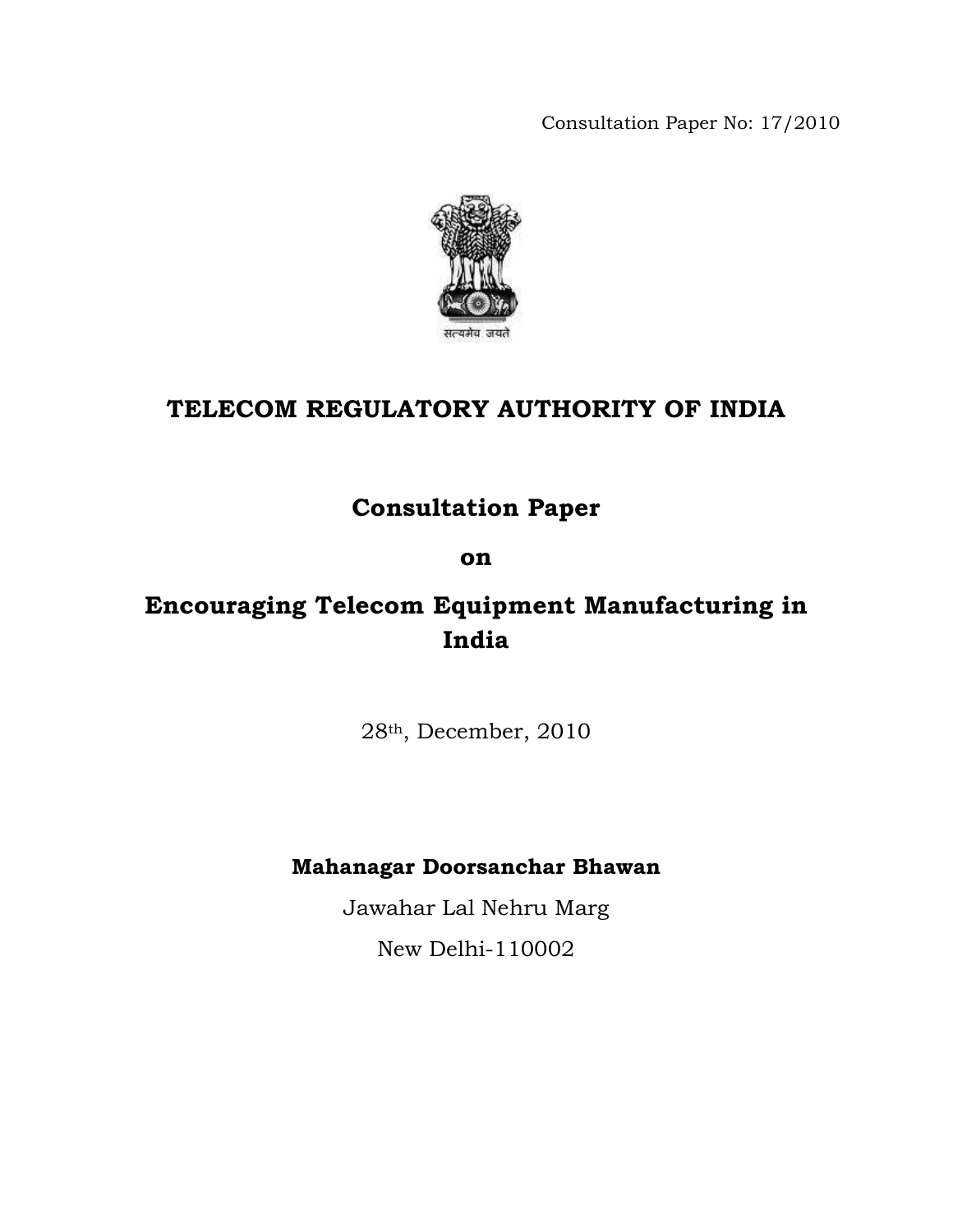## **Preface**

The telecommunications sector would continue to contribute significantly to the growth of the Indian economy over the next few years. While the growth in the spread of telecom infrastructure and provision of services is rapid, the contribution of the Indian telecommunications equipment manufacturing industry to this sector is modest. There is allround recognition that profactive steps must be taken to repair the situation.

In this context TRAI had issued a pre-consultation paper in May this year and several issues have been identified. Based thereon, this consultation paper has been prepared raising specific issues for consideration of stakeholders, so as to enable the Authority to take further action and recommend suitable measures for Government's consideration.

Written comments on the issues raised in this consultation paper are invited from the stakeholders by  $14<sup>th</sup>$  January, 2011 and counter-comments on the comments by  $21<sup>st</sup>$  January, 2011. The comments and counter-comments may be sent, preferably in electronic form, to Mr Lav Gupta, Principal Advisor (TD) on the e-mail address: tdra@trai.gov.in or  $tdra.train@gmail.com$ . The fax number of TRAI is 011-23211998. Comments and countercomments will be posted on the TRAI's website.

> **Dr. J.S. Sarma Chairman, TRAI**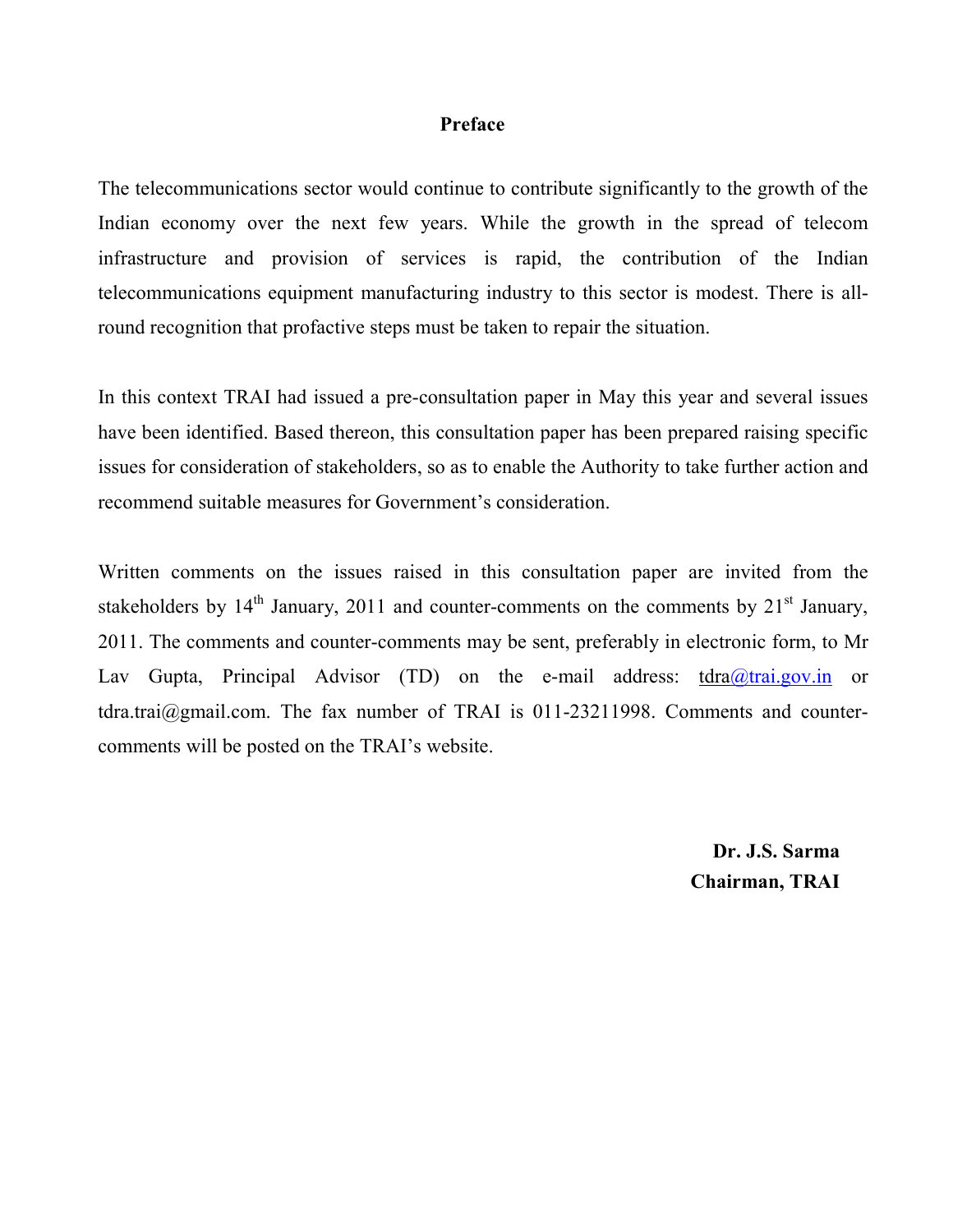# **Contents**

| Chapter 1. The Telecommunications Ecosystem 5                 |
|---------------------------------------------------------------|
| Chapter 2. Optimising The Telecom Manufacturing Value Chain19 |
|                                                               |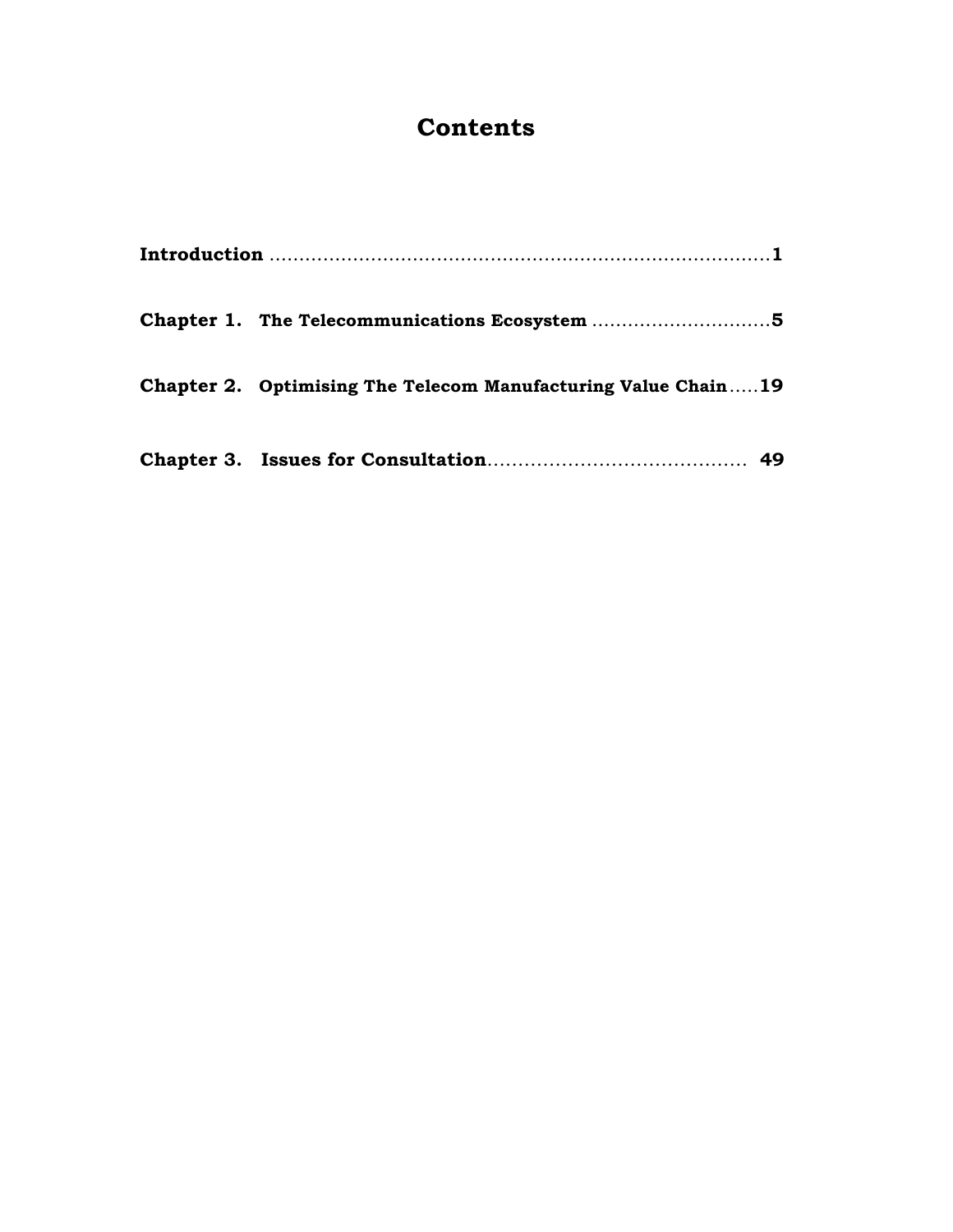# **Introduction**

- 1. The global economic focus has shifted towards Asia and India today is a major focal point. According to BTI<sup>1</sup> Transformation Index rankings of 2010, India has been ranked 26th and China 88th in terms of economic and political transformation. The Indian telecom sector has contributed significantly to the growth of the Indian economy. As a result of the policy and regulatory initiatives over the years, the growth of subscribers connected to the Indian telecommunications network has seen a CAGR of 44.66% over last 5 years. The number of connections was 742.12 million at the end of October 2010 and is projected to grow to 1 billion by 2014, taking the teledensity to about 100%. The gross revenue figure reported by the service providers for 2009-10 is Rs 1,57,984.76 crore. According to a KPMG report, the sector currently has about 5 million jobs and this is number is expected to increase to 20 million. With the introduction of 3G and the possibility of 4G in the near future, the data consumption is likely to multiply manifold. The prospects of continued aggressive growth and availability of a big pool of skilled manpower hold immense potential for the sector.
- 2. The telecommunications industry is enabled by a complex value chain that includes equipment suppliers, service providers, and users. The telecommunications value chain begins with sourcing of components like semiconductor chips and software. These components are, in turn, incorporated into equipment purchased by service providers. The service providers then use the equipment to build networks and provider service to the end users. The equipment manufacturers also

l,

<sup>&</sup>lt;sup>1</sup> Bertelsmann Foundation and the Centre for Applied Research, Munich, Germany

Telecom Regulatory Authority of India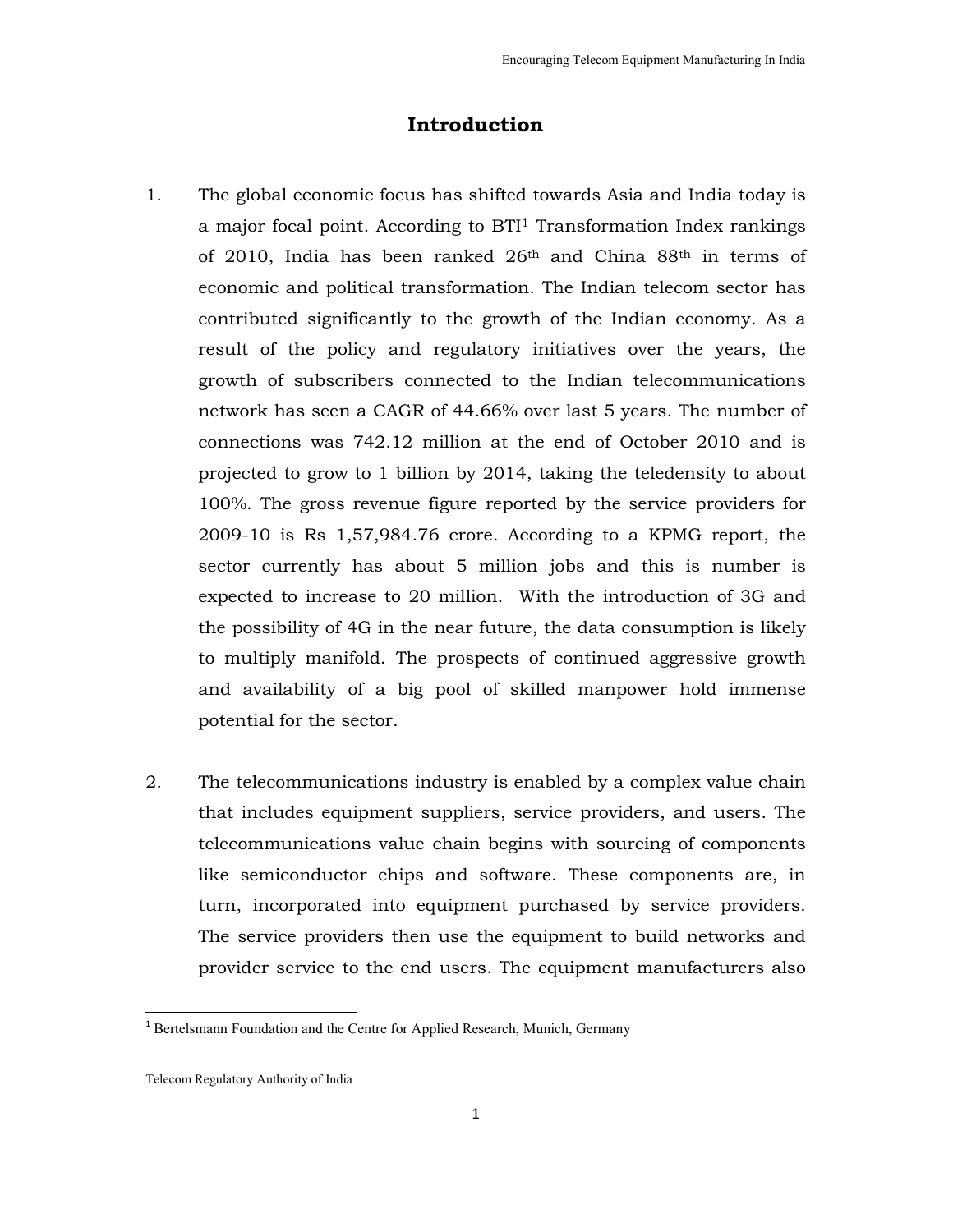supply terminal equipment like mobile and fixed telephone instruments to the end users. India has been able to drive innovation when it comes to software services in the telecom space. But the results are not so encouraging when it comes to developing telecom equipment. To become an important player in the global telecom space, India has to create a synergetic telecom ecosystem and build globally competitive product companies across the telecom value chain. Despite the growth in the number of subscribers, the ecosystem has so far failed to adequately spur the manufacturing segment and as a result, the domestic telecom equipment manufacturing segment has not been able to meet the demand created by other segments of the telecom ecosystem forcing the telecom operators to import most of the equipment required for their network. In 2008-09 alone, as per Directorate General of Commercial Intelligence and Statistics (DGCIS) data, equipment worth Rs. 461.58 billion was imported by the Indian telecom operators. According to a KPMG report2, the telecom equipment market in India is estimated to be Rs 450 billion and growing  $@20-25\%$  p.a. Given the right initiatives by all stakeholders, the manufacturing sector can make rapid strides. The telecom system/hardware equipment market is much bigger than the telecom software market and domestic production can not only reduce our imports, but also create a large export opportunity with the consequent benefits to the telecom industry and the country.

l,

<sup>&</sup>lt;sup>2</sup> "Broadband for All", India Telecom 2010

Telecom Regulatory Authority of India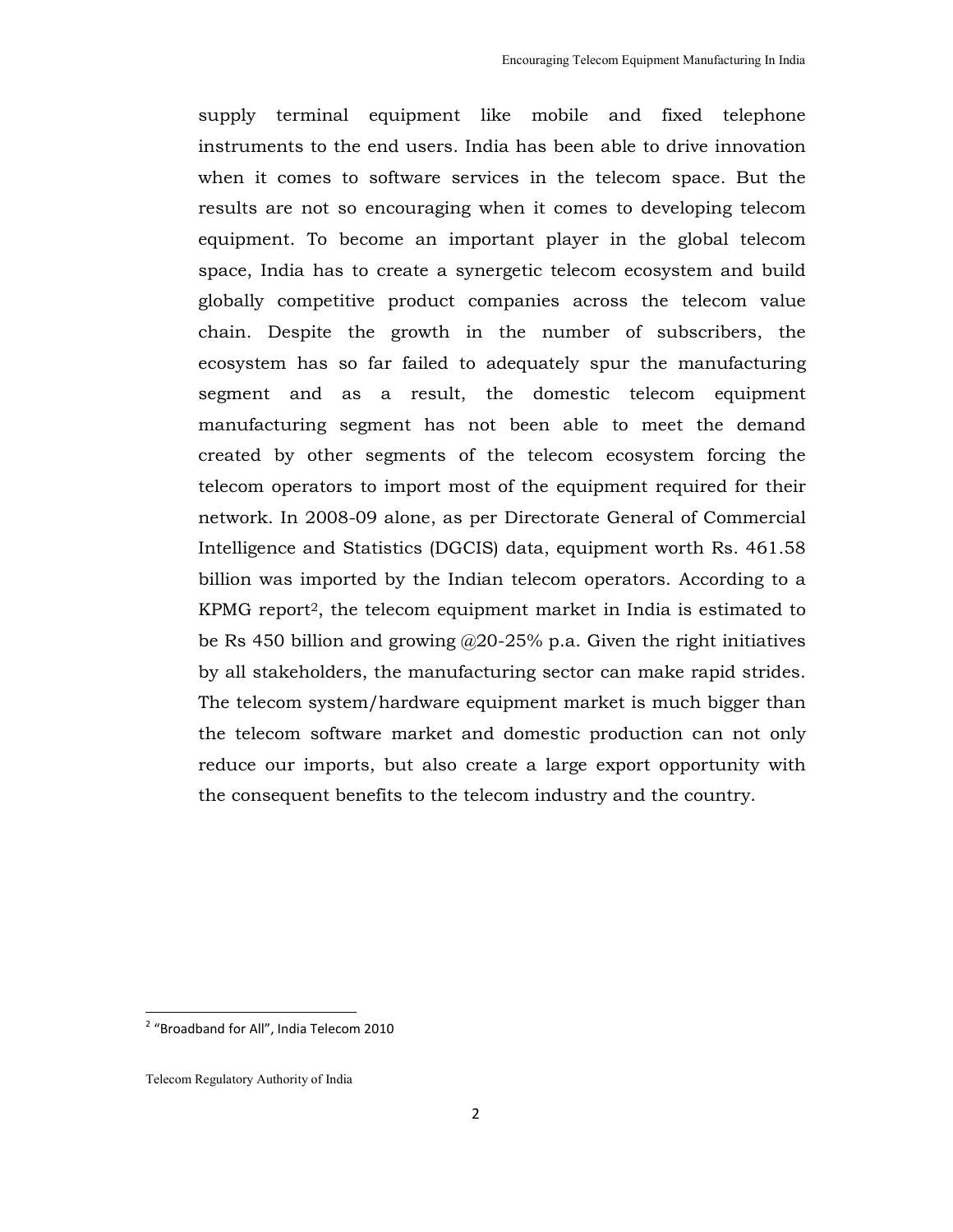- 3. Domestic manufacturing of telecom equipment in India is mostly based on technology developed abroad<sup>3</sup> resulting in the benefits of sales of such products largely accruing to foreign companies. It is true that the Indian mobile handset companies have increased their domestic share to 14% in 2009-10 from 3-4% in 2008-09 and are actively competing with international giants. Nonetheless, the Hardware Task Force report4 indicates that despite the huge requirement for telecom hardware and growing domestic consumption, there is a dearth of Indian manufacturers of telecom equipment who can effectively address these needs. Availability of domestic telecom equipment manufacturing will enable Indian companies to transform into new product innovators from being mere software solution developers. Moreover, with manufacturing units and their supply chains in place in India, telecom equipment manufactured in India may be rendered cheaper compared to imported equipment. Local manufacture can also help in addressing security and safety concerns, cut down the life-cycle time, and strengthen the other links of the value chain.
- 4. A pre-consultation paper was issued in May 2010 for obtaining views of the stakeholders on "Encouraging Telecom Equipment Manufacturing". The time has come when we have to collectively discuss, debate and finalise measures that can be send as recommendations to the government. The larger issues in front of us

 $\overline{a}$ 

<sup>&</sup>lt;sup>3</sup> "Report of Task Force to suggest measures to stimulate the growth of IT, ITES and Electronics Hardware Manufacturing industry in India", Ernst & Young report, December 2009 (jointly with CEMA, ELCINA, ISA, ICA, ESC, NASSCOM, MAIT, TEMA)

<sup>&</sup>lt;sup>4</sup> "Report of Task Force to suggest measures to stimulate the growth of IT, ITES and Electronics Hardware Manufacturing industry in India", Ernst & Young report, December 2009 (jointly with CEMA, ELCINA, ISA, ICA, ESC, NASSCOM, MAIT, TEMA)

Telecom Regulatory Authority of India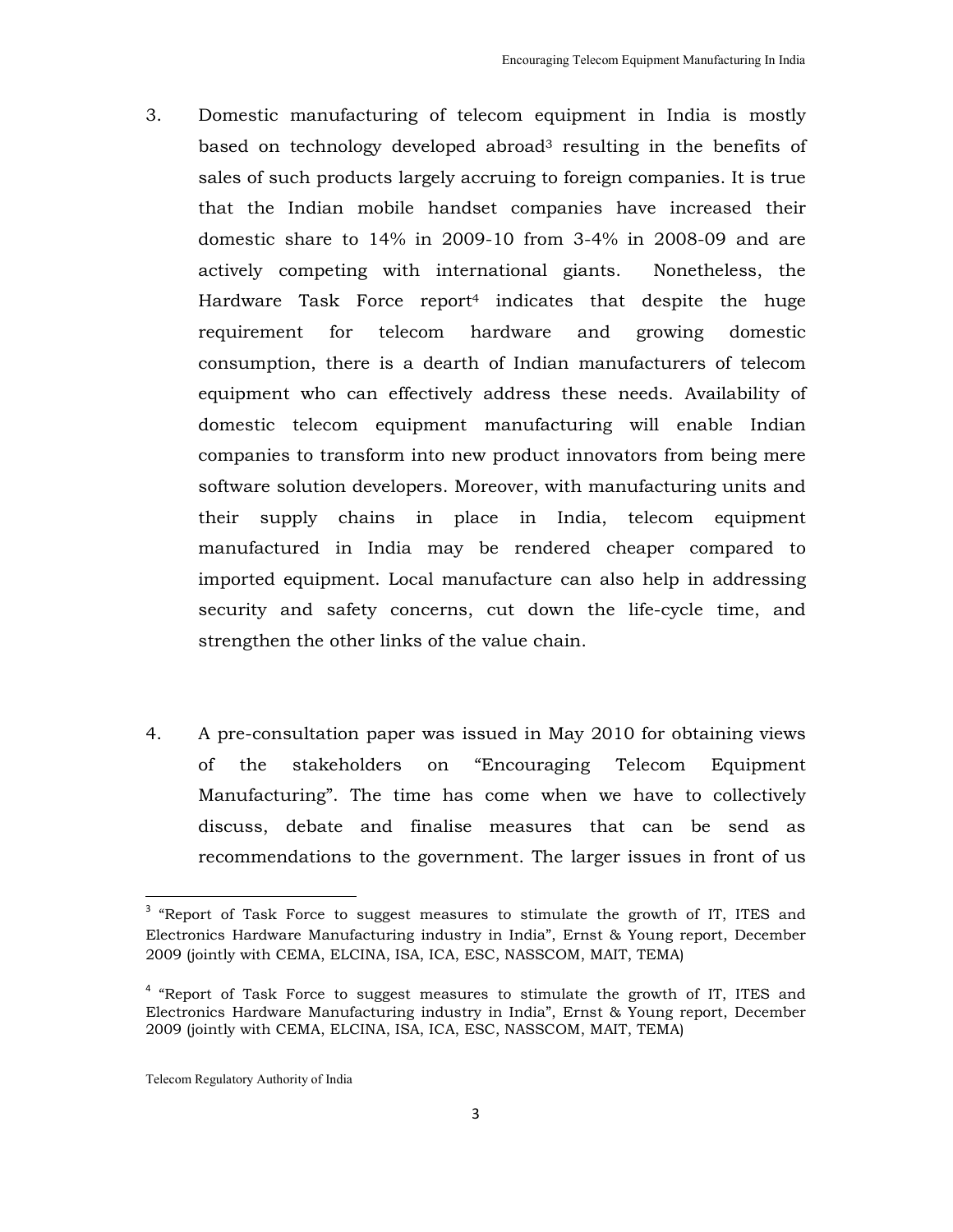are to see how the telecom manufacturing value chain needs to be altered to benefit the Indian telecom industry and the country and what needs to be done to make India a telecom manufacturing powerhouse. Within the perimeter of the larger issues, it is expected that the stakeholders would come out with definitive suggestions on the issues such as developing component manufacturing, R&D and innovation, creation of Indian IPR wealth, financial incentives for the sector, competitiveness of the Indian manufacturing companies, incentives to attract investment & FDI, manufacturing clusters and creation of centralised test & certification lab.

- 5. Arising from the consultation process, it is proposed to suggest to the Government measures for making India a telecom manufacturing powerhouse. If certain measures require regulations to be issued, the same would be carried out.
- 6. Chapter I of this Consultation paper brings out the telecom ecosystem and its bearing on the manufacturing segment. Chapter II covers issues relating to optimising the telecom manufacturing value chain which are summarised in Chapter III.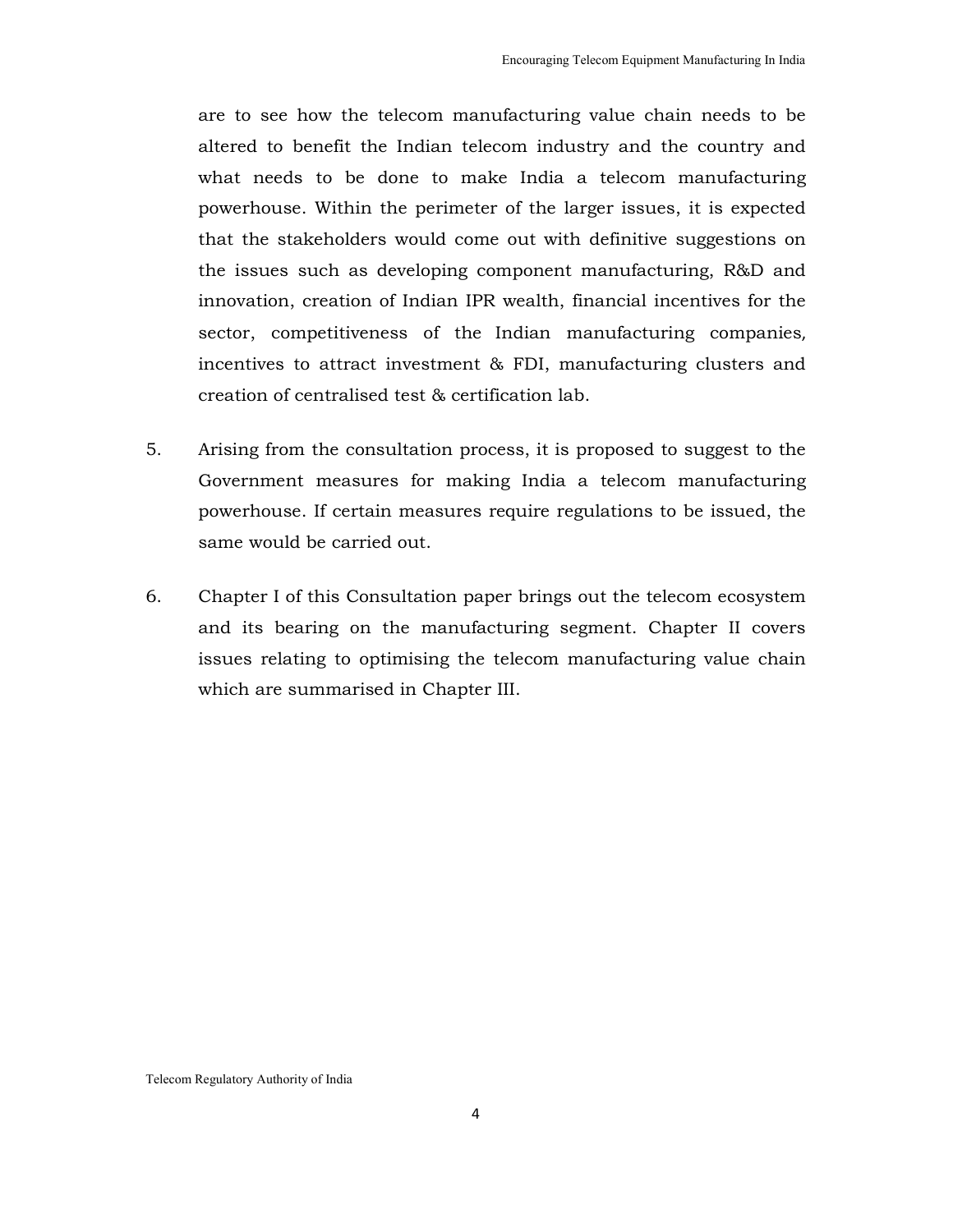# **Chapter I The Telecommunications Ecosystem**

1.1 The telecom ecosystem of a country consists of players who contribute to sustain a healthy and growing telecommunications industry. The ecosystem consists of different access service providers including fixed-line, cellular mobile and Internet service providers. There are national and international long distance operators who provide these services to subscribers through access service providers or in some cases directly to the subscribers. Then there are original equipment manufacturers (OEMs) and suppliers of telecom equipment who sell equipment to service providers or directly to customers. There are also infrastructure providers who install towers, fiber, duct or other passive infrastructure for the use of service providers. Application/content developers may provide services directly to the customer or through service providers. There are component, semiconductor and auxiliary equipment manufacturers from whom the telecom equipment manufacturers source their inputs. The system integrators procure hardware and software from OEMs and then provide end-to-end solutions to the service providers or enterprise customers. Various segments of the telecom ecosystem are depicted in Figure 1.1.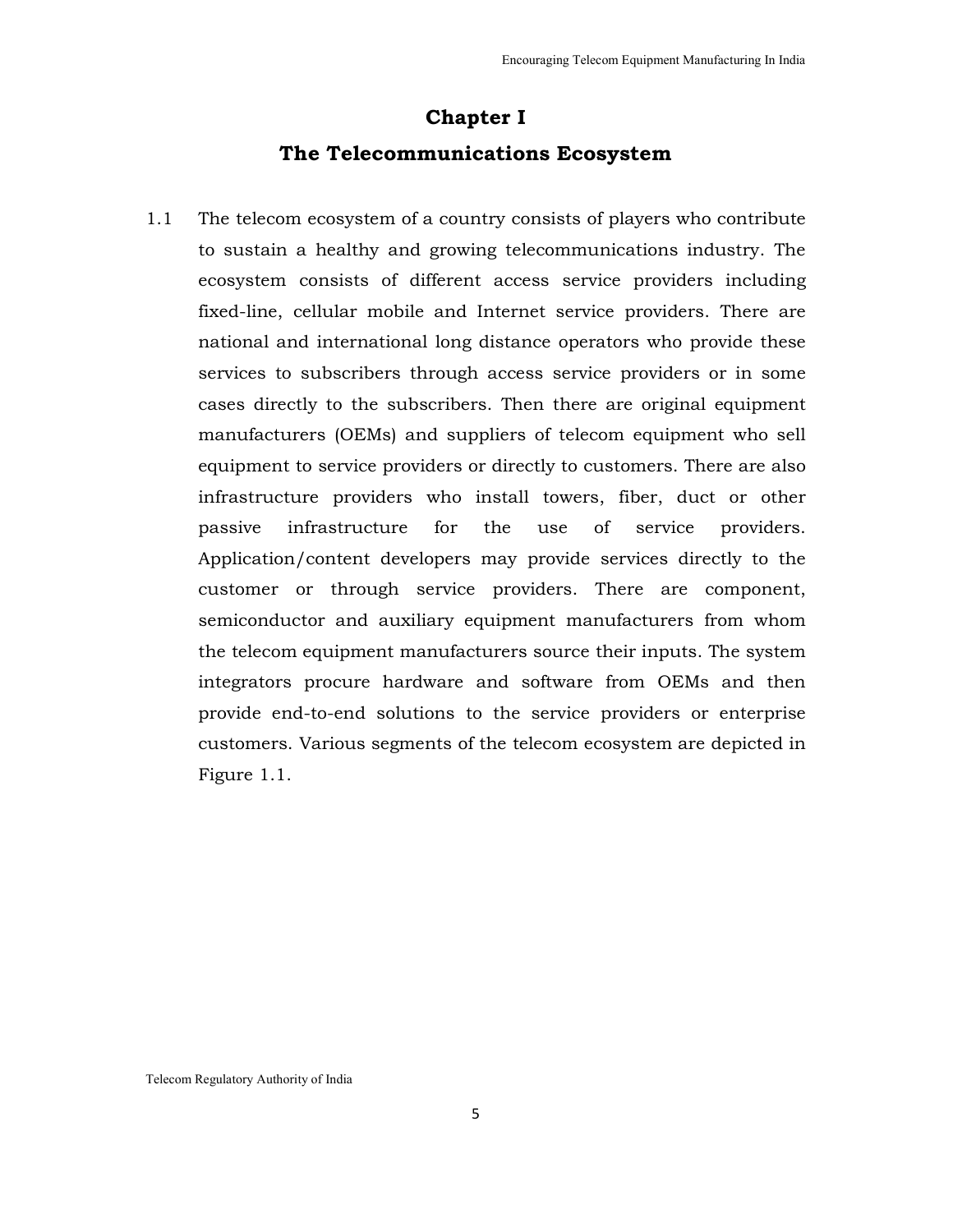

**Figure 1.1 The Telecommunications Ecosystem**

1.2 Different segments of the eco-system are not entirely independent. For example, the 'Service Provider' segment has impact on the manufacturing and vice-versa. The supply chain of a telecom product in the 'Network Equipment Manufacturer' segment has impact on rollout and growth of services. The Government institutional framework has impact on various other segments. A sound policy framework for the manufacturing segment of the telecommunication sector, requires taking into account the mutual influence of different constituents of the telecommunication ecosystem. We discuss below these influences.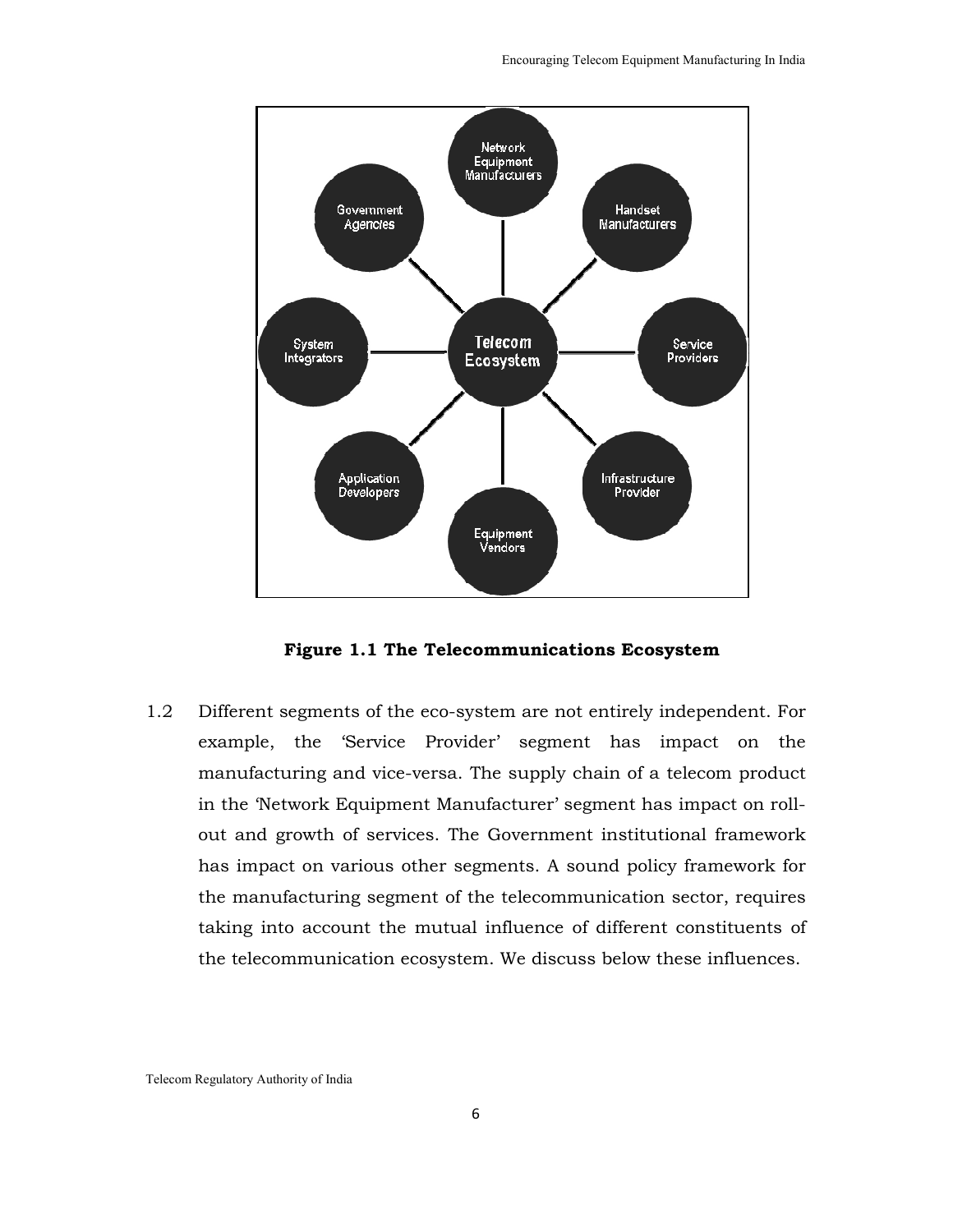# **A – Service Providers**

- 1.3 Service providers who build their own networks are users of inputs from the equipment manufacturer and infrastructure segments. Competitive rates, lower lead times and availability of new technology equipment would help the service providers to roll out their networks faster and provide affordable services to the customers.
- 1.4 As per DOT's website, in India there are 19 licensed access service providers providing voice, data and leased line services in various service areas. The total revenue reported by these service providers was Rs. 1,24,435.55 crore in 2009-10. This segment requires, among others, a variety of fixed and mobile switches, transmission equipment, fiber and copper cables and various kinds of system and application software, IN platforms, subscriber management systems, test equipment and other support systems like power and airconditioning.
- 1.5 In the long distance segment there are 29 NLDOs and 24 ILDOs out of which 13 are providing voice and rest are only in the VPN/leased line market. The turnover of NLD and ILD segments was Rs. 19,320.70 crore and Rs.8829.13 crore respectively in 2009-10. Deployment of long distance services requires, among others, switching, transmission equipment, fiber, landing stations, security systems, backend hardware and software.
- 1.6 There were 378 licenced ISPs at the end of July 2010 out of which165 were active. The total turnover was Rs. 5282 crore in 2009-10. The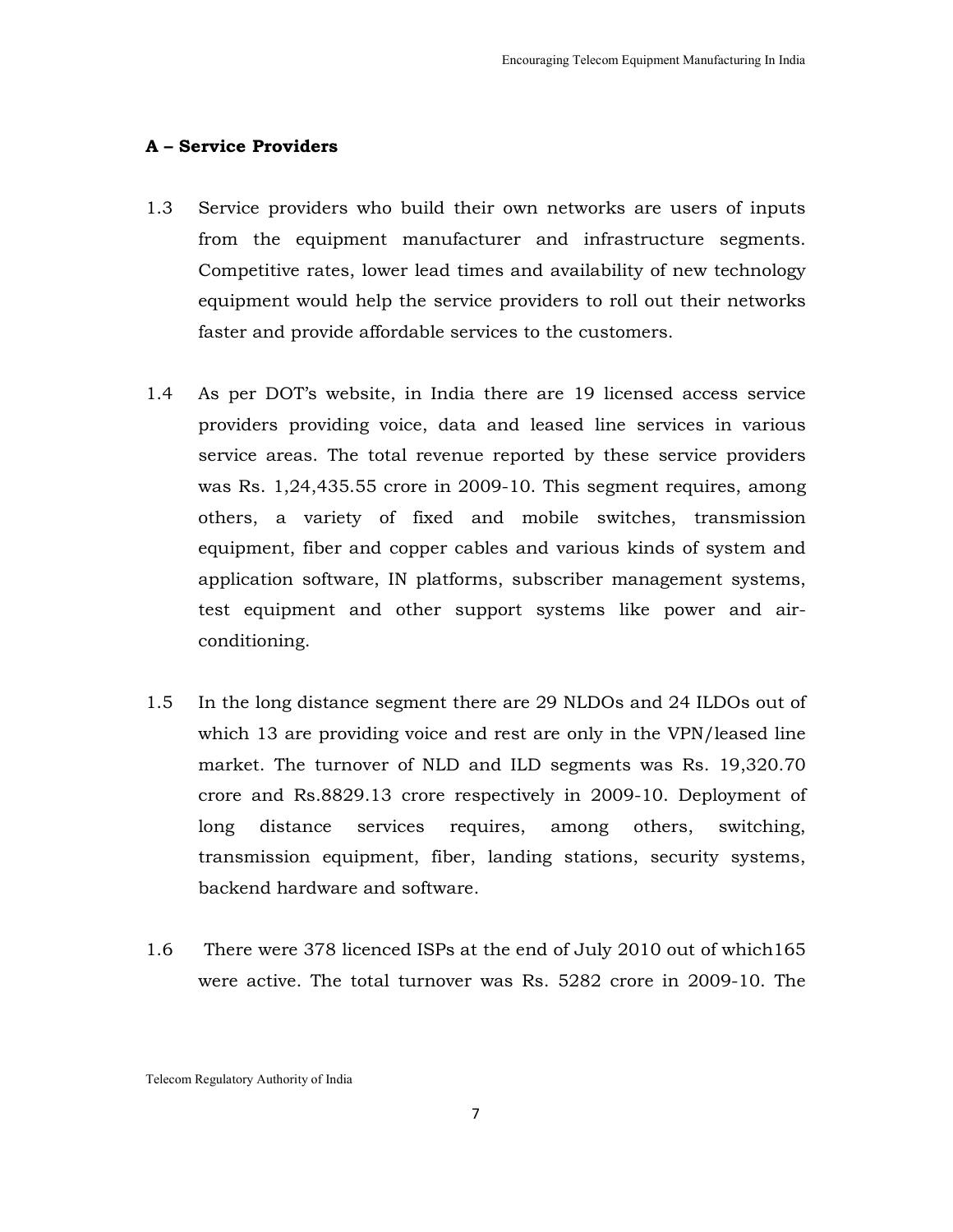ISP business requires various kinds of IP and Ethernet equipment, backend hardware and software, applications and content.

#### **B – Infrastructure Providers**

1.7 In the infrastructure segment there are about 15 players offering towers to the service providers. The industry has about 3,00,000 towers(as on February 2010) with a sharing ratio of about 1.5 and growth of about 20% per annum. The infrastructure provider can create passive infrastructures like fiber, duct and tower. All these give rise to requirement for tower material, cables of various types, power and air-conditioning equipment. Other than the Original Equipment Manufacturers (OEMs), there are telecom vendors and system integrators who may outsource equipment from many sources and provide support to the other segments of the ecosystem.

### **C – Application Developers**

1.8 An important constituent of the telecom ecosystem are application/content/VAS developers offering a variety of services in the areas of entertainment, information and m-commerce. According to a Feedback Consulting report<sup>5</sup> mobile VAS revenue grew to about Rs 11,700 crore in 2009-10 against about Rs 9000 crore in the previous year. The entertainment revenues (ring tones, CRBT, Music downloads, video clips, Games, voting) were about Rs 6750 crore of which the ring tones were the dominant category having about 52% share. The information VAS (arrival, departures, weather updates, crop prices, farming related info is catching up among rural areas)

<u>.</u>

<sup>&</sup>lt;sup>5</sup> OPPORTUNITIES IN THE MOBILE TELECOM SECTOR IN INDIA Date: October 2010, Feedback Consulting. The US\$ figures have been converted to Indian rupees  $(a)$  Rs 45 for 1US\$

Telecom Regulatory Authority of India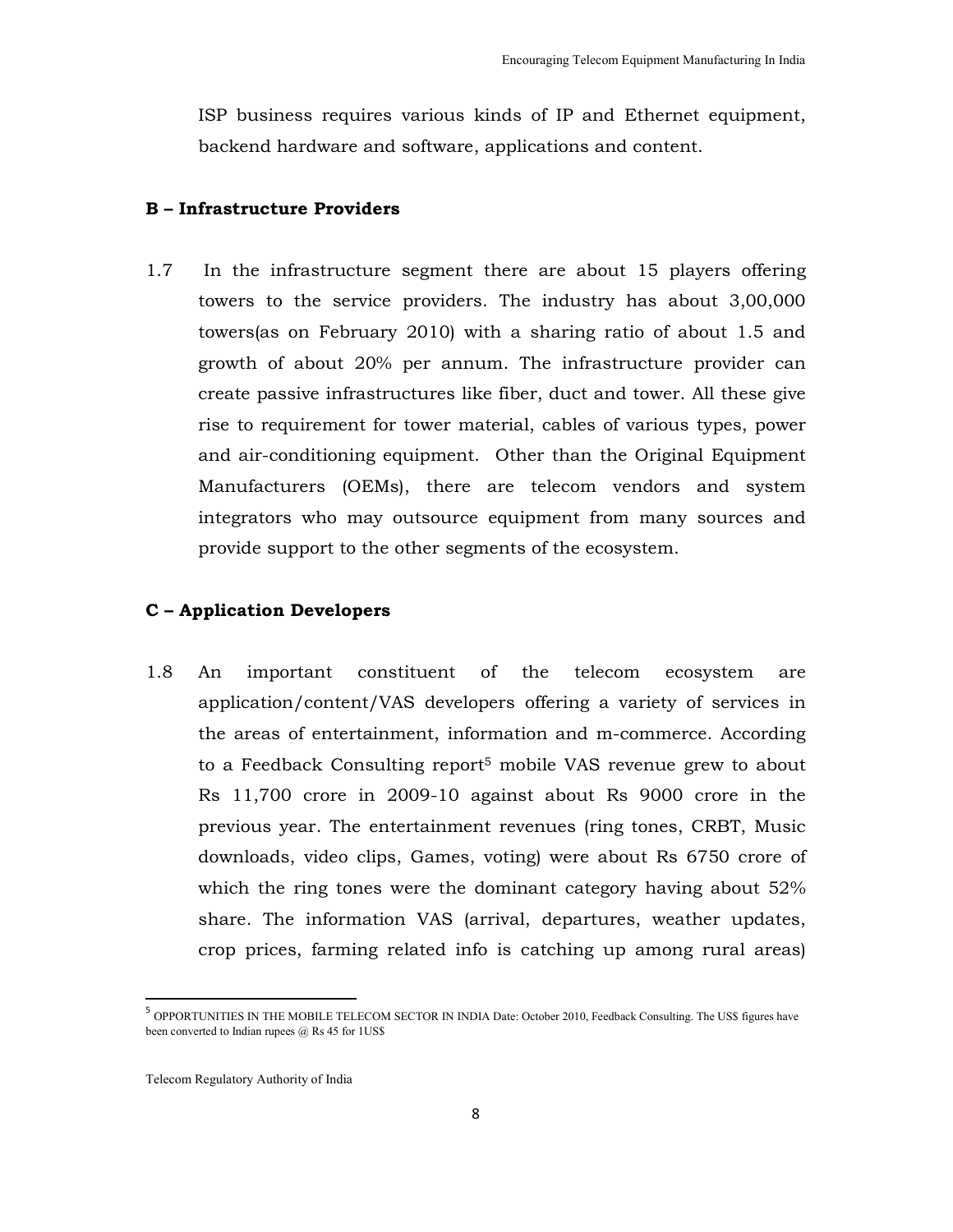generated revenue of about Rs 4590 crore and m-commerce about Rs 450 crore. These require a variety of platforms and backend systems. M-commerce use is currently confined mainly to urban mobile users. Government is making all efforts to proliferate banking service among the unbanked population through mobile phones. This initiative is expected to generate demand for mobile handsets, POS terminals, computers and other backend systems.

### **D – Network equipment/handset manufacturers**

- 1.9 The manufacturing segment has a big impact on the service and infrastructure segments. Availability of indigenous equipment reduces cost, increases availability and cuts down time for rollout and expansion.
- 1.10 According to DoT estimates, telecom equipment worth more than Rs 3,50,000 crore will be required by 2015. What benefit of this would accrue to the domestic companies and the country would depend on how the telecom value chain is handled and what efforts are made towards making India a credible manufacturing powerhouse.
- 1.11 There are more than 25 players of which majority are international players like Nokia, Huwai, ZTE, Cisco etc. The mobile handset requirements are also huge consistent with the growth projections. As per Voice & Data, about 108 mn mobile phones were sold in the country during 2009-10 with the sales volume of about Rs 27,000 crore up from about Rs 25,650 crore in the previous year.
- 1.12 For a strong manufacturing segment, R&D and innovation are important pre-requisites. There are hardly any world-class telecom

Telecom Regulatory Authority of India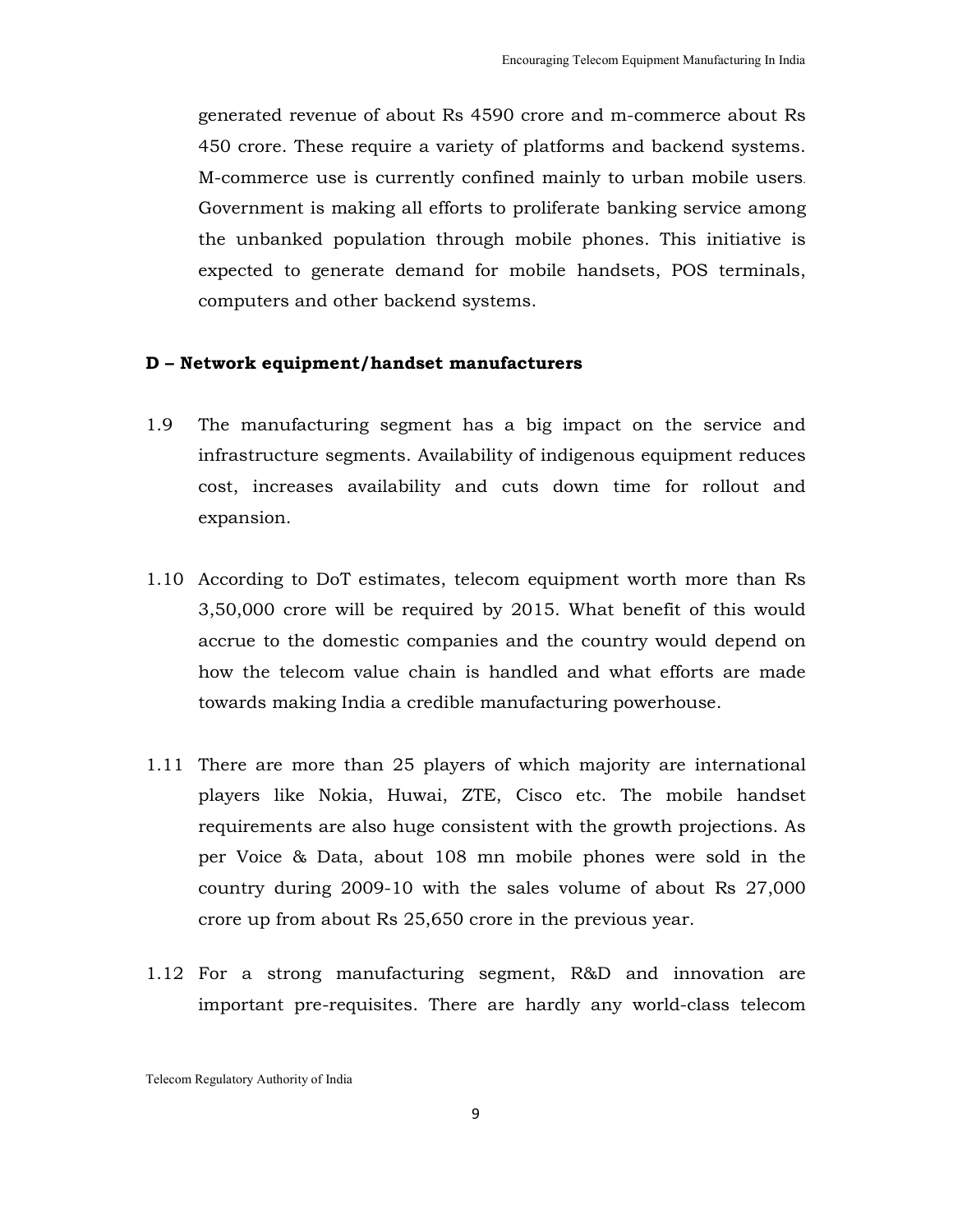products which have been developed in India. There is a need to enhance R&D in the telecom equipment manufacturing segment and significantly increase the number of Indian telecom product companies in the country. R&D effort is required to develop affordable technology for the masses, as also comprehensive security infrastructure for telecom networks. More research is required for the preparation of tested infrastructure for enabling interoperability in Next Generation Networks and Green technologies.

1.13 The regulatory and policy institutional framework component of the telecom ecosystem plays an important role in creating a congenial environment for growth through domestic manufacturing. The stated policy of the Government of India as enunciated in NTP 1999 is as follows:

*…"strengthen research and development efforts in the country and provide an impetus to build world-class manufacturing capabilities" and "with a view to promoting indigenous telecom equipment manufacture for both domestic use and export, the Government would provide the necessary support and encouragement to the sector, including suitable incentives to the service providers utilising indigenous equipment".* 

1.14 Globally, Governments have created a supportive policy framework to encourage their telecom equipment manufacturing and R&D. Such support has resulted in creation of several multi-billion dollar enterprises. **China** has been actively supporting its telecom industry and has been providing significant support in the form of subsidies, loans and lines of credit to the Chinese telecom companies carrying out R&D and improve manufacturing and stimulate their exports. This has helped these companies to win large domestic business and enable them to use their home market as a base to achieve globally competition scale. The Chinese Government has also been pro-actively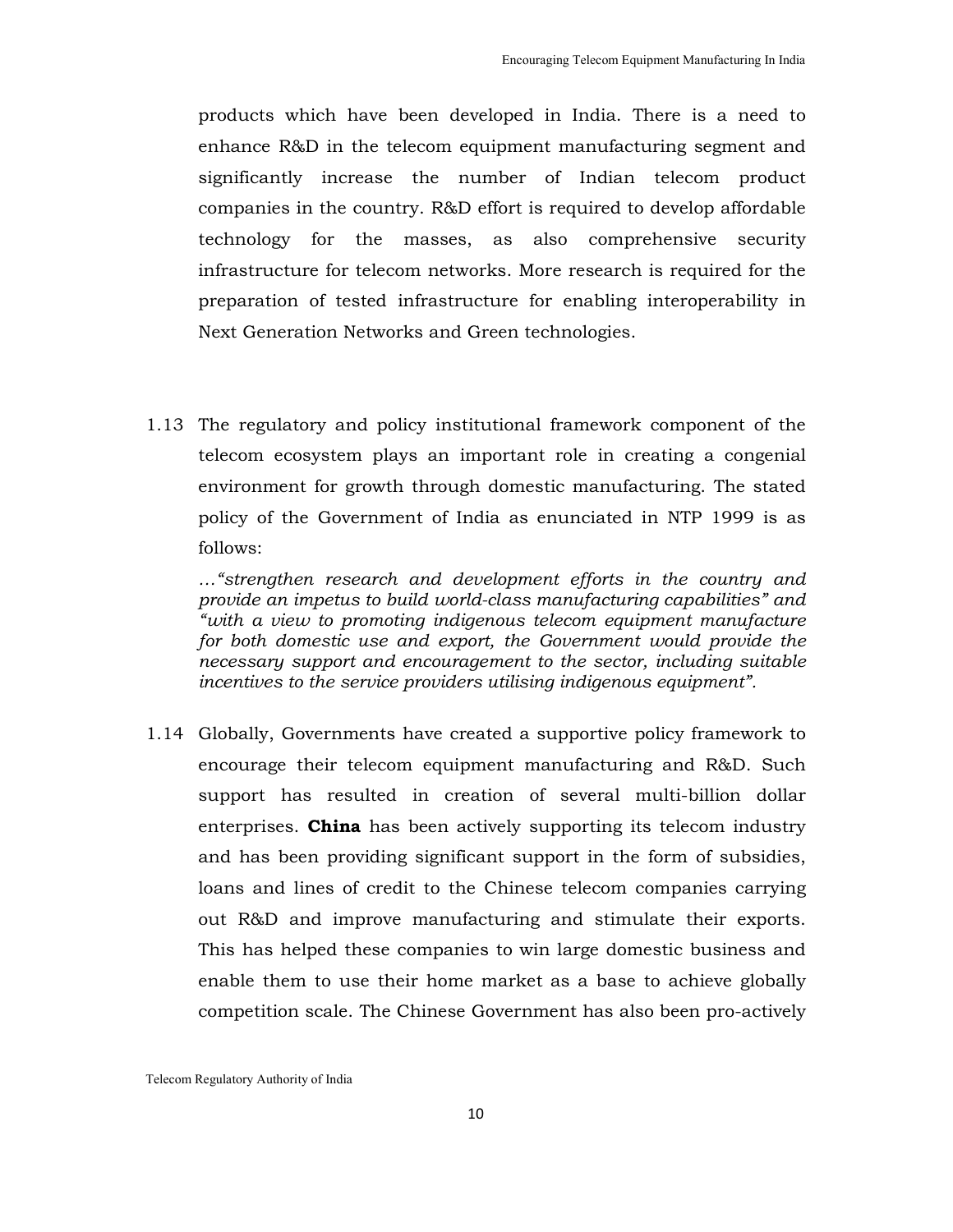pushing for telecom exports as a part of their bilateral trade and use telecom exports as a key area for bilateral trade. The Government under the Chinese Development Bank has been providing very large export financing, for example, US \$ 50 billion to ZTE and US \$ 10 billion to Huawei. **Israel** with just about 200,000 technology professionals has been able to create R&D driven companies, exporting telecom equipment globally. Israel has set up funding for R&D expenses of Israeli companies to the extent of 50% of their expenses to help them to become global technology leaders. The grants are provided as conditional loans subject to royalties of about 3-5% of sales payable only in the case of technology and commercial success. **Brazil** applies state taxes and charges to imports that can double the actual cost of importing products into Brazil. Brazil only allows the import of such products if they are not produced domestically. The Government of Brazil offers a variety of tax, tariffs and financing incentives to encourage production for export and the use of Brazilian made inputs in domestic production. Brazilian National Bank for Economy and Social Development (BNDES) provides long term financing to Brazilian industry through different programmes at lower interest that the market interest rates. Regulations allow a Brazilian state enterprise to subcontract services to a foreign firm only if domestic expertise is not available. ICT is **Canada's** one of the most invested sectors representing almost 40% of the country provide investment in research and development worth and estimated US \$ 5.7 billion in 2006. The Canadian Government encourages R&D through generous R&D tax credits to help drive innovations and through direct support of research sectors**. Finland's** Public Policy implemented in the course of last two decades has played an important role in reinforcing the country's innovative capacity, by creating adequate framework conditions for innovation.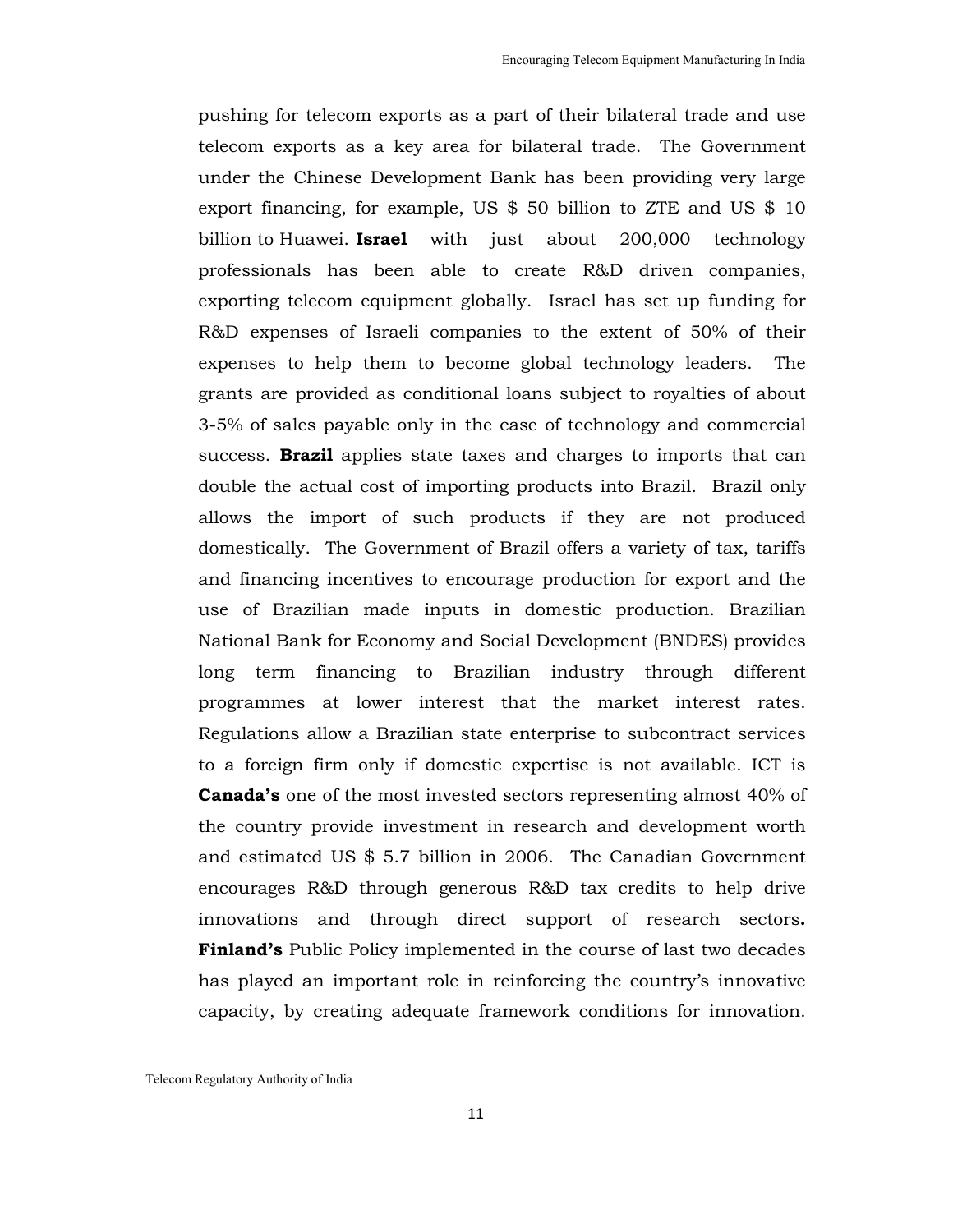Important investment in R&D together with the establishment of an effective network of public agencies supporting public and private R&D and a cluster based approach to innovation which encouraged numerous interaction and knowledge and technology transfers amongst small and larger firms, service providers, research institutes and universities. Finnish trade and investment policies have enabled trade and investment liberalization in the last two decades and have also significantly contributed to fostering adequate framework conditions for innovations in Finland.

### **E – Current Status in India**

- 1.15 According to a recent report by the technology researcher Gartner Inc., India ranks fourth in telecom equipment manufacturing in the Asia-Pacific (APAC) region. The country had a 5.7% share of the region's total telecom equipment production revenue of \$180 billion in 2009. India is expected to move to the third spot (after China and South Korea) with a share of 8.5% of the total (estimated) APAC telecom equipment production revenue of \$277 billion by 2014.
- 1.16 The Department of Telecom data shows that production of telecom equipment in India at the end of March 2009 stood at Rs 51,800 crore with a compounded annual growth rate (CAGR) of 29% in the previous five years. As compared to this, Chinese telecom equipment maker Huawei Technologies Co. Ltd alone reported revenue of Rs 82,350 crore in 2008, up from Rs 57,600 crore in the previous year. Production of equipment has been of the order of 510 billion in 09-10 and projected 535 billion in the current year(see Figure 1.2).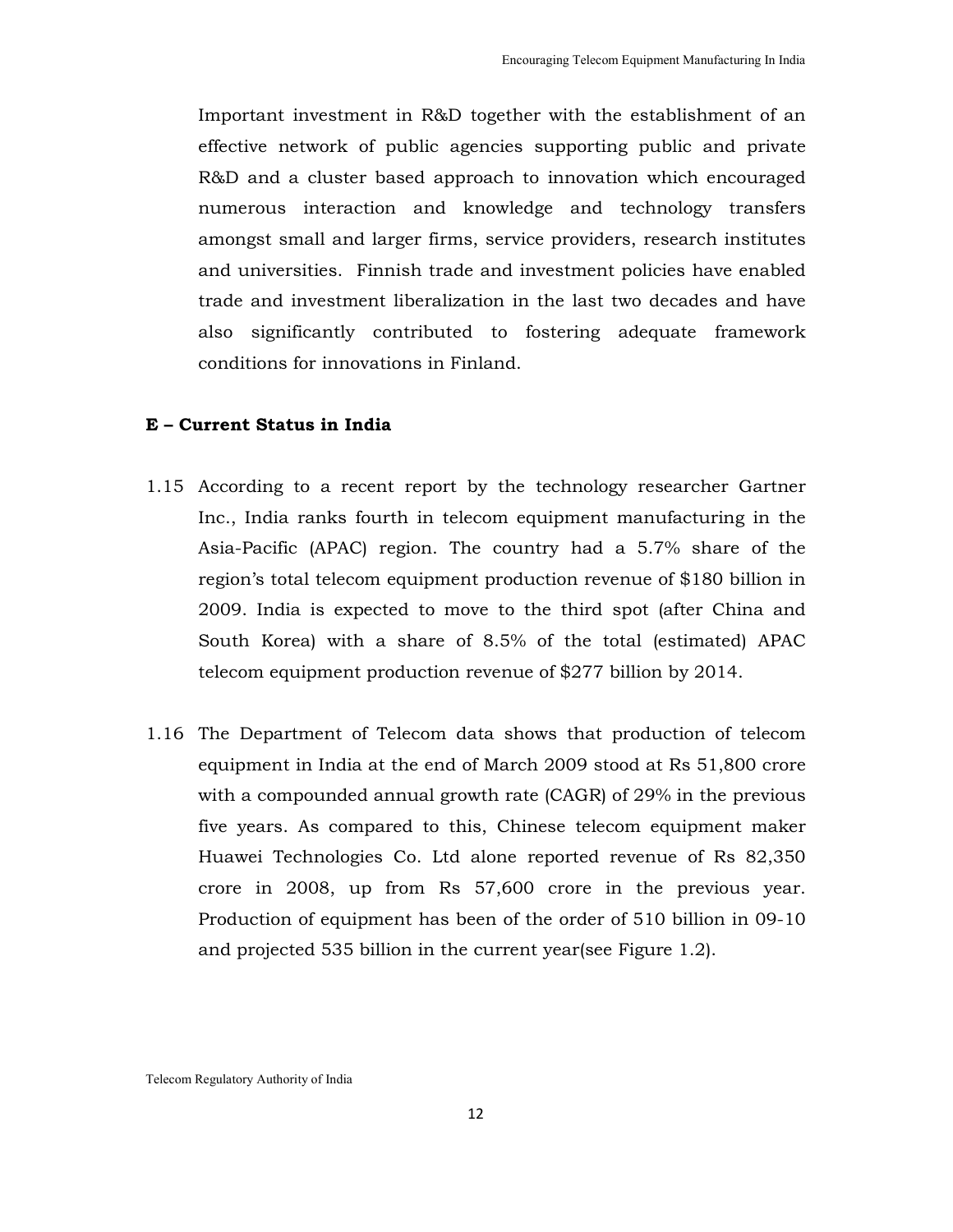

**Telecom equipment production** 

### **Figure 1.2 – Telecom equipment production in India**

Source: TEPC, adapted from KPMG report India Telecom 2010

1.17 India exported equipment worth Rs. 135 billion in 2009-10 as against Rs. 18.98 billion in 2006-07, a growth of 600%, underlining the growth potential of the sector. The pace of growth of manufacturing will accelerate over next 3 years considering the growth of subscribers. As per DOT website, telecom equipment worth Rs. 3500 to 5000 billion will be required by 2015



#### **Telecom equipment exports**



Source: TEPC, adapted from KPMG report India Telecom 2010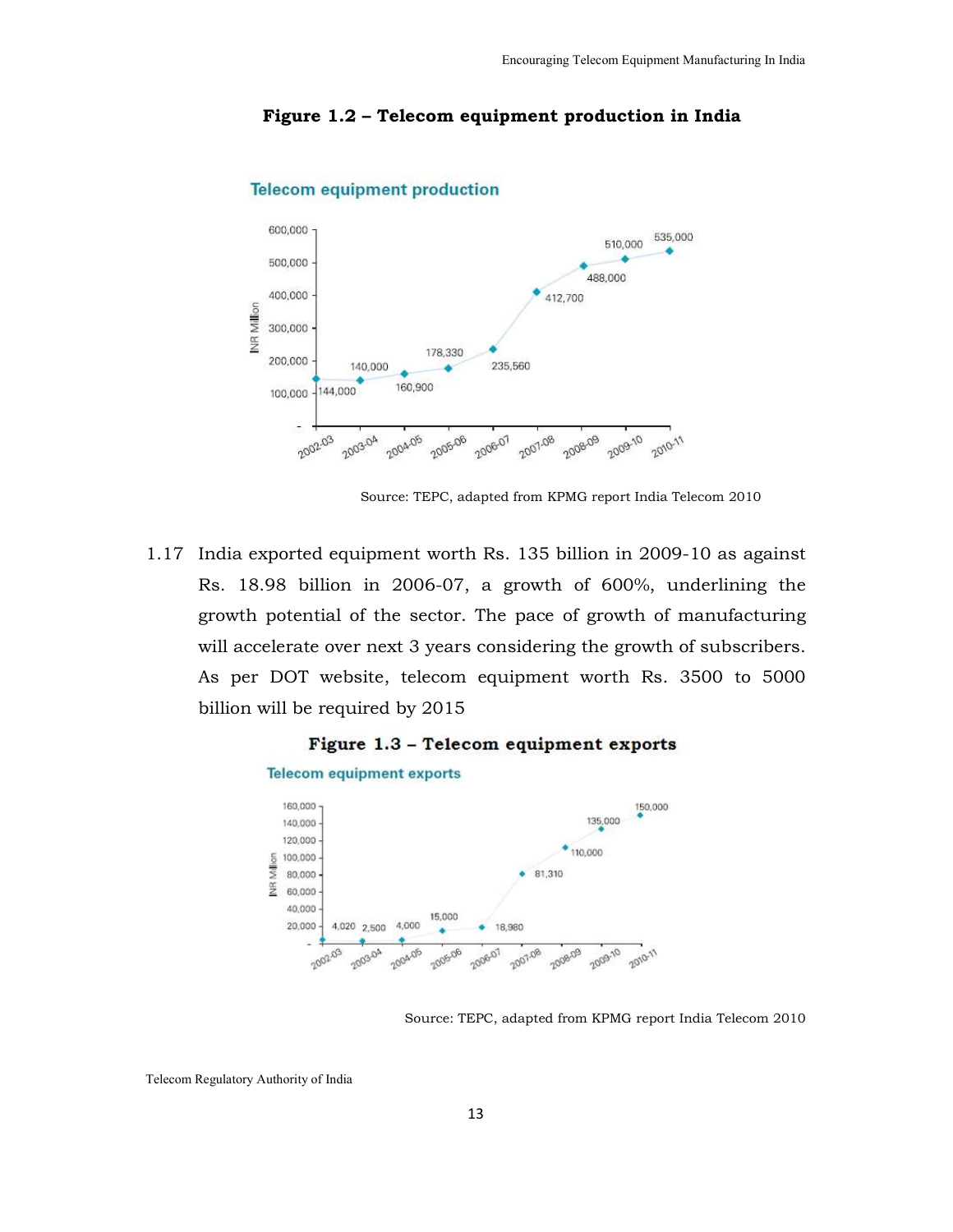- 1.18 Technology in general has evolved dramatically in the last 20 years, since Indian liberalization programme was initiated in the early 1990s. The global telecom equipment industry has also changed in products, methods and business models. The beginning of 1990s saw introduction of mobile services and now the stress is on creation of a converged network for delivery a variety of services. These changes have helped stimulate a whole new set of devices and services for consumers and technologies for the network operators. In addition, the constant desire for mobility and portability drives a continued expansion and improvement in mobility technology. The result is that there is now a pressure on development of new technology equipment, the processes of production, creating partnerships, transmission of goods and services produced and in general altering the manufacturing value chain to bring more value into the country.
- 1.19 While the estimates of impact of growth of telecom on a country's economy may vary from study to study, one cannot deny the fact that telecom is a critical infrastructure sector having significant impact on other sectors and the economic growth. To become a force in the global telecom space, India has to create an ecosystem and build globally competitive product companies across the telecom value chain from components, devices to infrastructure. As the value chain gets altered to get more activities within the boundary of India an allround impact on the telecom sector and the Indian economy would be evident.
- 1.20 Telecom equipment manufacturing was delicensed in 1991 and value added services were declared open to the private sector in 1992, following which radio paging, cellular mobile and other value added services were opened gradually to the private sector. This has resulted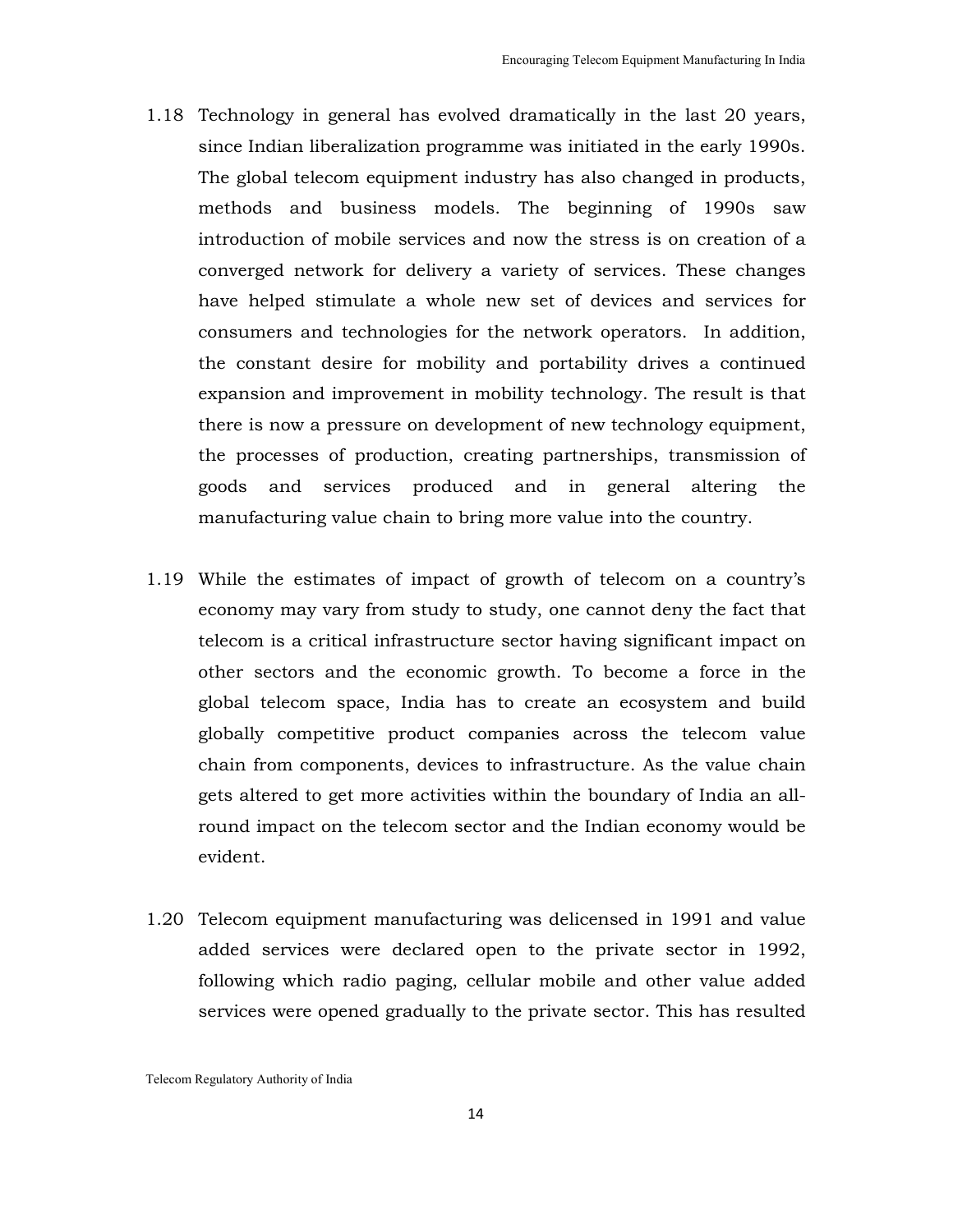in quite a few manufacturing units being set up in the country. A major breakthrough was the clear enunciation of the government's intention of liberalizing the telecom sector in the National Telecom Policy resolution of 13th May 1994, which said:

"*Taking into account India's size and development, it is necessary to ensure that India emerges as a major manufacturing base and major exporter of telecom equipment*."

The New Telecom Policy of 1999 stated the following about manufacturing in India:

*"Strengthen research and development efforts in the country and provide an impetus to build world-class manufacturing capabilities*"

And,

*"With a view to promoting indigenous telecom equipment manufacture for both domestic use and export, the Government would provide the necessary support and encouragement to the sector, including suitable incentives to the service providers utilising indigenous equipment."* 

1.21 According to the Telecom Equipment Manufacturers Association(TEMA) the demand for telecom equipments in India has exceeded a trillion rupees this year. Because of the lack of a strong domestic manufacturing base, most equipment has been imported with hardly any value addition done in India. As we shall see in succeeding paragraphs, if activities like product development and component sourcing are done within the country then much more value is added than just assembling packaging and selling. The value chain geared up for producing and distributing products developed and manufactured in India gives maximum advantage to the country.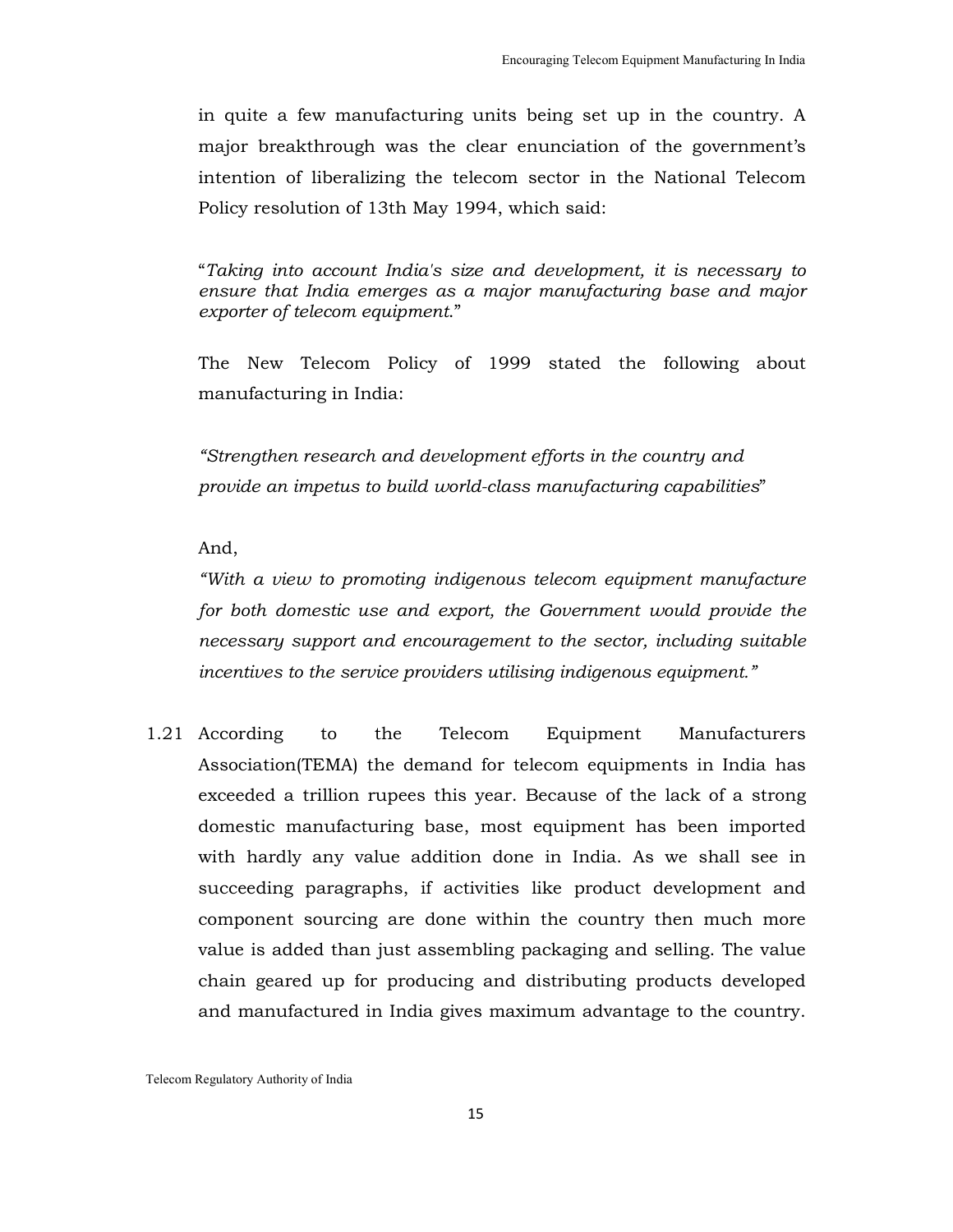Local manufacturing would create the jobs in the manufacturing, logistics and services sector. It is important that focus is shifted to creation and use of indigenous telecom products that meet global standards of technology, quality and lower in cost.

- 1.22 The growth potential of the Indian telecommunications market is well recognized. Massive growth in the number of subscribers would require networks to be upgraded, new technologies inducted and new services offered. This would create huge demand for switching, transmission and subscriber equipment. It is estimated that for 3G alone the investment would be of the order of US\$ 15 billion. Demand for the network elements would translate into requirement for components, test and auxiliary equipment. The overall requirement is expected to be of the order of US \$100 billion. There is need and scope for meeting much of India's demand for components and finished products from domestic sources. Full value would be realized if the intellectual property resides within the country. It would then be possible to leverage the domestic production base to increase exports. As per the report of the Task Force, set up by the Department of Telecom and IT in August 2009, telecom equipment manufacturing can contribute up to US\$ 10 billion in export revenues and can treble the country's current employment base by 2014. Concerted efforts would be needed to strengthen the weak links in the value chain, recognize and remove barriers and take steps in the right direction to make India a manufacturing super-power.
- 1.23 Manufacturing locally has many benefits. It could contribute in providing this inclusive growth that India is looking for. Locating plants in rural area would help provide employment and income generation opportunities thereby providing livelihood. This would help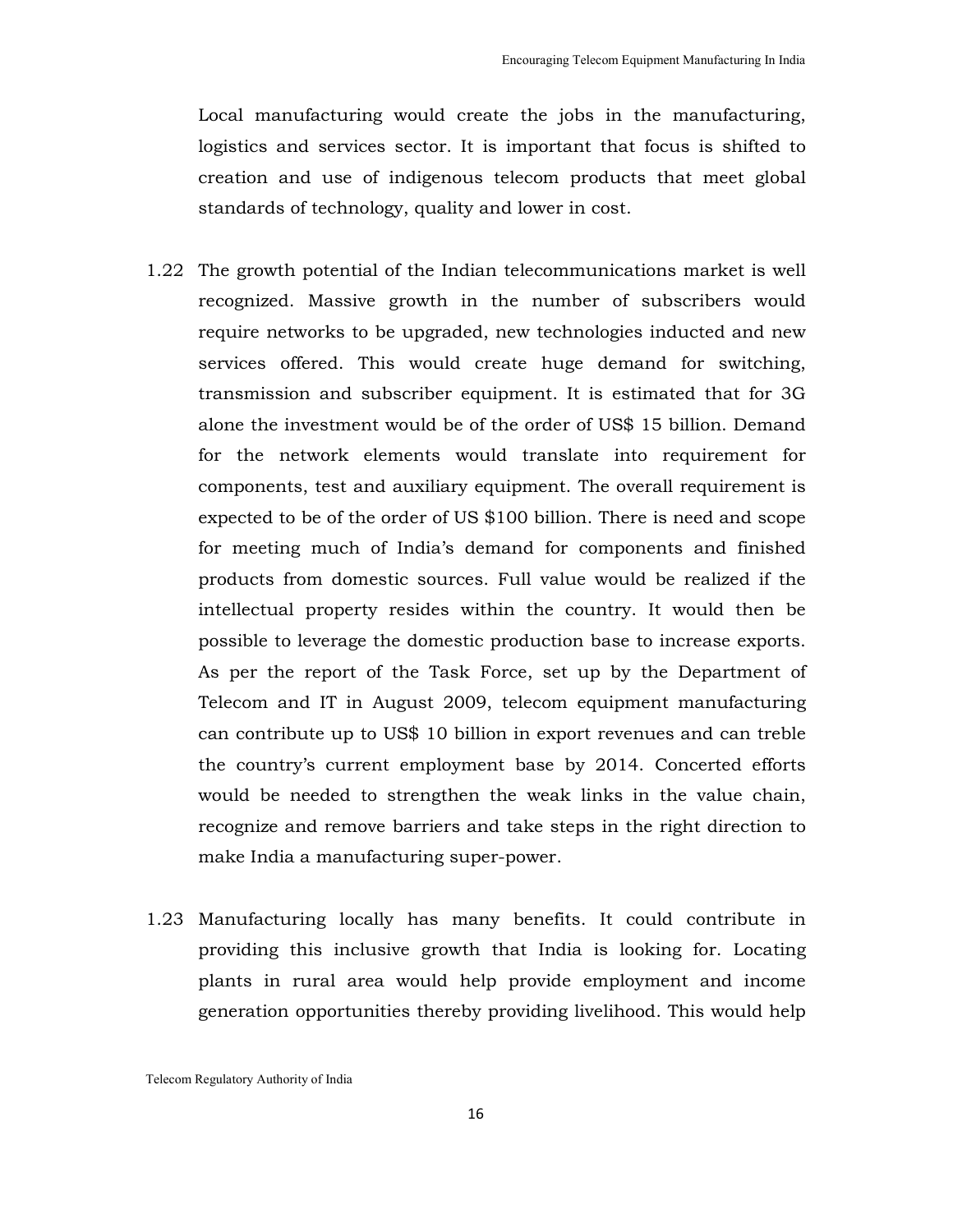rural people to access better education facilities for their children and in turn is likely to improve country's literacy rates and employability. Better telecom connectivity and other innovative applications can play a vital role in extending health care services to the remotest part of the country. In general manufacturing industry is expected to generate employment for millions. It has immense export potential. It would help create valuable IPR. It would reduce dependence on imported products and help India become self reliant in many sectors. It would help in easy availability of the equipment and enable faster roll out at lower cost making the services more affordable.

1.24 India has the required strengths in highly skilled manpower, experienced technical and R&D experts, strong management experience in critical functions such as supply chain management, high tech manufacturing systems, operational management, value chain with EMS companies, MNCs investing in India, auxiliary component manufacturing base (e.g., for cables, cabinets, shelves, power electronics, tooling, bare PCBs, etc.), Large IT service companies doing telecom projects, strong academic and research labs, manpower for electronics circuit assembly, testing and integration, capability to move the value chain by offering design capabilities and not merely low cost facilities, availability of capital. It is therefore believed that there is a high scope in the growth of domestic telecom equipment manufacturing.

#### **Export Promotion**

1.25 Though the volume of manufacturing of telecom equipment within the industry has grown, bulk of the telecom equipment is still imported from other countries as domestic equipment manufacturers could not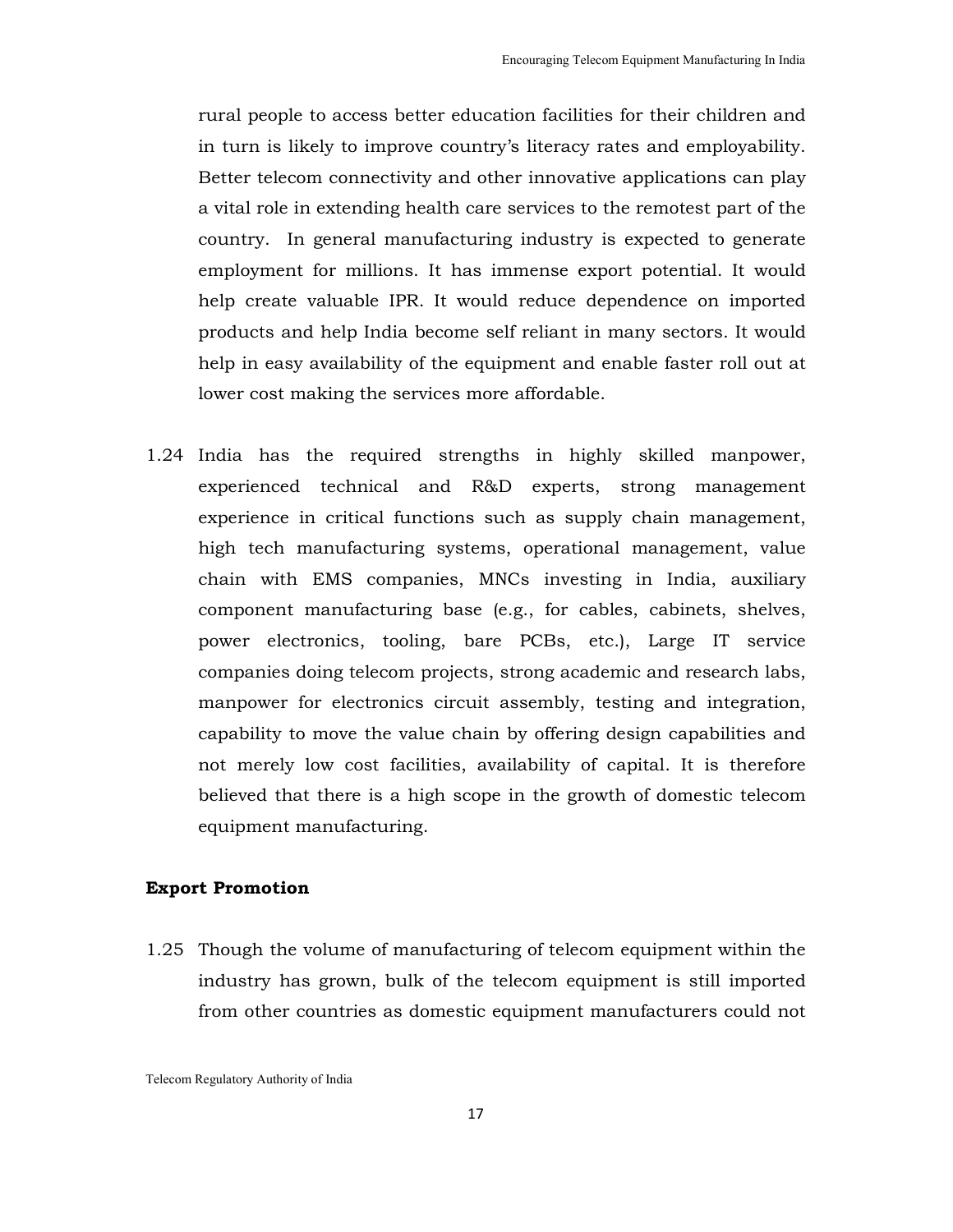match the pace of technological developments due to inadequate R&D facilities in the country. During the last few years, the import of telecom equipment has increased approximately 24 times, whereas export of telecom equipment increased only 7 times (refer table 1.1). In contrast, some countries like Brazil and China have significantly enhanced their exports during the same period by leveraging their home markets' demand and developing the telecom industries.

| Country             |        | 1999 | 2001 | 2003  | 2005  | 2007  |
|---------------------|--------|------|------|-------|-------|-------|
| <b>Brazil</b>       | Export | 402  | 1337 | 1349  | 2844  | 2332  |
|                     | Import | 1588 | 2193 | 599   | 1150  | 3187  |
| <b>Russia</b>       | Export | 131  | 105  | 166   | 271   | 476   |
|                     | Import | 690  | 1090 | 1376  | 3804  | 7035  |
| India               | Export | 49   | 84   | 101   | 161   | 355   |
|                     | Import | 352  | 753  | 2674  | 5402  | 8320  |
| China               | Export | 3738 | 8759 | 14558 | 36303 | 82035 |
|                     | Import | 4904 | 7416 | 7812  | 6544  | 19618 |
| <b>South Africa</b> | Export | 182  | 219  | 186   | 193   | 274   |
|                     | Import | 1322 | 1165 | 1216  | 2342  | 2785  |

 **Table 1.1: Import & Export of Communications equipment** 

Source: OECD

(in US\$ millions)

1.26 The Ministry of Commerce & Industry and Ministry of Communications & IT, Government of India has set up Telecom Equipment and Services Export Promotion Council as a first step in promoting exports from India, both for "Indian Products" as well as for "Indian Manufactured Products". As per the council, the production amounted to Rs. 51,000 crore and exports Rs. 13,500 crore in 2009- 10.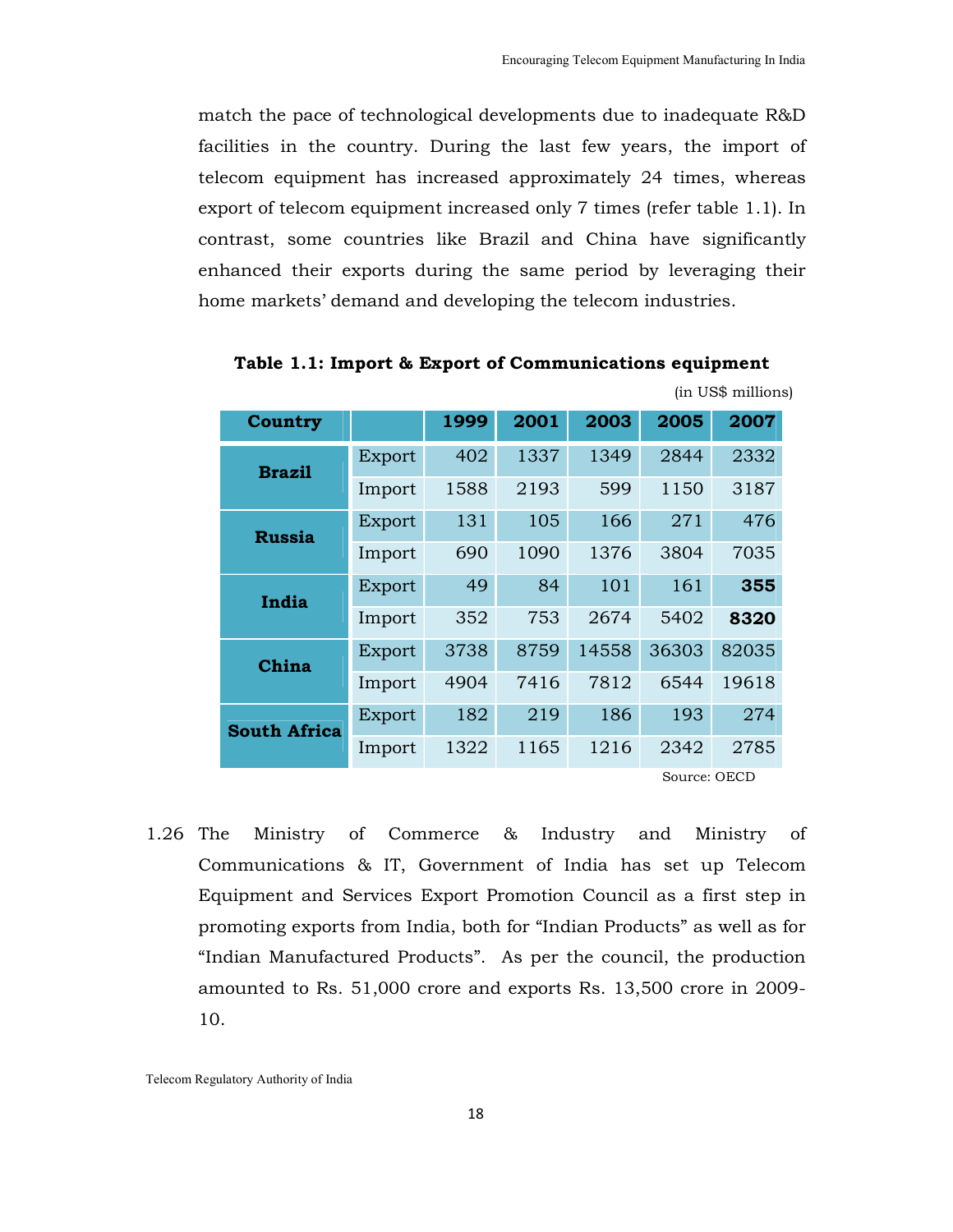# **Chapter II**

# **Optimising the telecom manufacturing value chain**

## **The Manufacturing Value Chain**

- 2.1 The value chain provides an important construct that facilitates the understanding of the distribution of returns from the different activities of the chain (Kaplinsky and Morris, 2001). By breaking a chain into its constituent parts of design, supply, production, and distribution, one can better understand its functioning and assess its scope for systemic competitiveness. Value chain analysis also highlights the issues of chain coordination or control (McCormick and Schmitz, 2001).
- 2.2 A value chain depicts the chain of activities required to bring a product from its conception to its final consumption through stages of value addition. Recognition of this chain of value addition encourages the investigation of the distribution of that value among the various actors and promotes a search for upgrading strategies for increasing value for domestic actors. A generic representation of telecom manufacturing value chain is given in Figure 2.1**.** If all the activities of the chain are confined within national boundaries then it is national value chain. If some processes happen outside the country then it is a global value chain. The end customer may, however, perceive that the product has been provided via the company they interacted with.



# **Figure 2.1 Telecom Manufacturing Value Chain**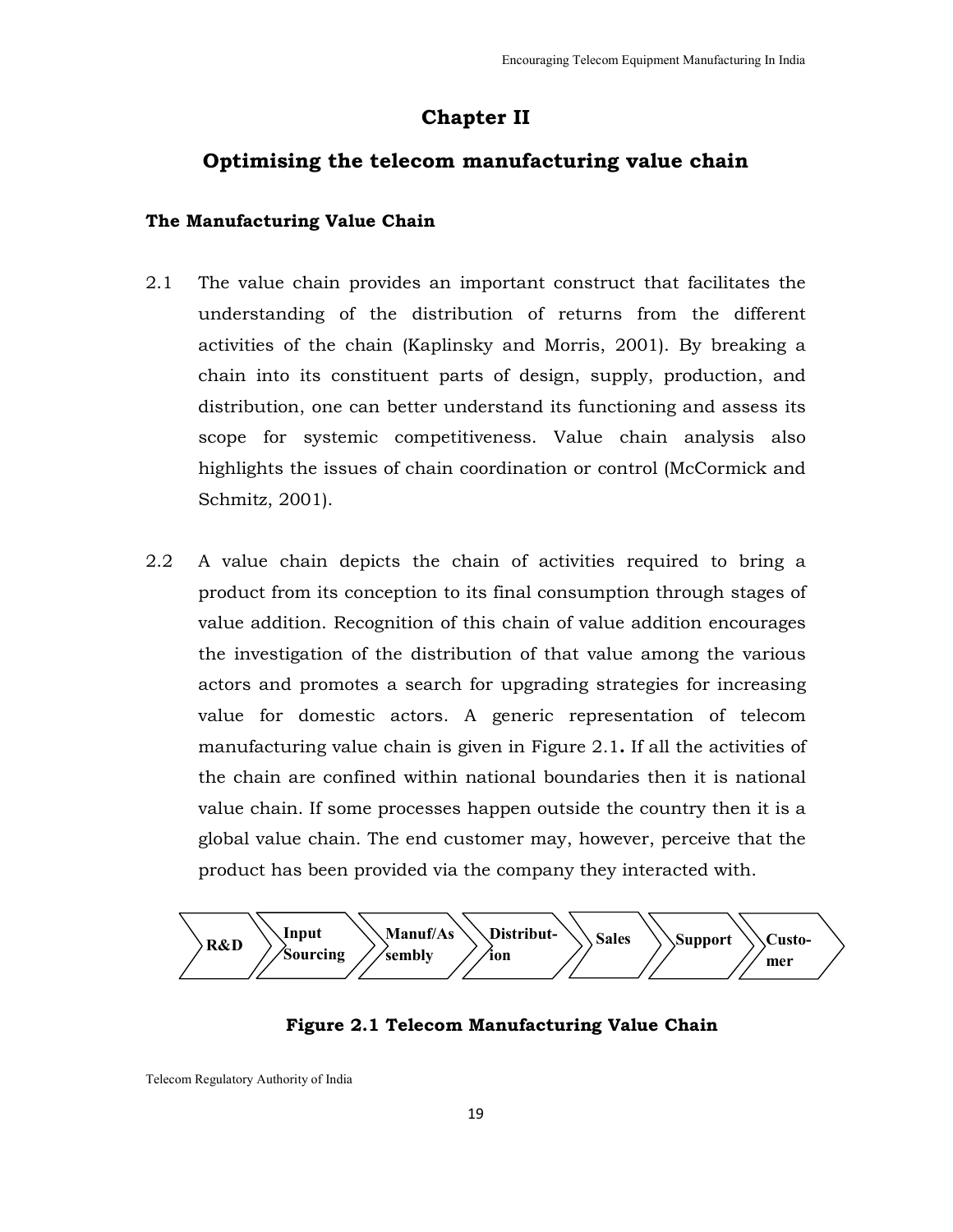- 2.3 Research and Development (R&D) activity creates and tests new ideas and product concepts. R&D can be carried out in-house or with partners. In the former case, the Intellectual Property would reside with the organization carrying out research and patenting designs while in the latter case Intellectual Property Right (IPR) would be shared. Intellectual Property is then used to create new products that are marketable and efficient and bring value to the company. Manufacturing/Assembly segment deals with the ability to massproduce the product that has been developed. Equipment manufacturers with national value chain manufacture products based on their own IPR and under their own brand thus getting high value out of the chain. Components and auxiliary equipment not manufactured within the country would be imported. In India, most telecom network equipment is either imported or assembled in units set up by multinational companies owning the IPR and the brand. In these cases, value addition within the company is quite small. Distribution requires moving the manufactured goods to the warehouses from where they are delivered to customers after the sales are made. A number of Indian manufactured telecom equipment are actually assembly of the knocked down heavy equipment, already manufactured abroad. Foreign companies also set up local distribution, sales and support channels to take care of local cultures and languages and to meet equipment uptime requirements.
- 2.4 We have to see how Indian companies fit within the context of the value chain for manufacture of telecom equipment. The dynamics of the system are important as well as the relationships, who delivers what in the chain and to whom. A company's position in the value chain of the industry reflects where its business is currently positioned and what opportunities may be available for the future. If a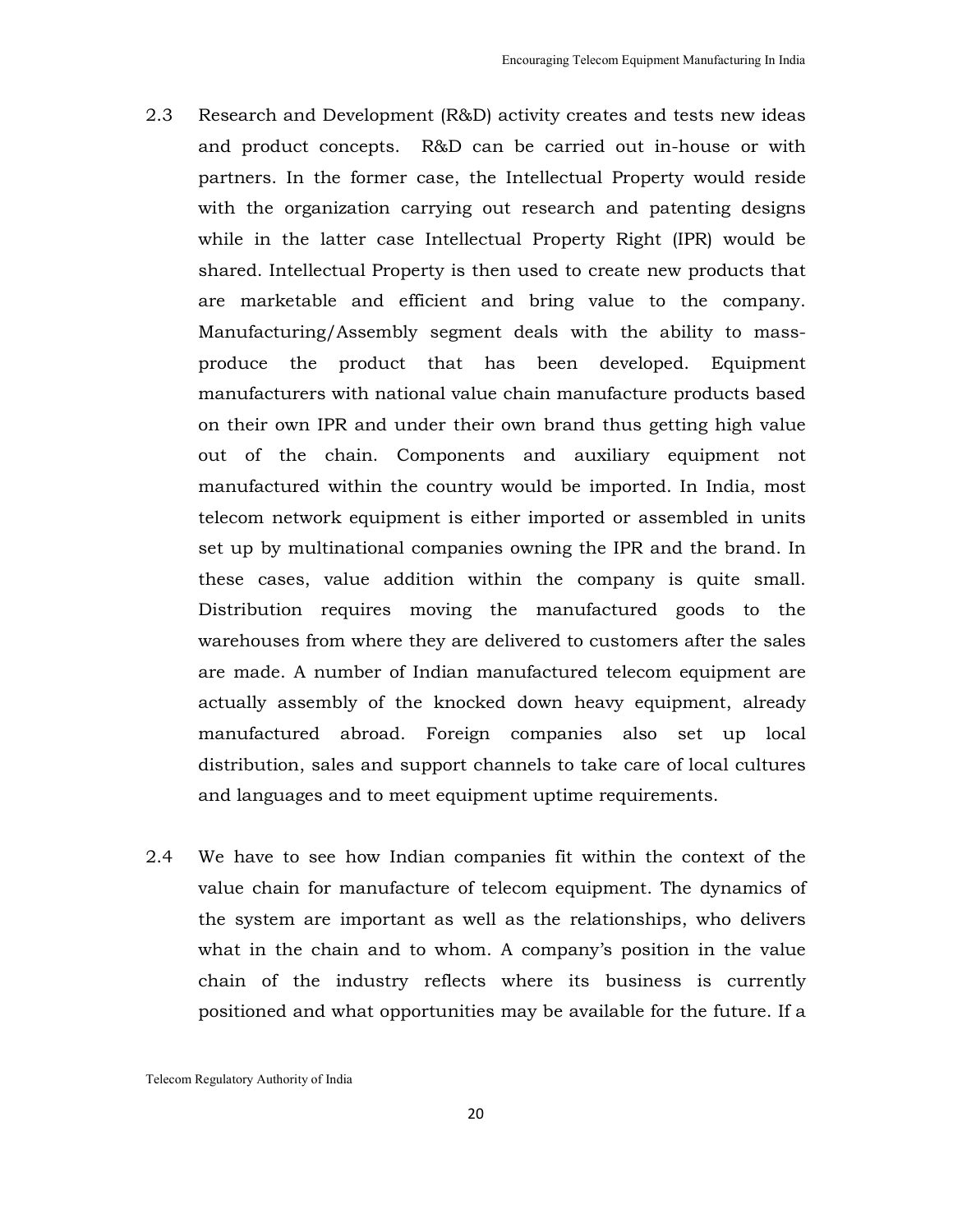company is only manufacturing products based on foreign intellectual property then it has possibilities of manufacturing based on own or indigenous design. This would bring more value to the company and to the country. However, competition spreads across the entire value chain, from planning to design, to manufacturing to distribution, to post-sales support. It is important to clearly understand where the value-creation happens in telecom equipment manufacturing. In the context of this paper we shall discuss in some detail the status and challenges brought out by the stakeholders during pre-consultation and the suggested measures relating to the following:

- **A. Research & Development**
- **B. Sourcing of inputs**
- **C. Manufacturing of equipment and subscriber terminals**
	- i. Indian manufactured products
	- ii. Indian products

### **D. Measures for promoting domestic manufacture**

- i. Access to markets
- ii. Setting up of special zones or telecom clusters
- iii. Testing, standarisation and accreditation
- iv. Funding/Foreign Direct Investment
- v. Export promotion
- vi. Duties and taxes

### **A - Research and Development**

2.5 Research and Development (R&D) is an important link in the value chain which has the potential of bringing immense value to the country. The importance of domestic R&D and consequent creation of intellectual property cannot be over-emphasized. It is widely accepted that over 85% of the value is created by the organization that does the

Telecom Regulatory Authority of India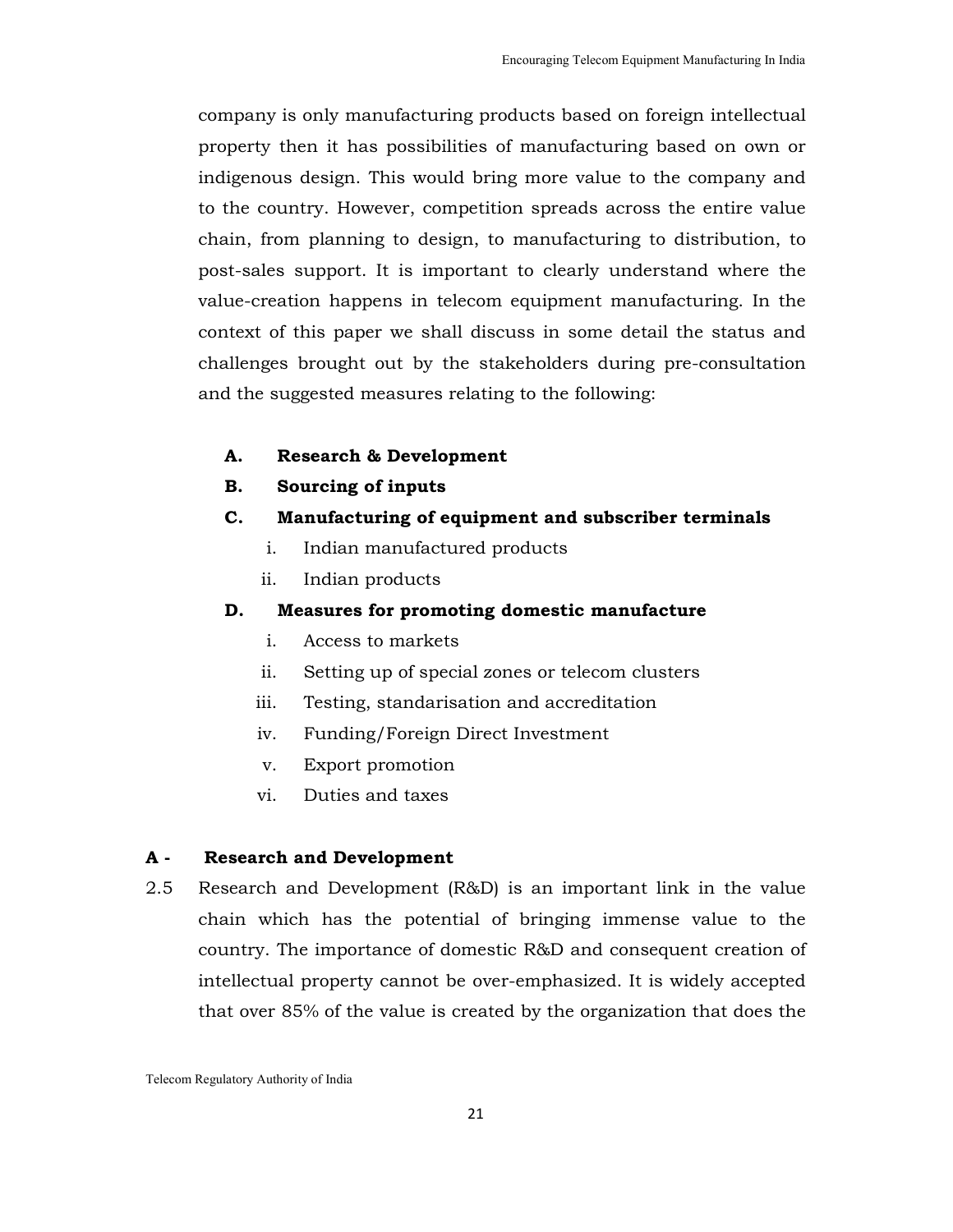R&D, designs the product and owns the IPR and the brand. The physical manufacturing of telecom equipment contributes less than 15% of the total value. According to a Price Waterhouse report<sup>6</sup>, "the 11% value-addition in telecom manufacturing being done in India is understood to be mostly in terms of assembling the sub-parts of telecom equipment and final packaging – requirements mostly to ease the transport of bulky telecom equipment to service providers."

2.6 According to Research & Development statistics published by Department of Science & Technology, as on April 2005 there were approximately 3,91,000 personnel working in the R&D establishments in the country including in-house R&D units of public and private sector industries. According to the same statistics, only about 40% of the manpower was performing the R&D activities. The rest were performing auxiliary, administrative and non-technical activities. According to the World Development Indicator Report 2010 of World Bank, there were only 136.9 researchers per million people in India in 2005, which is far behind that of several developing and developed countries (refer Table 2.1)

<u>.</u>

<sup>&</sup>lt;sup>6</sup> "India Telecom Export Promotion Strategy for TEMA-EPF", Price Waterhouse Coopers, October 2007

Telecom Regulatory Authority of India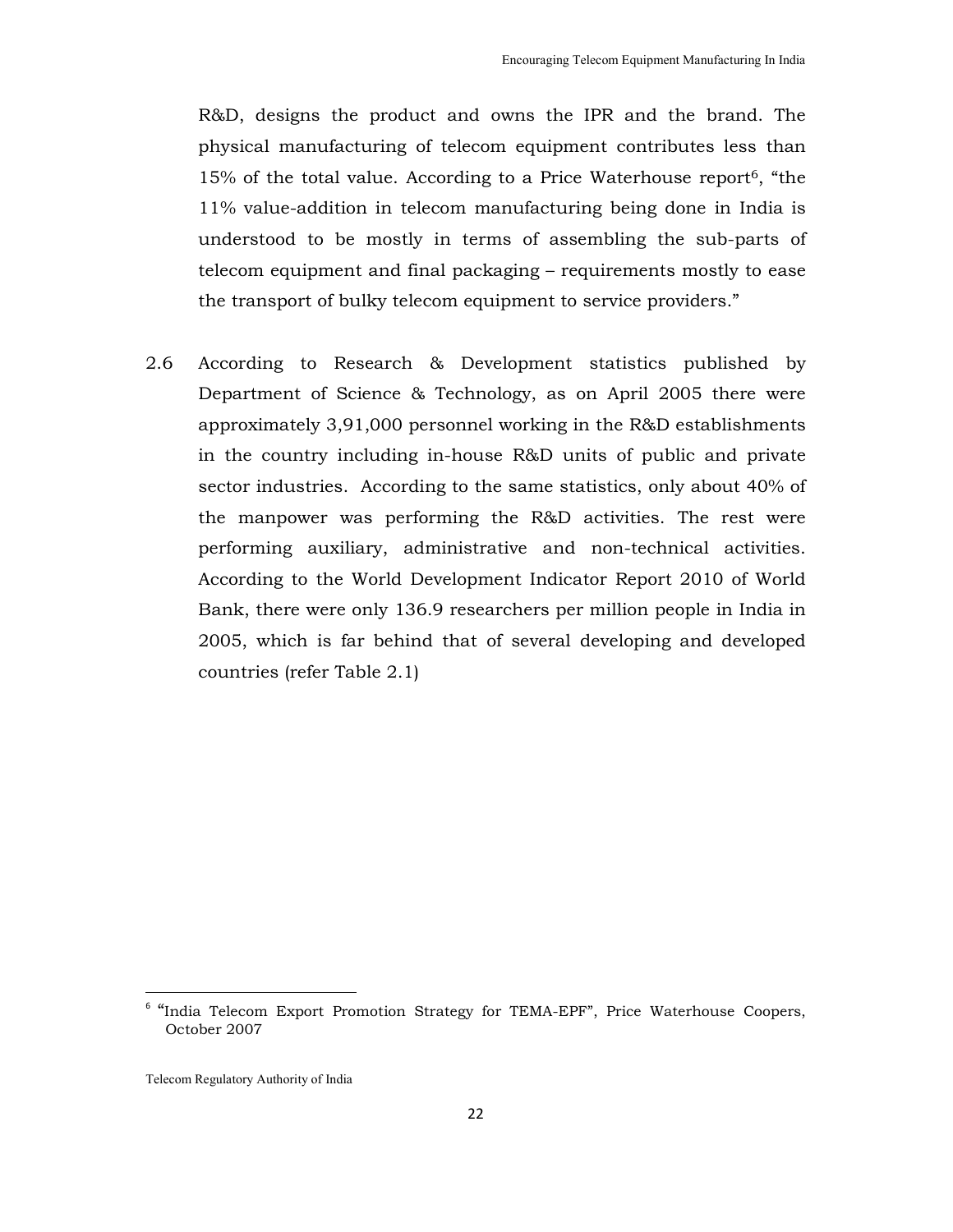| <b>Country</b>            | 2005  | 2006  | 2007  |  |
|---------------------------|-------|-------|-------|--|
| <b>Australia</b>          |       | 4231  |       |  |
| <b>Brazil</b>             | 588   | 628.7 |       |  |
| Canada                    | 4157  |       |       |  |
| China                     | 852.5 | 926.6 | 1071  |  |
| <b>France</b>             | 3319  | 3440  |       |  |
| Germany                   | 3302  | 3392  | 3453  |  |
| India                     | 136.9 |       |       |  |
| <b>Italy</b>              | 1407  | 1499  |       |  |
| Japan                     | 5531  | 5568  | 5573  |  |
| Korea, Rep. of            | 3780  | 4187  | 4627  |  |
| <b>Malaysia</b>           |       | 371.5 |       |  |
| <b>Mexico</b>             | 459.5 |       |       |  |
| <b>New Zealand</b>        | 4193  |       | 4365  |  |
| <b>Pakistan</b>           | 76.52 |       | 152.1 |  |
| <b>Philippines</b>        | 80.66 |       |       |  |
| <b>Russian Federation</b> | 3245  | 3258  | 3305  |  |
| <b>South Africa</b>       | 359.9 | 381.9 |       |  |
| <b>Turkey</b>             | 549.9 | 591.8 | 680.3 |  |
| <b>United Kingdom</b>     | 2897  | 2909  | 2881  |  |
| <b>United States</b>      | 4584  | 4663  |       |  |
| Source: World Bank        |       |       |       |  |

#### **Table 2.1: Number of Researchers in R&D (per million people)**

Note: "-" indicates data is not available

2.7 In India, expenditure on R&D is low as compared to several developed and developing countries. While most of the developed countries spend 2% or more of their Gross Domestic Product on R&D, in India it is only 0.8%. Table 2.2 gives R&D expenditure across many countries: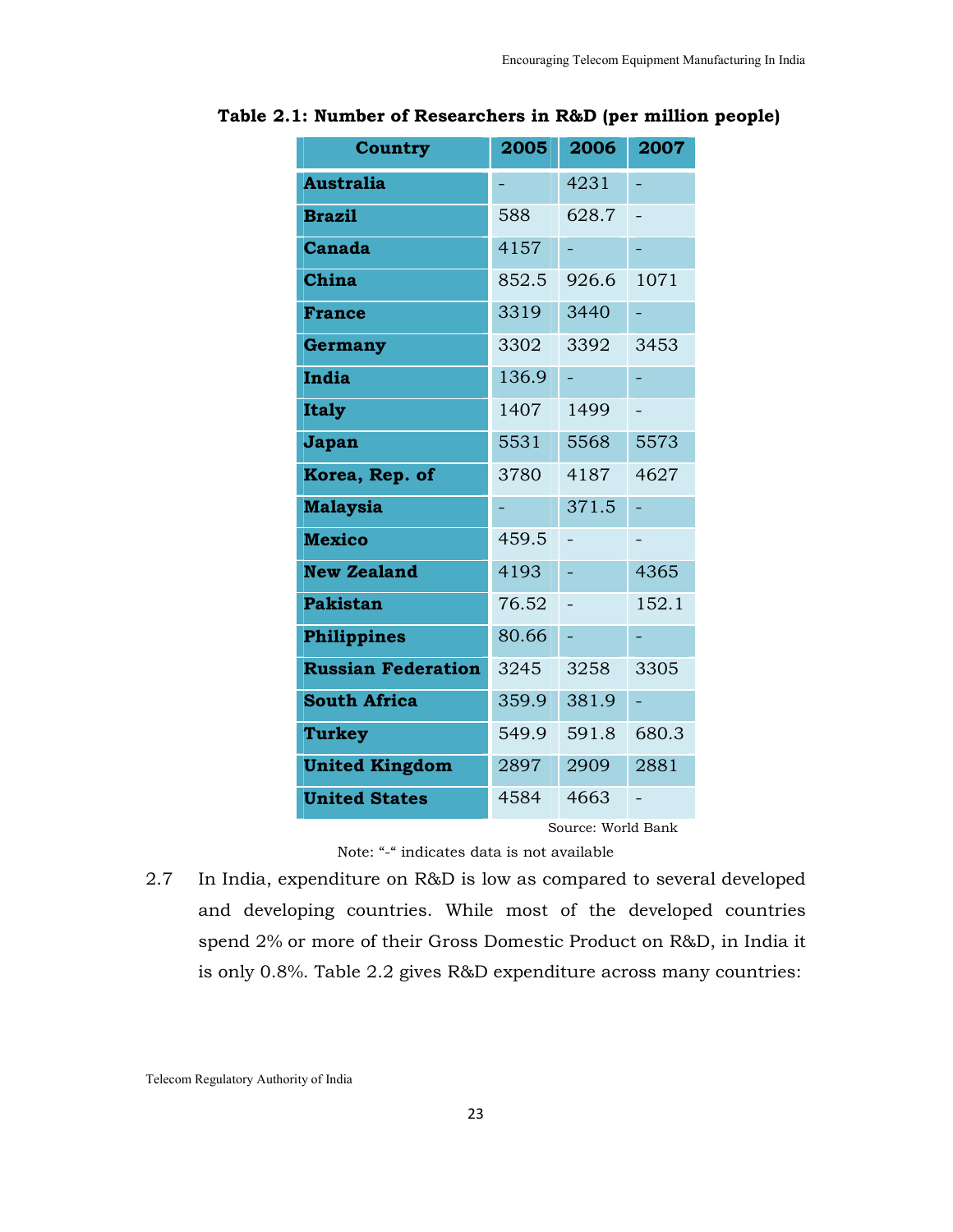| Country              | 2005     | 2006  | 2007     |
|----------------------|----------|-------|----------|
| <b>Brazil</b>        | 1.00%    | 1.00% |          |
| Canada               | 2.10%    | 2.00% | 2.00%    |
| China                | 1.30%    | 1.40% | 1.50%    |
| <b>France</b>        | 2.10%    | 2.10% | 2.10%    |
| Germany              | 2.50%    | 2.50% | 2.60%    |
| India                | 0.80%    | 0.80% | $0.80\%$ |
| Japan                | 3.30%    | 3.40% | 3.40%    |
| Korea, Rep. of       | $3.00\%$ | 3.20% | 3.50%    |
| <b>New Zealand</b>   | 1.20%    |       | 1.30%    |
| Pakistan             | 0.40%    | --    | 0.70%    |
| <b>Russia</b>        | 1.10%    | 1.10% | 1.10%    |
| <b>South Africa</b>  | 0.90%    | 1.00% | --       |
| Turkey               | 0.60%    | 0.60% | 0.70%    |
| <b>United</b>        | 1.80%    | 1.80% | 1.80%    |
| <b>Kingdom</b>       |          |       |          |
| <b>United States</b> | 2.60%    | 2.60% | 2.70%    |

**Table2.2: Expenditure on R&D as % of GDP** 

Source: World Bank

**2.8** Even in this low expenditure, Telecom accounts for a modest effort. Expenditure on R&D in Pharmaceutical and Transportation sectors is significantly more as compared to that in telecommunications sector. Secondly, most of the expenditure is from the Government funding. Figure 2.2 gives the expenditure made by different industries on R&D.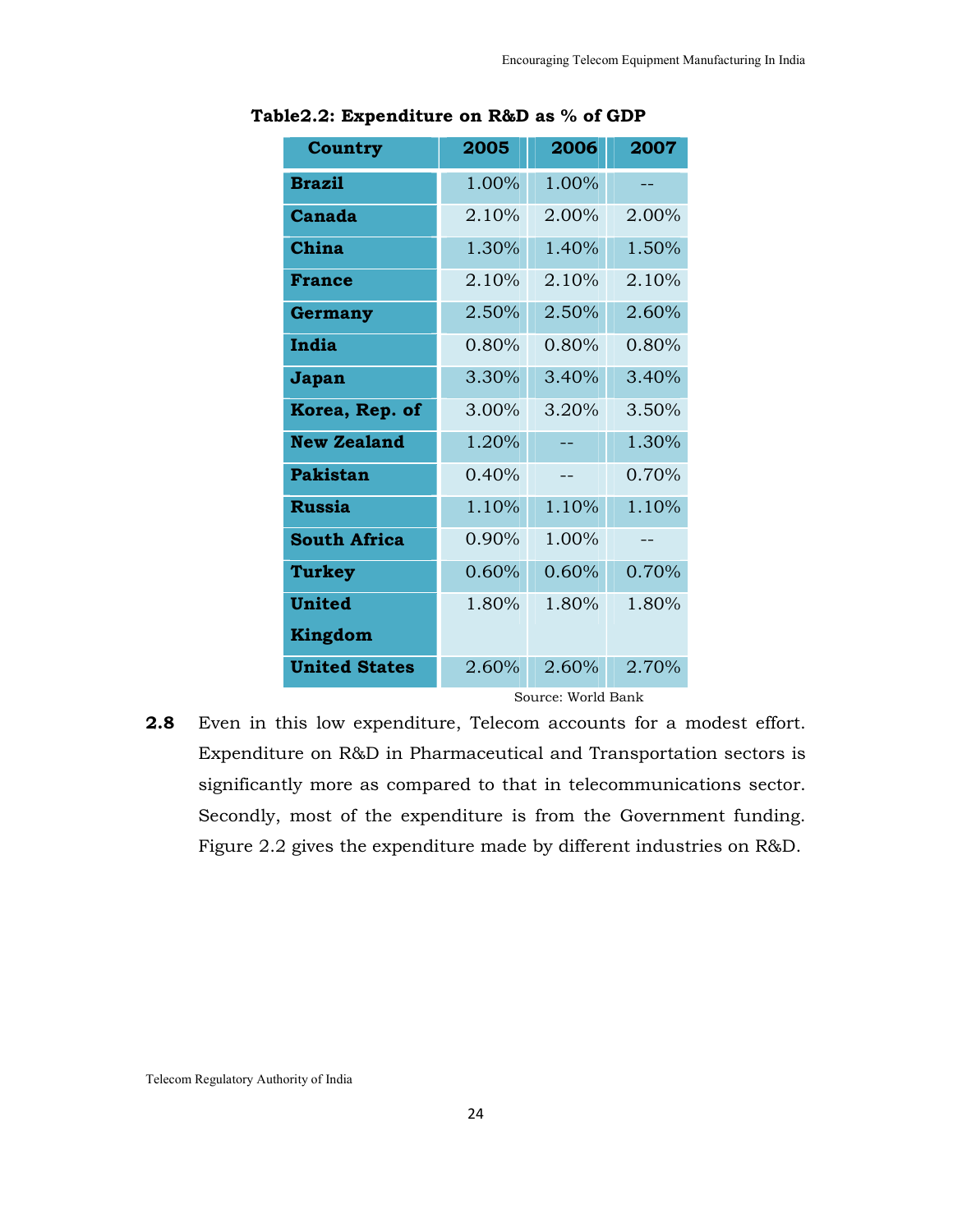

**Figure 2.2: R & D Expenditure by leading Industry Groups (2005-06)** 

Source: Department of Science & Technology<sup>7</sup>

The success of Indian products in Pharmaceutical and Transportation sector is a clear indication of the value that can be created if sufficient investment is made on R&D in telecommunication sector as well.

**2.9** As seen in Figure 2.3, the share of Central Government was 57.5%, Public sector industry 4.5%, private sector 25.9%, State government 7.7% and higher education 4.4% in the year 2005-06. The industrial sector R&D expenditure for public and private worked out to be 30.4%. In developed country this is usually more than 50%. The annual compound rate of growth of private sector industries was 28.6% compared to 14.0% of central sector during 2002-03 to 2005- 06. The share of private sector investment increased from 19.3 to 25.9%. 74.1% of the total R&D expenditure was met from Government sources and 25.9% from private sources.

l,

<sup>7</sup> Research and Development Statistics at a Glance: 2007-08

Telecom Regulatory Authority of India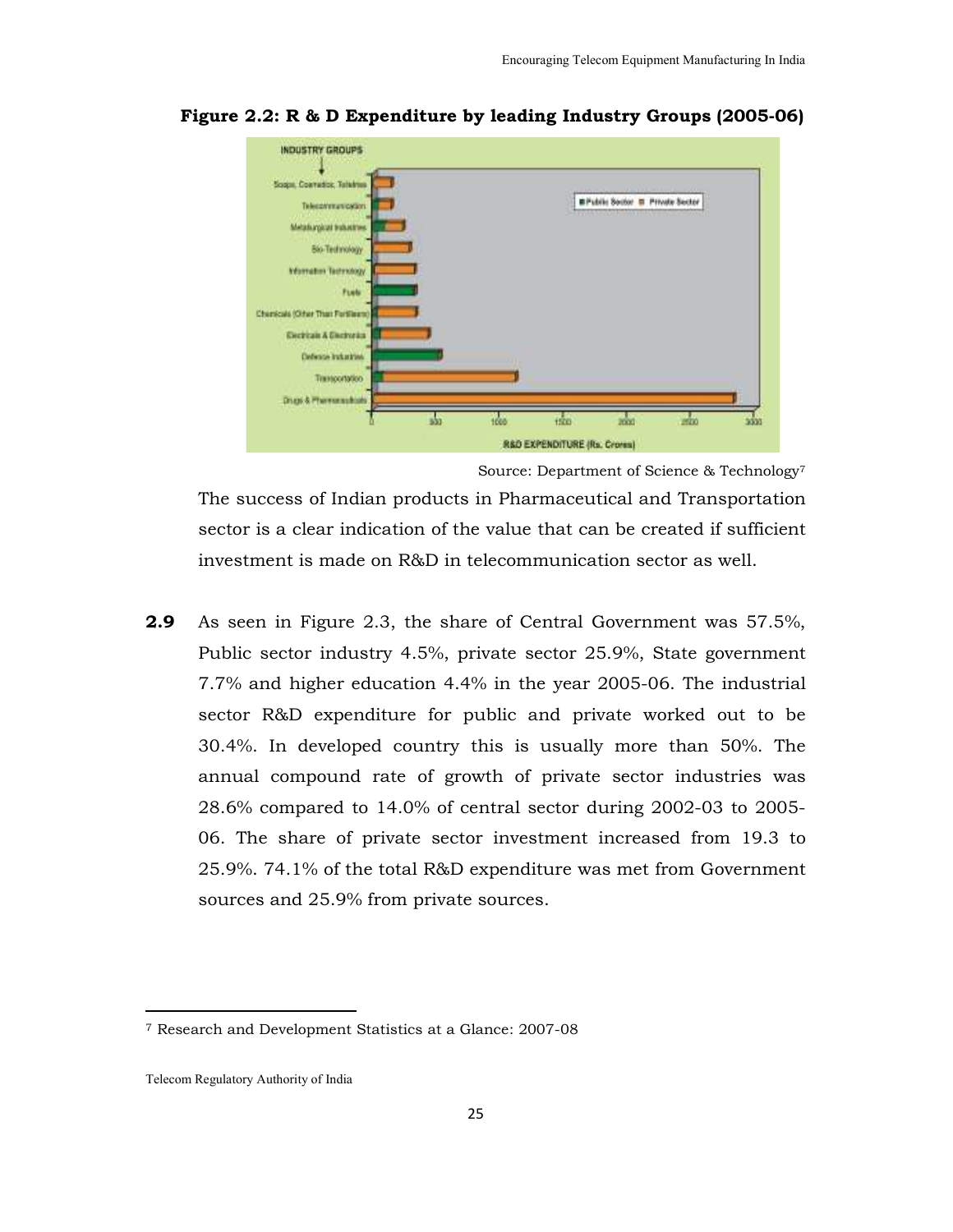

**Figure 2.3: Sector wise Status of R & D Expenditure in India** 

**2.10** Research involves time, money and painstaking human effort. The intellectual property so created in the form of ideas and designs may be protected with the help of local laws for commercialization. Intellectual property protection is critical to fostering innovation. Without protection of ideas, businesses would not reap the full benefits of their inventions and would focus less on research and development. Table 2.3 below demonstrates the upward trend in the IPRs granted in India during the last 5 years. It may also be mentioned that, no significant contribution is seen from scientific and R&D organisations in the country and no R&D organisation from telecom sector figures in top 10 major applicants for IPRs

Source: Department of Science & Technology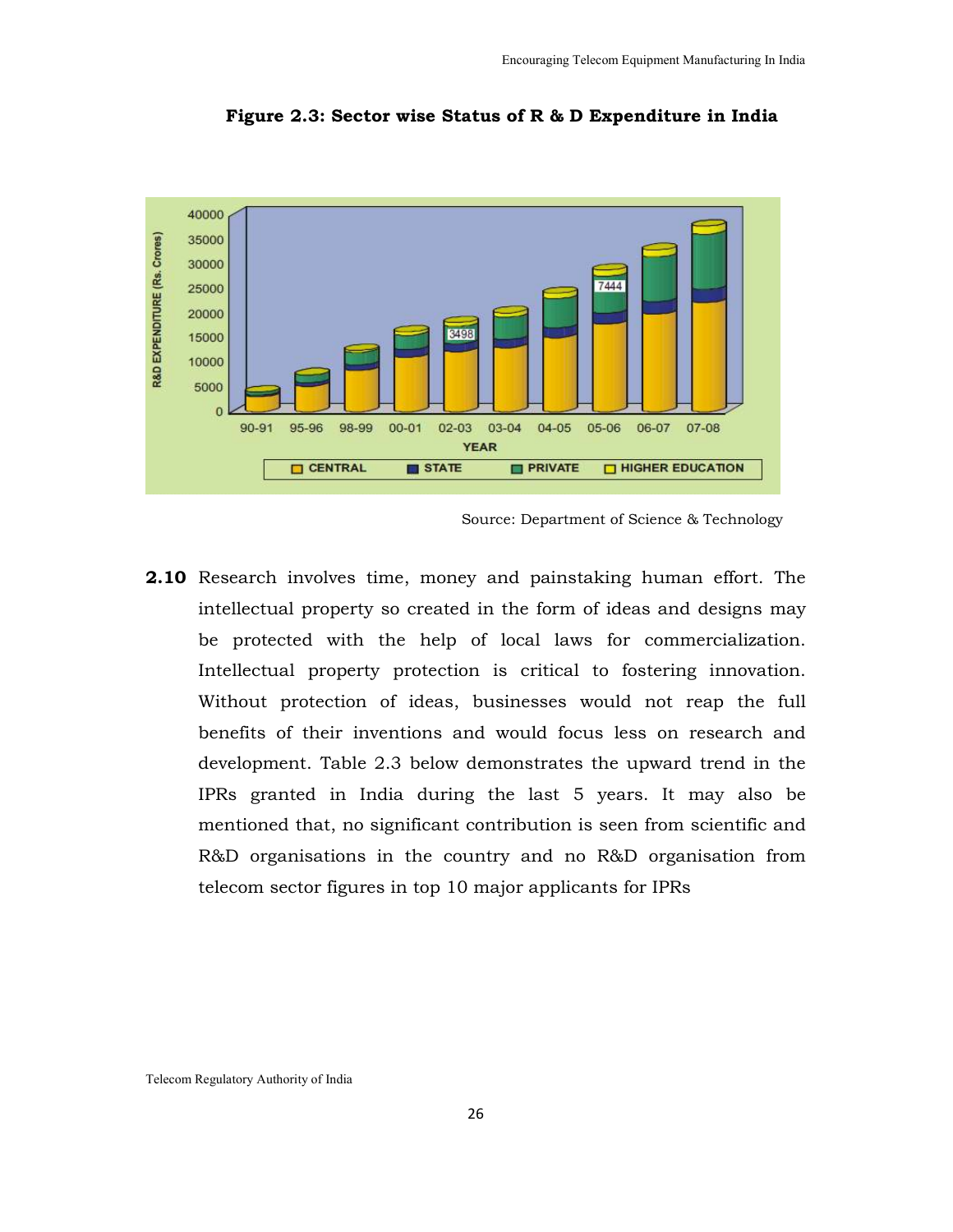| Year           | $2004 - 05$ | 2005-06 | 2006-07 | 2007-08 | 2008-09 |
|----------------|-------------|---------|---------|---------|---------|
| <b>Patents</b> | 1911        | 4320    | 7539    | 15316   | 16061   |
| <b>Designs</b> | 3728        | 4175    | 4250    | 4928    | 4772    |

#### **Table 2.3: Trends of IPRs Granted**

Source: Controller General of Patents, Designs, Trademarks & Geographical

#### 2.11 Challenges to R&D in telecommunications

- (i) Analysis of the value chain and available data shows that stress had been more on the assembly of low value products resulting in lower accruals to the Indian companies. Stress has been less on R&D and innovation, creation of IPR, creating a component supply chain, and developing and manufacturing high tech products. This situation needs correction.
- (ii) Telecom product development requires heavy investment, sometimes with indefinite outcomes. It is felt that there are no meaningful R&D grants that are available from the Government. Other countries provide liberal R&D funds as grants or low interest loans for developing telecom products.
- (iii) Presently the demand for telecommunication equipment is largely met through imports which could be the reason for meagre R&D work within the country.
- 2.12 It is crucial to focus on creating R&D driven "Indian Products" for which IPR is with Indian companies. Creation and protection of IPR is considered essential for the promotion of technological, industrial and economic development of a country as it provides incentives for the innovation and ensures adequate returns on investment made for commercialisation of the innovations. IPRs thus provide the

Telecom Regulatory Authority of India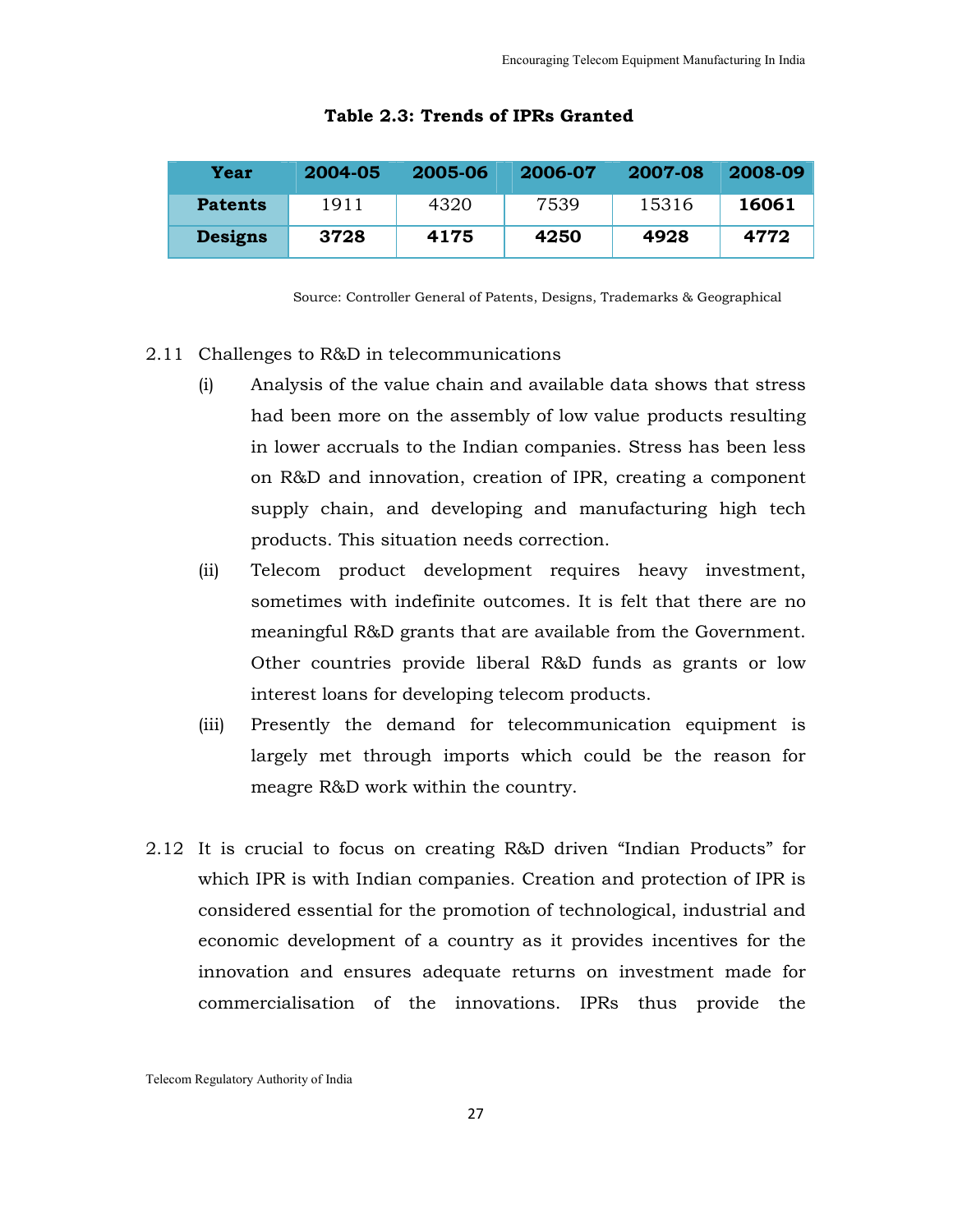foundation for a beneficial cycle of innovation, through reinvestment in R&D which further spurs innovation. As per a Deloitte Report<sup>8</sup>, while lower cost production may get a nation to the table as a viable global manufacturing competitor, capacity for innovation driven by plentiful and talented workforce at all levels is what will ultimately differentiate the long-term winners in this industry.

- 2.13 Learning from the successes of many other countries, an environment has to be created to boost R&D in telecom sector which may include grants or soft-loans for meeting certain percentage of the R&D costs. The primary aim behind this R&D funding should be development of IPR that allows Indian companies to take leadership position for productizing, within next 4-5 years, technologies for the nextgeneration of telecom networks.
- 2.14 The possible measures for promoting R&D suggested by the various stakeholders in the pre-consultation exercise included the following:
	- (i) Collaboration between various academic institute and R&D labs to promote standardization and creating of intellectual property right globally would promote R&D efforts. It would be useful to leverage upon the existing Telecom Centres of Excellence (TCOE) initiative to promote R&D.
	- (ii) Telecom R&D and product development requires a lot of upfront investment, which often may or may not result in commercial success. The government needs to encourage such efforts in the form of grants/soft-loans, so that adequate R&D is done and telecom products and IPR can be created in India.
	- (iii) A dedicated R&D fund may be created from the proceeds of auction of spectrum and the balance from underutilised USO

 $\overline{a}$ 

<sup>&</sup>lt;sup>8</sup> "2010 Global Manufacturing Competitiveness Index", Deloitte

Telecom Regulatory Authority of India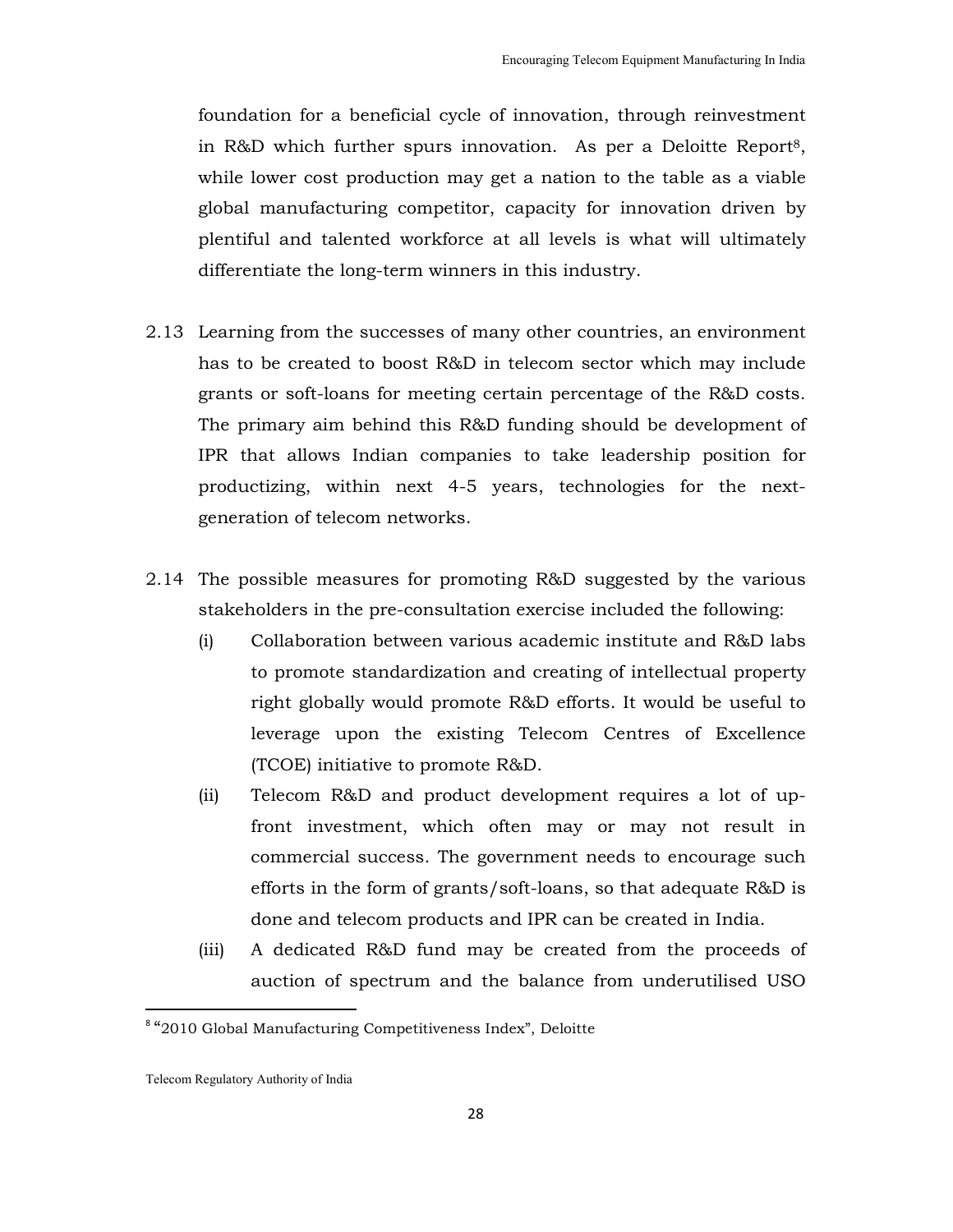fund. The fund should be chaired by some reputed industry person on lines of UID and should include people from academia (like IIT's, IIMs, etc.) and senior members of DoT, DIT, TRAI, etc.

- (iv) Efforts have to be continuously made to develop affordable technology for the masses, as also comprehensive security infrastructure for telecom network.
- (v) Research is required in the area of Next Generation Network. Modern technologies inductions are being promoted. Emphasis needs to be given to technologies having potential to improve rural connectivity. Instead of focusing in all areas, we should focus our R&D and create telecom products in the core areas of technology that are important from strategic as well as longterm commercial interests. Learning from the success of much other government should provide upto 50% of the R&D costs in the form of grants or soft-loans. The government can create a Telecom R&D corpus for this purpose, by using the revenues generated in the telecom services sector. In addition, industryacademia partnership for joint development of Products and IPR can significantly benefit the Indian industry.
- (vi) To ensure that telecom products developed through Indian R&D and IPR also become commercially successful, they should be provided preferred market access and should be encouraged so that they get volumes to get cost-competitive.
- (vii) In order to avoid fragmentation of R&D funds across a large number of telecom research programs, to begin with, we may identify a few core areas of technology that are important from a strategic perspective and also serve long-term commercial interests.

Telecom Regulatory Authority of India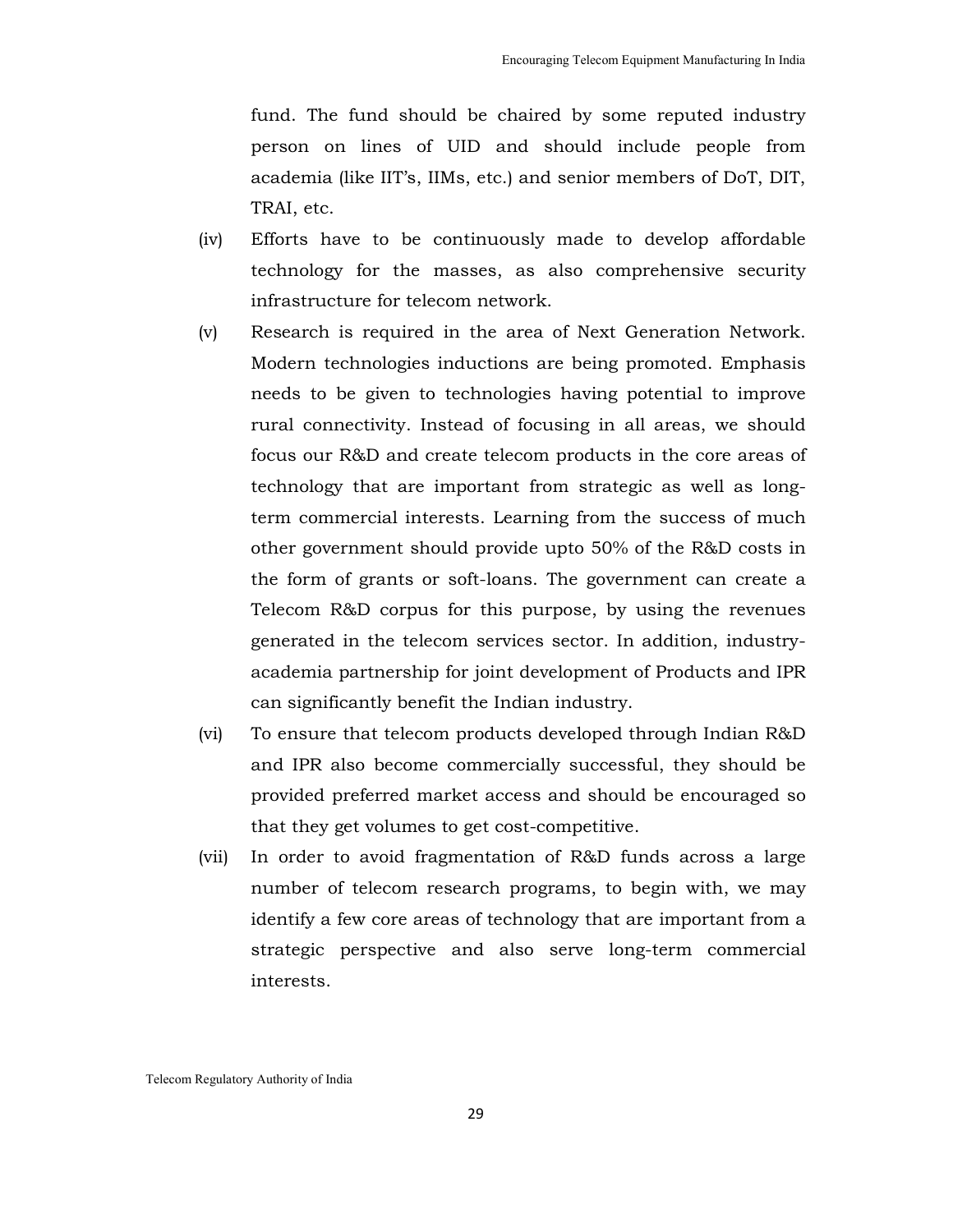**The following issues for consideration emerge regarding the R&D effort:** 

- **1. What should be the objective and focus of the R&D effort for the year 2020?**
- **2. Flowing from the above, what should be the objective and focus of the R&D effort for 2015?**
- **3. What is the level of 'Indian Products' that we should attempt to achieve at the end of 2015 and 2020?**
- **4. What is the broad level of investment required for this effort?**
- **5. Which Institutions, whether in the Public or private sector, are best suited to carry out this effort? And why?**
- **6. What can be the linkages established with Institutions or Indians abroad? Will this reduce time delays?**
- **7. What should be the role of the Government and the Industry in regard to the R&D effort? In particular, what should be the investment, if any, by the Government?**
- **8. Should an R&D fund be set up? If so, how can the fund be managed effectively to meet its objectives?**
- **9. What could be the fiscal incentives to be offered by the Government? Should such incentives be linked to any outcome?**

# **B - Sourcing of Inputs**

2.15 Sourcing of inputs is of strategic importance as it has a significant effect on the profitability of a manufacturing concern. In taking strategic decision about sourcing one has to decide whether to make, buy within country or buy globally at competitive rates. It is also important to create a proper supplier base so that production is not adversely affected if the single source dries up. The 'make' strategy

Telecom Regulatory Authority of India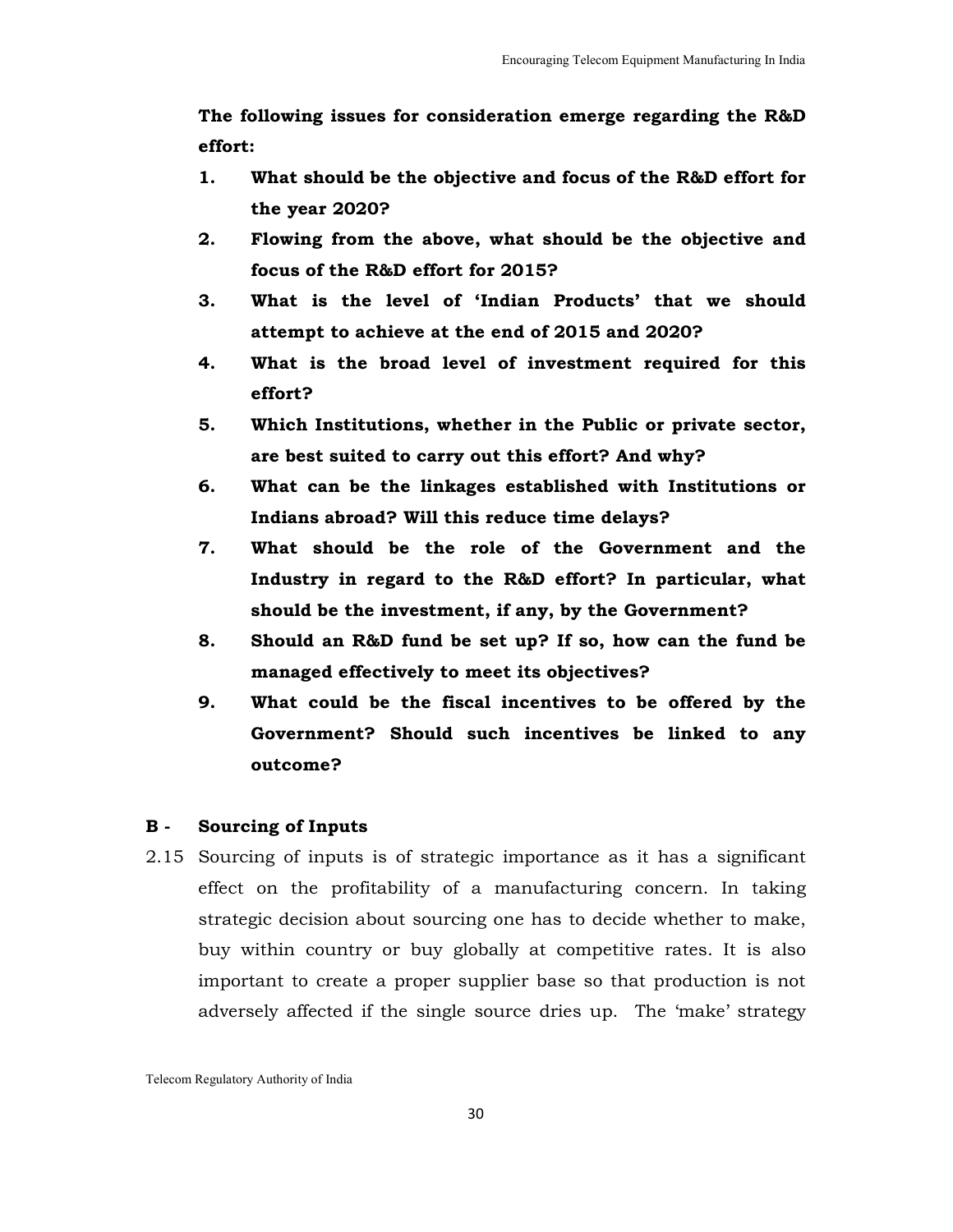may be more flexible for a company but it may have high management and wage costs. The 'buy' strategy may enjoy high-powered market incentives, but on-time delivery, quality and cooperation from the suppliers may become important issues**.** Regarding the supplier base, number and location of suppliers are important. Manufacturers often safeguard against the supplier's exploitation by establishing multiple sources, which promote competition among suppliers; they expect to be given better control of price levels as well as more reliable supply through diversification of risks.

- 2.16 Manufacture of sophisticated telecommunications equipment requires many electronic components. Although Indian production facilities in the telecom sector have fostered the growth of many local partners and suppliers for electrical and electromechanical components, not all components can be sourced locally and are procured through global suppliers. Most of the critical components like Integrated Circuits (ICs) and Application Specific ICs (ASICs) and other sophisticated subassemblies are all imported. Production of semiconductor wafer and ancillary production is being encouraged in India but have not yet come upto the level which would ensure cost effective electronics components availability inside the country and, thus, help in reducing overall equipment cost. Non-availability of indigenous components is a major constraint facing the manufacturing industry. So India will have to make an extra effort to see how these component suppliers can set up base in the country. This will, in turn, help in lowering the cost of procurement, thereby making manufacturing cost effective.
- 2.17 Dependence of domestic manufacturers on imported components would expose them to price fluctuations in the international market, higher international cost, import duties and delay in deliveries.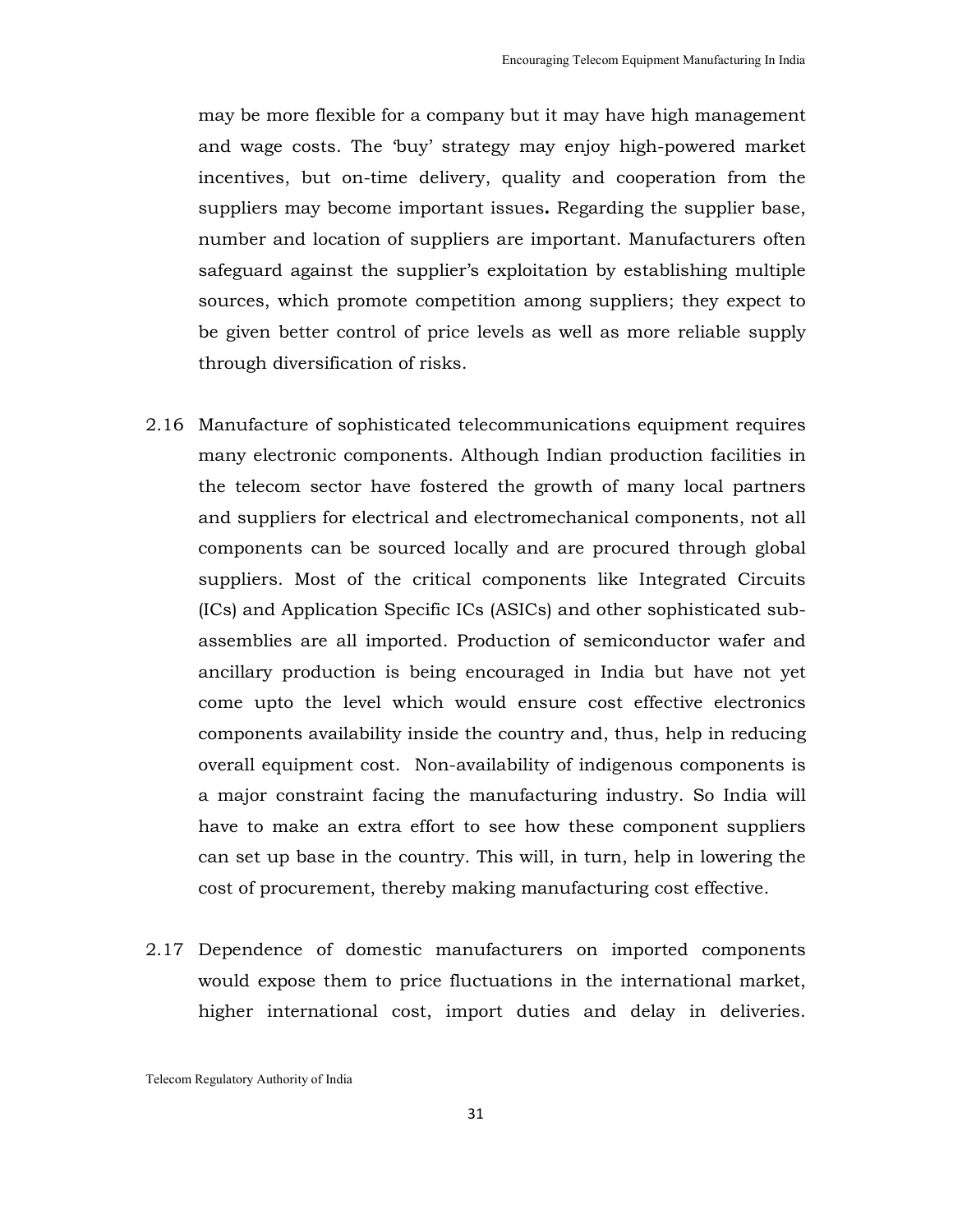Component obsolescence in international market requires frequent changes in design for the indigenously developed products. If the volume of import is not large, then support from chip set manufacturers may be lacking.

- 2.18 The following challenges have been identified by the stakeholders in sourcing of inputs:
	- (i) Domestic manufacturers importing components may face erratic supplies, price fluctuations and delayed deliveries.
	- (ii) In case of discontinued components, domestic manufacturers may have to change design or look for alternatives.
	- (iii) Currently, there is a lack of competitive supply chain for electronics components in India and very few world-class electronic component manufacturing and supply chain facilities. Therefore, 95% of the material cost has to be imported into the country.
- **2.19** The following measures for sourcing of inputs have been identified by the stakeholders during the pre-consultation exercise:
	- a. Indigenous manufacturing facilities for electronic components, chips etc., should be established to have a strong component base.
	- b. R&D units that are capable of developing ICs and owning their IPR should be encouraged by declaring their product as indigenous for policy purposes even if the ICs are fabricated abroad. This will lead to establishing a strong market presence and the setting up of commercially viable fabrication facilities.
	- c. Duties on inputs to the component industry also need to be rationalized.

Telecom Regulatory Authority of India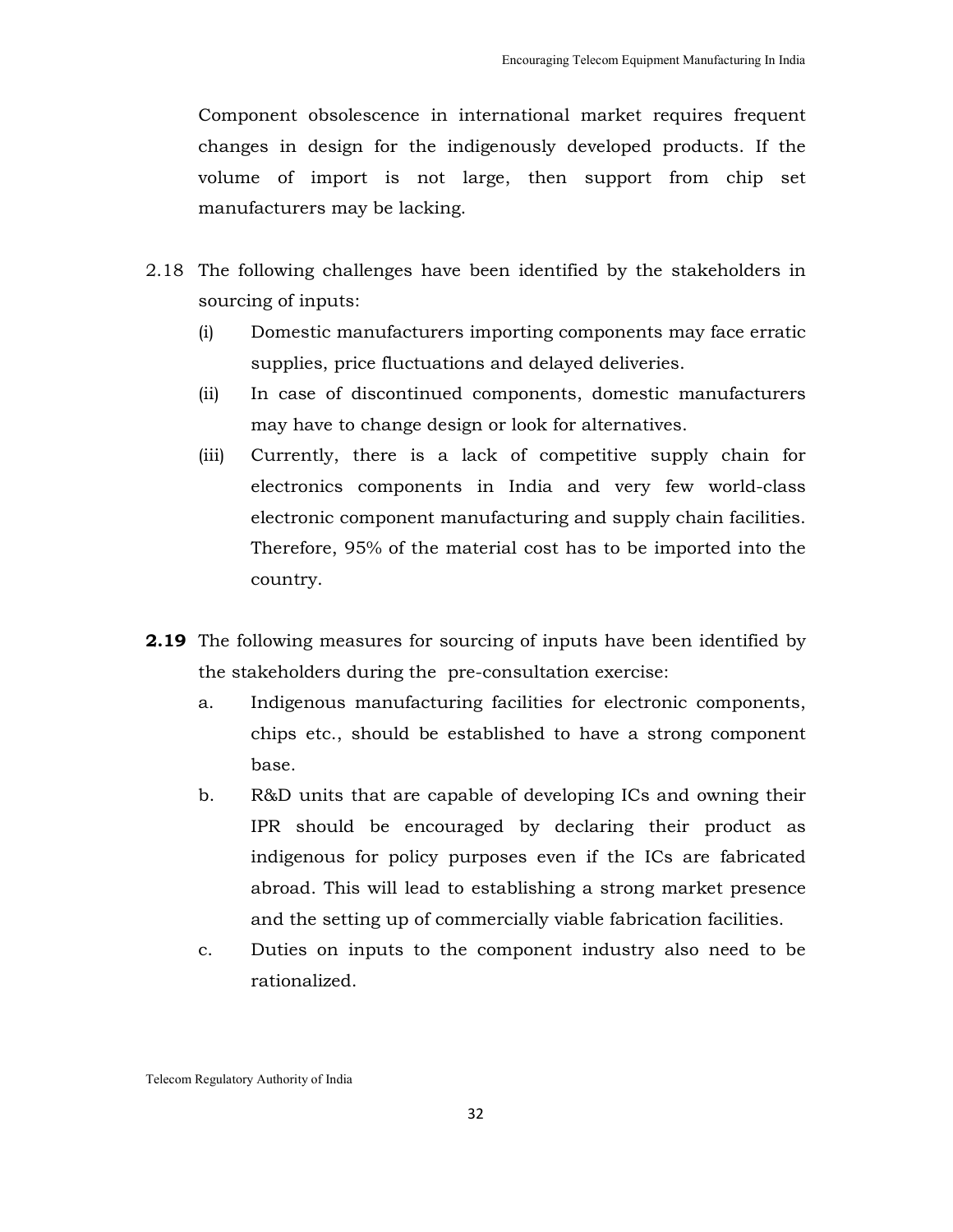- d. India must strive for 75-80% component sourcing within the country, either through existing companies or bringing in companies who have been partnering with vendors and EMS players abroad.
- e. The Government needs to promote supply chain development in major manufacturing hubs. This will lead to cost advantages as well as help the manufacturing process with easy availability of components.
- f. Setting of Electronic Manufacturing Service (EMS) companies should be incentivised.
- g. Further, capability and strength of making indigenous VLSIs, providing telecom & embedded solutions require full exploitation of the country's infrastructure and export market. In view of this, indigenous manufacturing of electronic components should be encouraged to have a strong component base to eliminate delays in productionisation process on account of component procurement. Duties on inputs to the component industry should be made zero under deemed export status

### **The following issues emerge for consideration:**

- **10. What are the components that can be manufactured in the country with due consideration to commercial viability?**
- **11. What should be the degree of indigenous manufacture of components that we can reasonably achieve in time frames of 5 and 10 years?**
- **12. What, do you think, is the feasibility of setting up of commercially viable fabricating units to manufacture chips, ICs?**

Telecom Regulatory Authority of India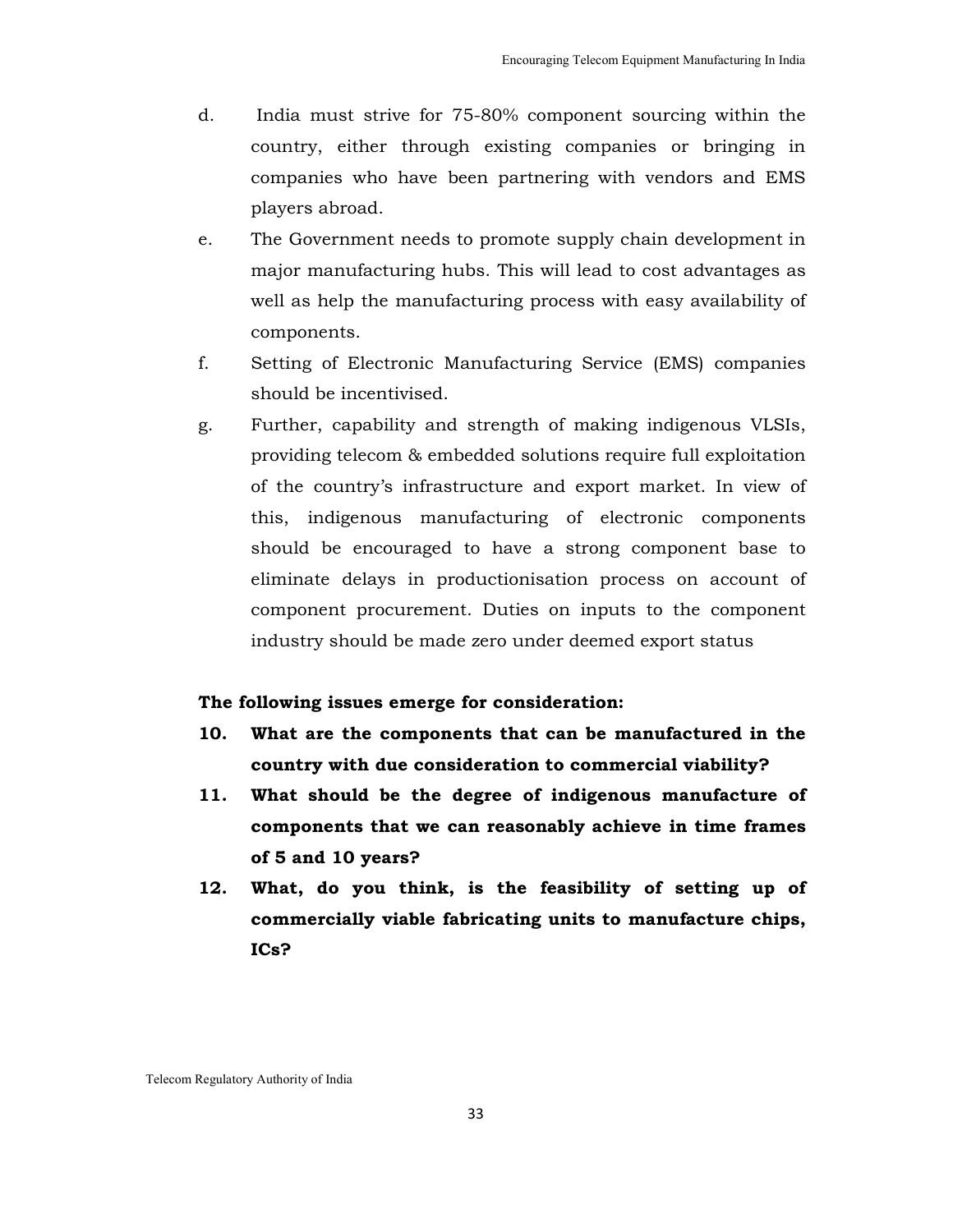- **13. Is the Duty on components currently being levied high? If so, on what components can the duty be reduced? What are the financial implications and the corresponding benefits?**
- **14. Should electronic Manufacturing service companies be incentivised? If so, how?**

#### **C - Manufacture of equipment and subscriber terminals**

- 2.20 According to newspaper reports, the phenomenal growth in subscribers is expected to fuel the demand for telecom equipment worth about Rs 3200 billion and Rs 4700 billion by 2015. Currently, Indian telecom operators import most of the equipment required for setting up a network. In 2008-2009, equipment worth Rs 462 billion was imported by operators. These statistics clearly indicate the huge opportunity that lies ahead for manufacturers to reap the benefits from this ever booming sector.
- 2.21 Despite being the second largest telecom market in the world, telecom equipment manufacturing in India is still to take off. Last fiscal year, the telecom equipment market in India grew by 18.6 per cent, with an overall revenue at Rs 1,368 billion in 2009-10 up from Rs.1154 billion in 2008-09. Among the various telecom equipment sub-categories, the enterprise equipment segment grew by 31% to touch Rs 200 billion. The switch and router segments showed 92% and 65% growth, respectively. According to industry experts, this industry will continue to register robust growth after the roll out of 3G and broadband wireless services.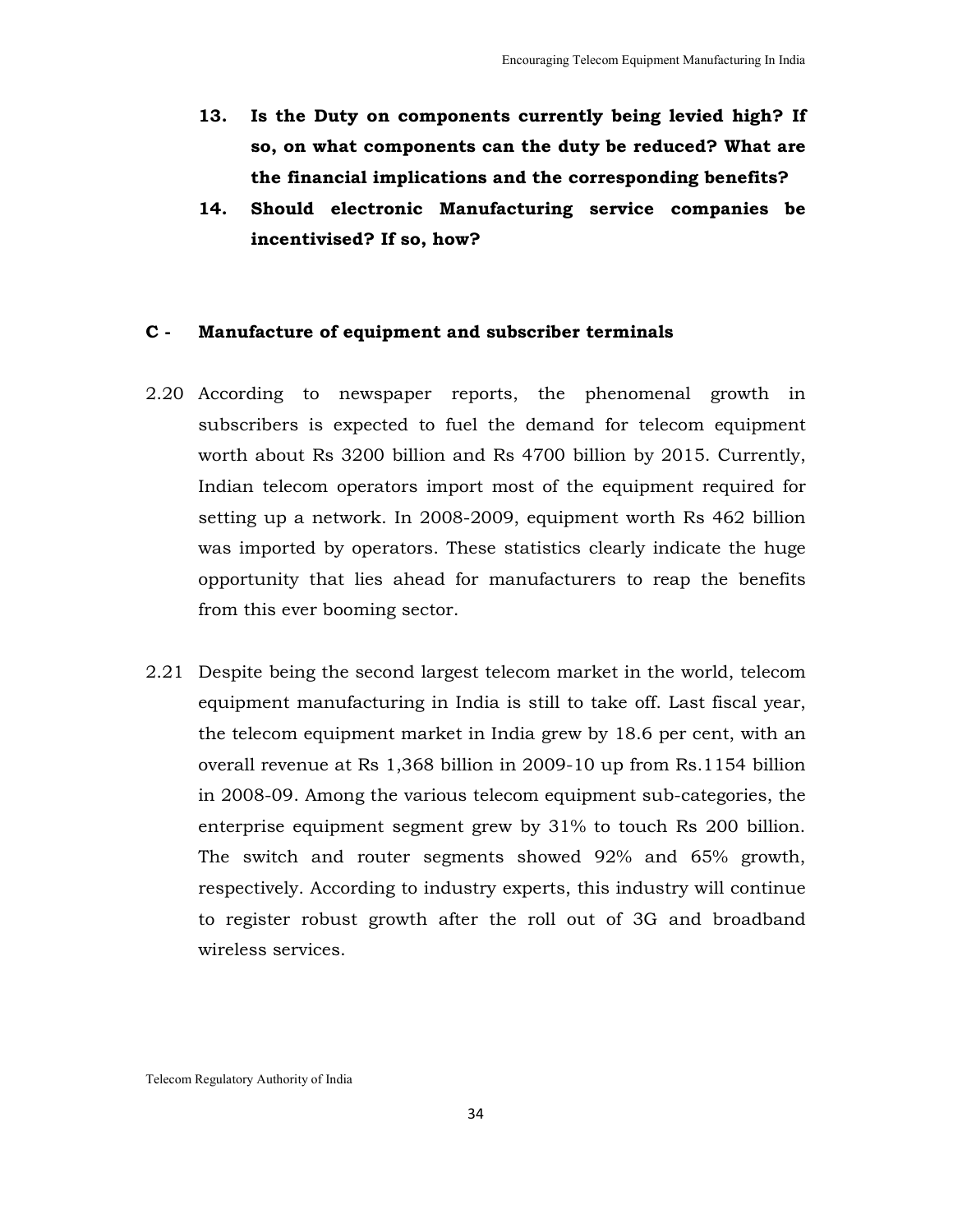- 2.22 It is important to distinguish between **India Manufactured Products** and **Indian Products**. The former are the products manufactures/assembled in India whose IPR resides with companies abroad. The manufacture may be by the IPR holding company itself or by a domestic company by way of technology transfer. In such cases, the value addition to the manufacturing value chain is small. On the other hand, the Indian Products are those that are manufactured in India based on indigenous design and the IPR resides in India. In this case, the value addition is higher.
- 2.23 As a result of Government policy, some progress has been seen in the availability of Indian Manufactured Products in the country. The domestic equipment-manufacturing base for foreign telecom products has grown during the past few years. However, growth of the sector is not significant as compared to telecom service sector (refer Table 2.4). More importantly, this has not resulted in a significant value creation in India, since all the IPR and technology for such manufacturing and products, were owned by the foreign companies. The equipment production of "Indian Products" was negligible and whatever manufacturing happened in India, consisted of only low value-adding assembly/soldering activities, as per the PWC report <sup>9</sup>.

<u>.</u>

<sup>&</sup>lt;sup>9</sup> "India Telecom Export Promotion Strategy for TEMA-EPF", Price Waterhouse Coopers, October 2007

Telecom Regulatory Authority of India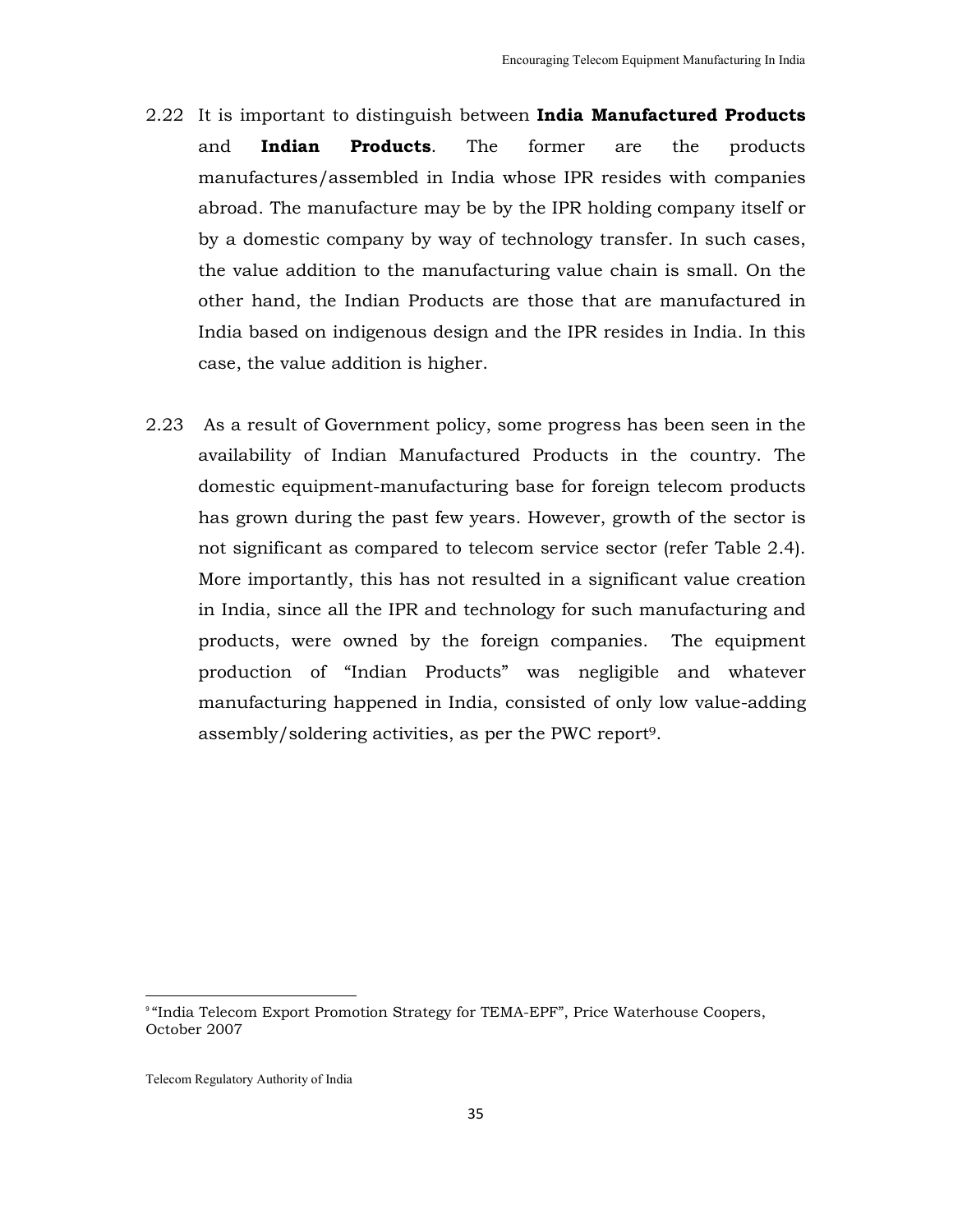(in million Rs)

| Year    | Telecom | Total       | Total          | Equipment         |
|---------|---------|-------------|----------------|-------------------|
|         | Revenue | Equipment   | <b>Imports</b> | <b>Production</b> |
|         |         | Requirement |                |                   |
| 2004-05 | 716740  | 303585      | 142685         | 160900            |
| 2005-06 | 867200  | 448430      | 270100         | 178330            |
| 2006-07 | 1172680 | 576976      | 340416         | 236560            |
| 2007-08 | 1290830 | 828700      | 416000         | 412700            |
| 2008-09 | 1671030 | 936000      | 448000         | 488000            |
| 2009-10 | 1579850 | 1248000*    | 672160*        | 575840*           |

**Table 2.4: Telecom revenue and Production of telecom equipment** 

\*Projected Source: DoT, TRAI, OECD & DGCIS

- **2.24** The stakeholders have indicated the following Challenges in manufacturing of equipment:
	- a. In the equipment manufacturing industry, it is necessary to get high-volumes to get economies of scale, arising from lack of required pricing support from component suppliers.
	- b. It has often stated that Indian telecom equipment companies face strong competition from companies in other countries, which have been provided high level of government support and financial incentives on a sustained basis over the last several years, and have now reached global economies of scale. According to them, this is a big challenge as the current telecom policies in India do not provide any incentive or support to Indian telecom manufacturers to come out of this vicious circle. Besides, zero customs Duty on telecom equipment imports is also cited as a reason for the Indian Industry being non-competitive.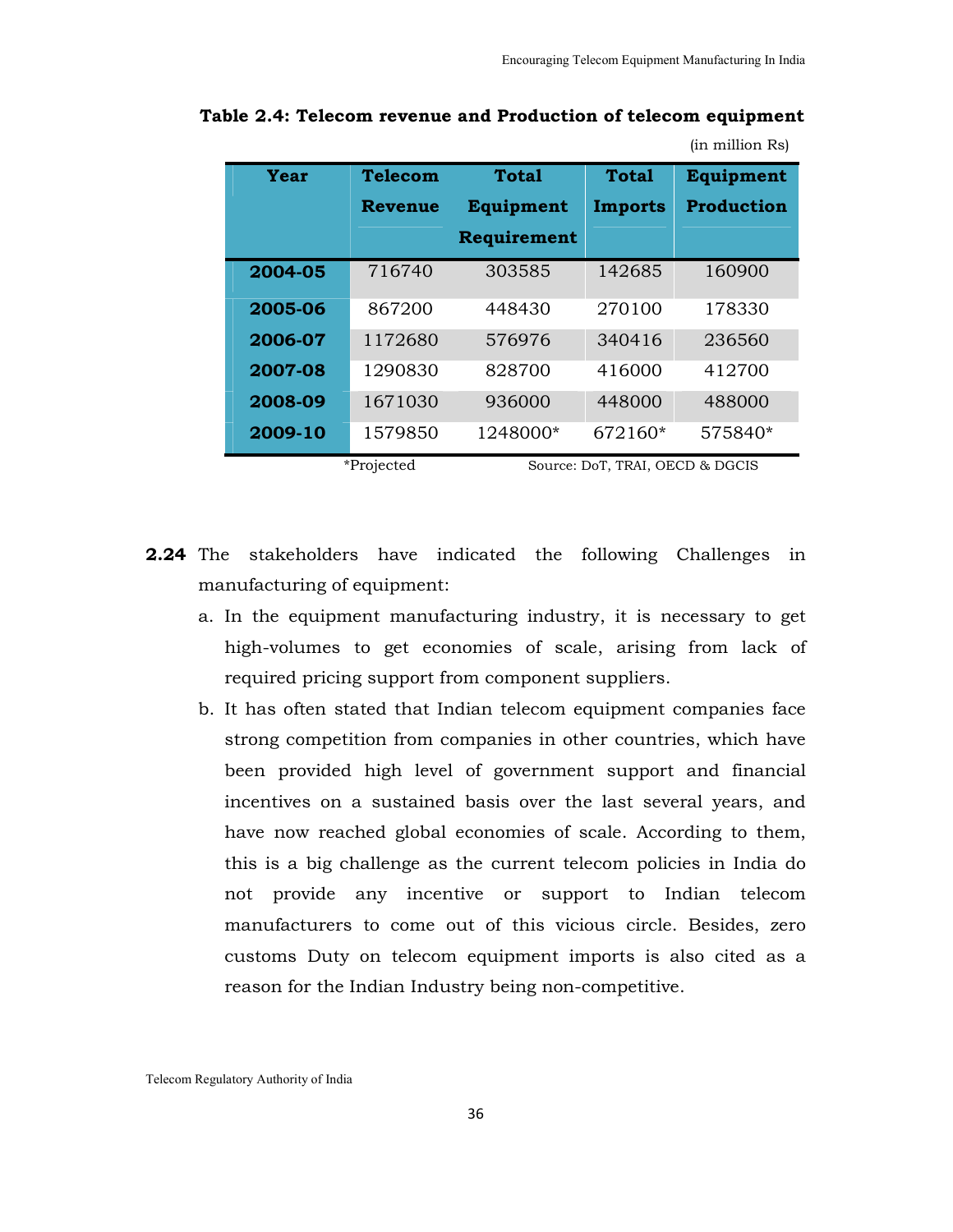- c. Indian companies also face lack of long-term financing at competitive interest rates (LIBOR+2%), which is being provided by the banks of other countries such as China, US, Sweden etc.
- **2.25** The following measures have been identified by stakeholders during the pre-consultation exercise
	- a. It has been suggested that global practice of domestic market access to Indian product companies should be introduced so that they can become price competitive against global players.
	- b. Duty on imported equipment must be levied.
	- c. Provision of long-term and low interest-bearing finance.
	- d. Indian companies lose out on getting business from customers, who want to stretch their payment terms.

#### **The following issues emerge for consideration:**

- **15. Should the concept of mandatory use of Indian products/Indian manufactured products be introduced in the Indian context? If so, can this be introduced immediately or should it be introduced at a later date? If so, by what date?**
- **16. What could be the percentage to be stipulated for both these categories?**
- **17. What should be, if any, the incentives to be given to individual service providers for use of Indian equipment?**
- **18. Likewise, what could be the disincentives, if any, for use of imported equipment? This is compatible with international agreements?**
- **19. What could be the duty structure to be imposed on imported goods?**

Telecom Regulatory Authority of India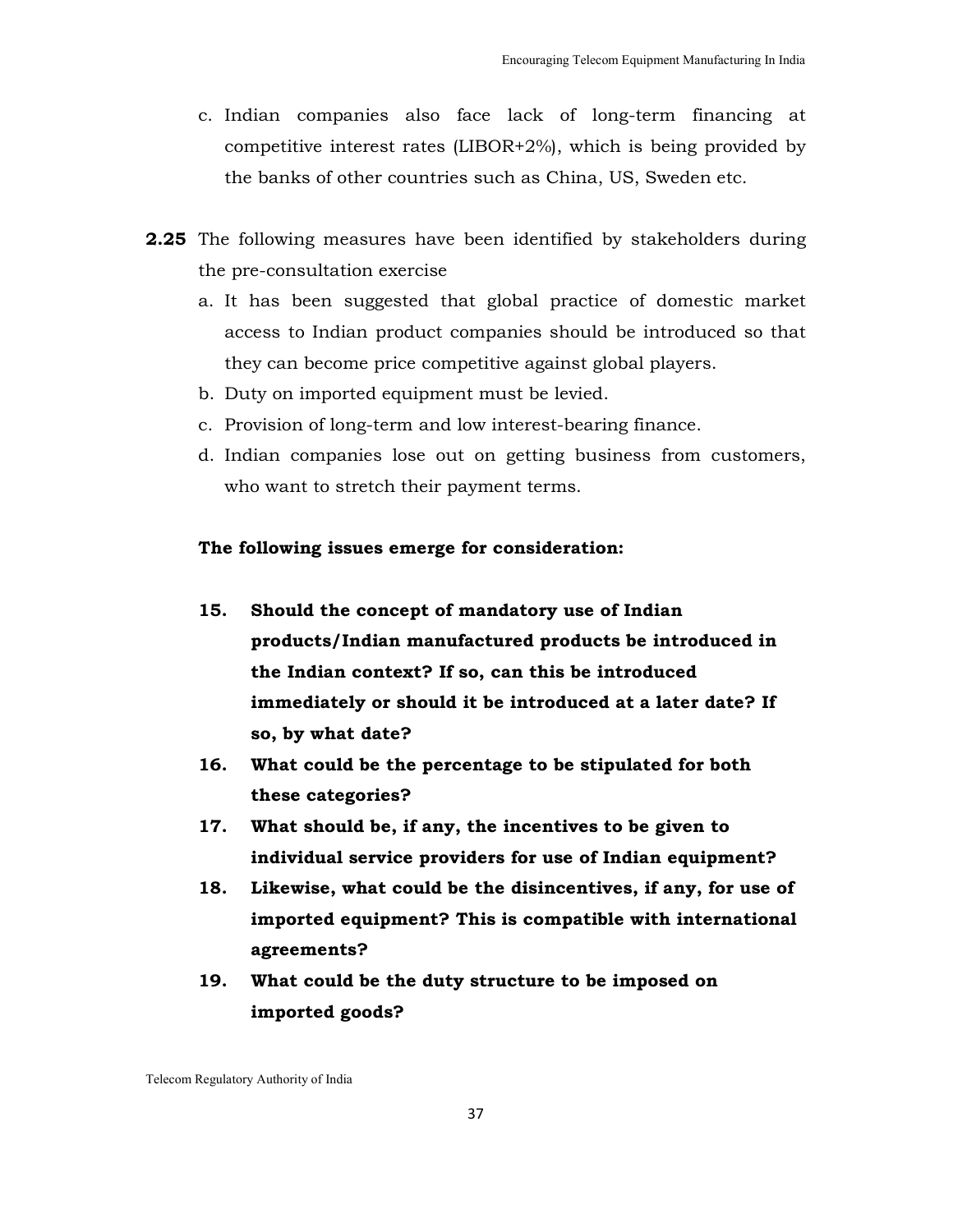#### **D – Promoting domestic manufacture**

#### **Access to markets**

- 2.26 Presently, telecom service sector is very competitive with 12-14 service providers providing service in a circle. The competition among them for market share is very intense, and this competition is focused mostly on price. In order to reduce their expenditure, service providers prefer importing their equipment from large vendors of telecom equipment based abroad who can offer the equipment at the cheapest rates.
- 2.27 Indian Product companies, being late starters, are unable to get to economies of scale in the fast-growing domestic market because of dominance of imported products. There have been demands of preferred domestic market access so that they can get volumes necessary to make them price competitive against global players. However, while considering such preferred access one needs to see that the domestic service providers, who buy indigenous equipment, are not put at a disadvantage in terms of quality, technology standards and prices as compared to the global vendors. It is also suggested that induction of Indian products into the network by domestic operators needs to be promoted by way of proportionate reduction in the licence fee. We shall consider these and other issues in the measures suggested by the stakeholders.
- **2.28** When innovative indigenous telecom equipment is domestically manufactured for the first time, lack of experience or past performance in supplies often serves as a huge impediment in gaining entry into the domestic market. For companies making path-breaking

Telecom Regulatory Authority of India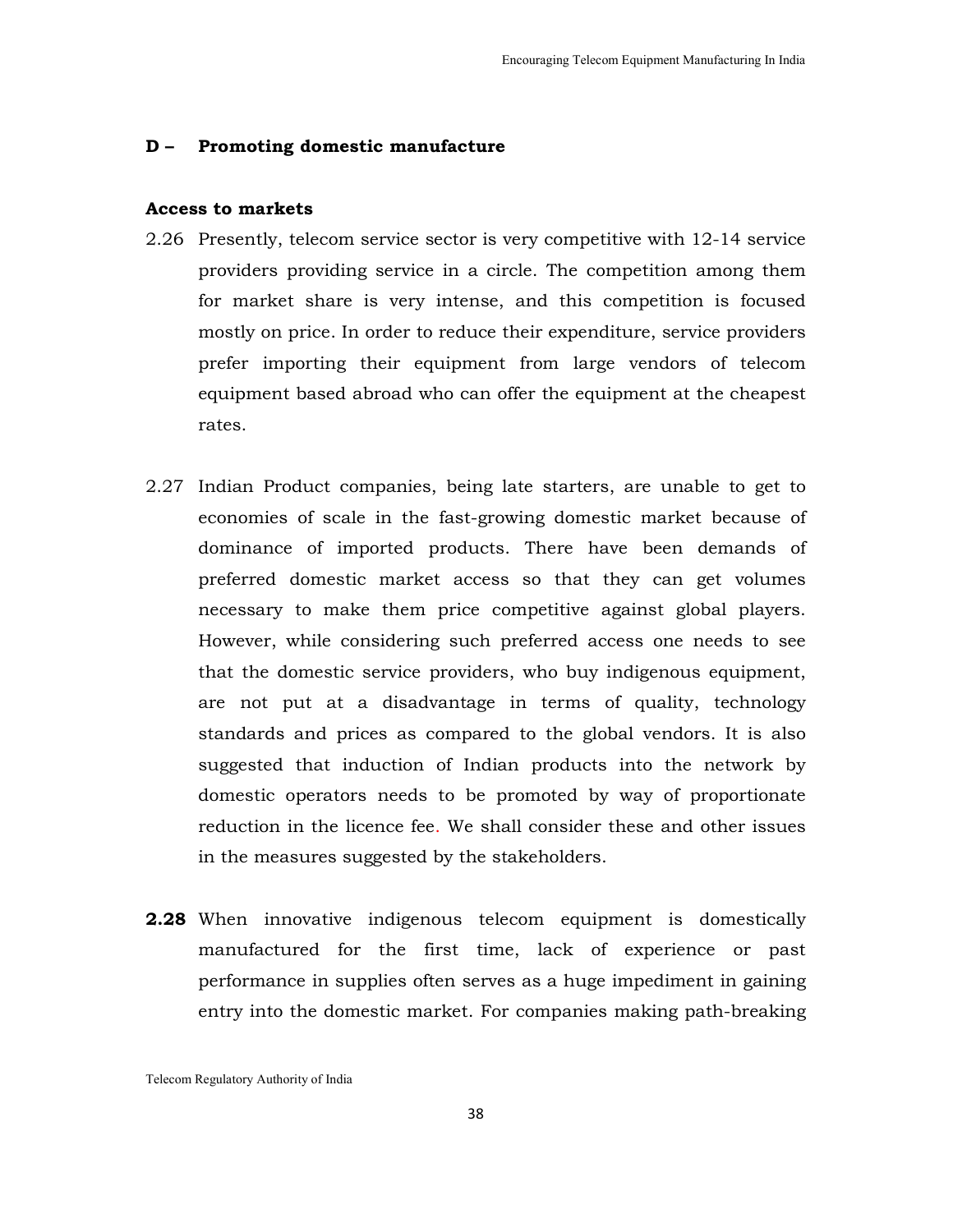Indian Products there should be a mechanism to get a fair chance of participation in tenders in India, even though they may not have a lot of past experience. For this, the procurement policies of government telecom service providers may need a re-look so that Indian companies that have successfully developed products and are globally competitive on technology and quality, get an opportunity to address 30% of the total domestic demand, so that they can use this volumebase to become price competitive not only on domestic but a global level.

#### **The following issues emerge for consideration**

- **20. Should a percentage of the Indian market be reserved for the Indian manufacturers? If so, what should be the percentage?**
- **21. What, if any, could be the implications of such a step?**

#### **Setting up special zones or telecom clusters**

2.29 Clustering of technology companies in an area is well-documented as being very beneficial to developing new industries in a country. Taiwan is an illustrative success story. As described in the Task Force report<sup>10</sup>. Taiwan's Hsinchu Science Park, spread over 632 hectares, has clusters of most of the semiconductor component manufactures, thus saving on time and cost for assembly. This park includes independent wafer foundries, IC design companies, fabricators, as well as packaging and testing companies for the semiconductor industry

 $\overline{a}$ 

<sup>10</sup> "Report of Task Force to suggest measures to stimulate the growth of IT, ITES and Electronics Hardware Manufacturing industry in India", Ernst & Young report, December 2009 (jointly with CEMA, ELCINA, ISA, ICA, ESC, NASSCOM, MAIT, TEMA)

Telecom Regulatory Authority of India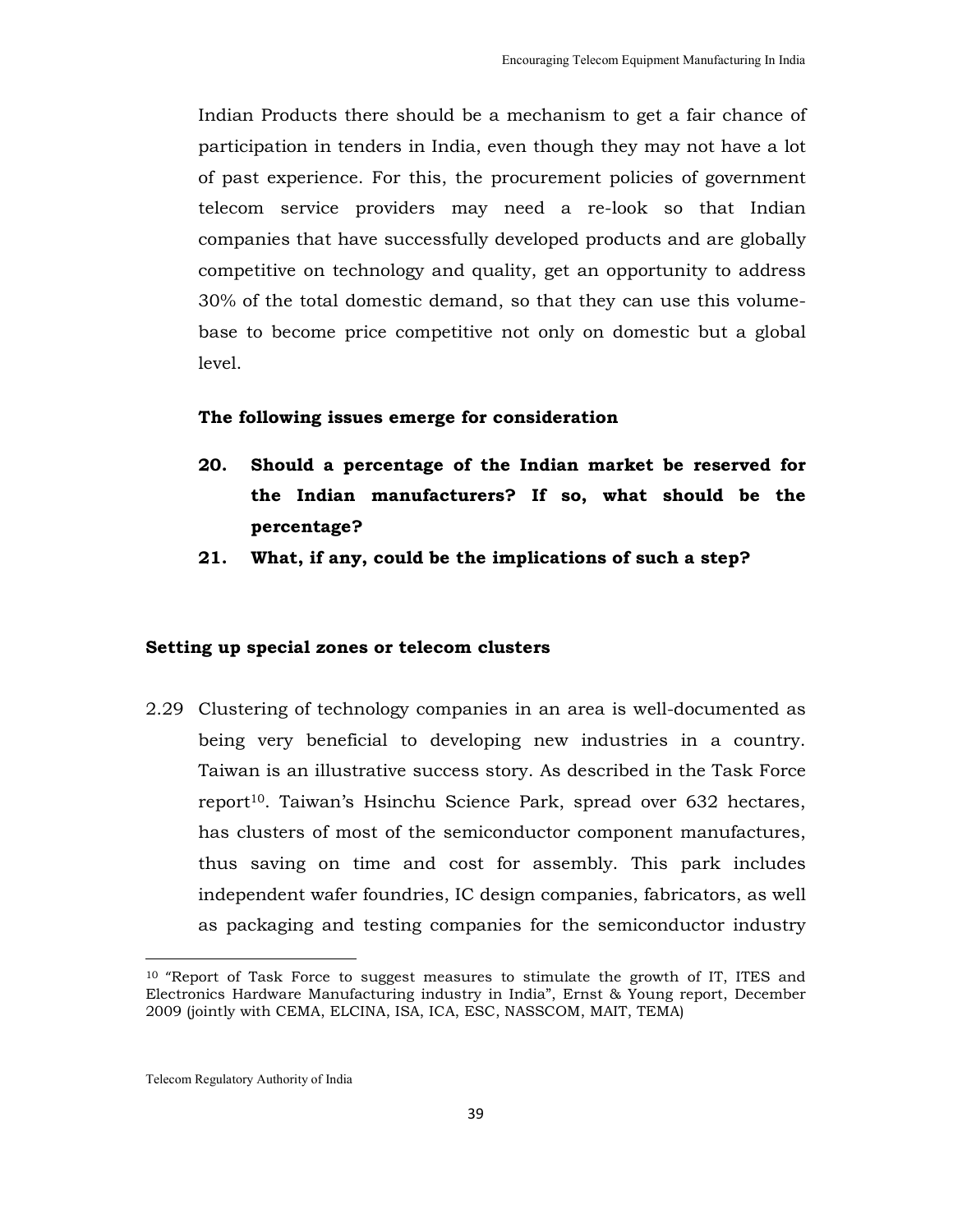all at one place. The model is now being replicated by China and Malaysia as well. In such clusters, one can find trained people more easily and form inter-relationships between suppliers and vendors that make development of products faster, cheaper and even lead to better innovations. Most countries have typically evolved clusters naturally over a time period. But, few such as Germany in the case of Solar Cell Industry or China as in the case of electronics have done this by design.

- 2.30 Clusters are much larger in area (100 km radius for instance) than a typical SEZ would be and typically does not involve subsidized acquisition of land. Unlike a chemical plant or automobile manufacturing plant, telecom product companies' facilities do not require large land area. Thus, it is sufficient to provide proximity instead of land subsidy for related facilities, suppliers and other telecom product companies.
- 2.31 It is also believed that telecom clusters of related industries may be anchored by a large facility. This anchor facility could either be a shared testing and certification lab or a research centre or a largescale incubation laboratory. According to a recent study conducted by the CII<sup>11</sup>, formation of telecom clusters is estimated to result in  $~15\%$ improvement in profitability of domestic manufacturers through lower investment in common facilities, cluster financing and marketing expenses.

l,

<sup>&</sup>lt;sup>11</sup> "Realizing the potential of ICTE manufacturing in India – a Framework", CII, October 2010

Telecom Regulatory Authority of India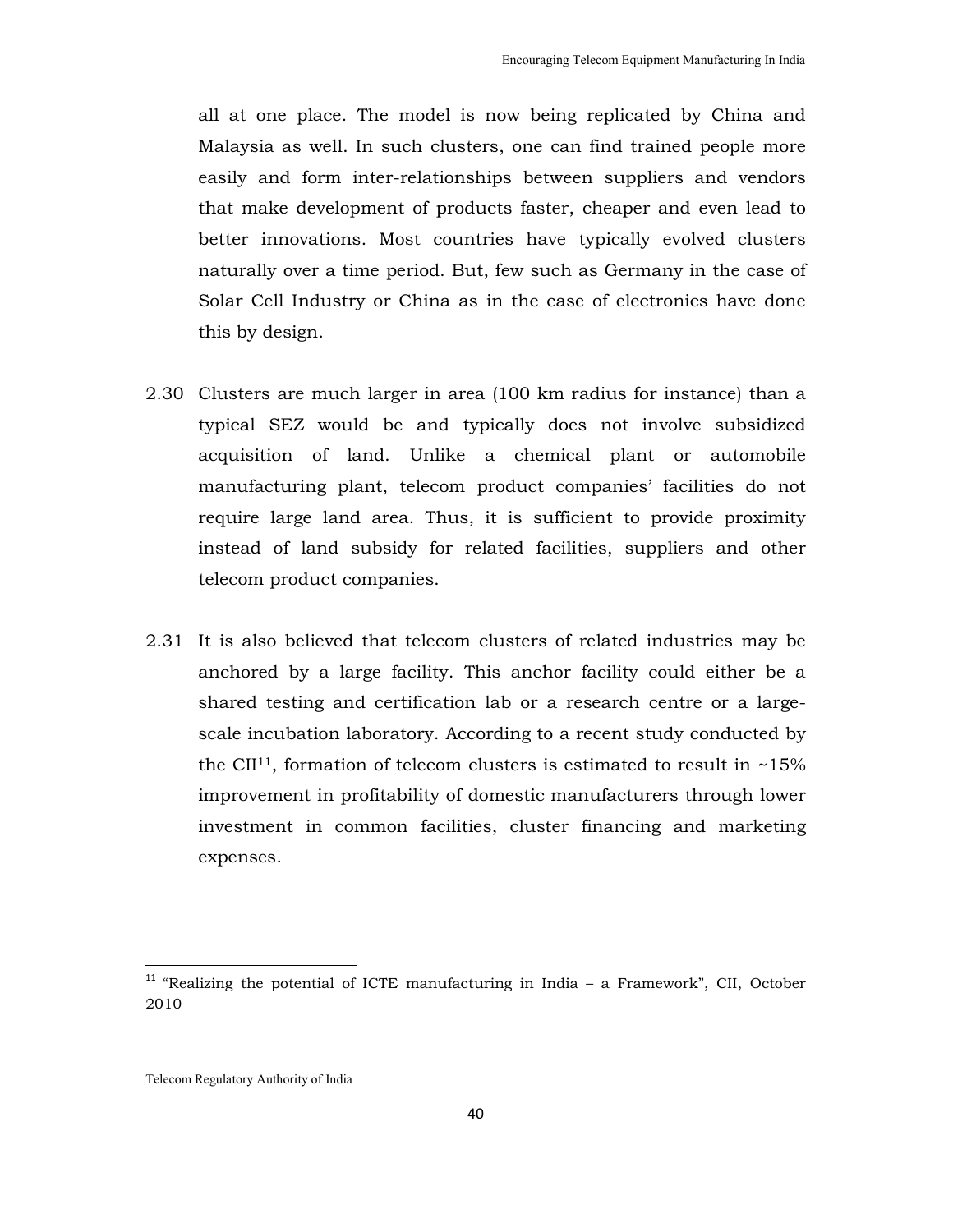- 2.32 For developing an effective manufacturing supply chain, the Draft Paper on National Electronics/IT Hardware Manufacturing Policy of the Department of Information Technology states that a 'Hardware Manufacturing Cluster Park' needs to be set up across the country. These would be special areas with each location having its own focus. Industries promoted in these Parks should not be seen in isolation but in relation to each other – as forward and backward linkages in the value chain. These Parks would be provided infrastructural support in terms of uninterrupted power supply, water, telecom facilities and other infrastructure needs. Most importantly, these areas are to have single window clearance and special tax benefits
- 2.33 The Government has set the targets for making India a hub of telecom manufacturing by facilitating a large number of telecom specific Special Economic Zones (SEZs) to achieve exports of 10 billion during 11th Five year plan and doubling the telecom equipment R&D by 2010 from present level of 15%. The Government has also undertaken steps to encourage the establishment of a supply chain facility through local manufacturers as well as international investment, and has put together incentive schemes like the SEZ and EHTP. These special schemes have:
	- Income tax exemption for 5 to 15 years
	- Duty free import of components and consumables
	- Duty free import of capital goods
	- Duty free import of leases, rentals, free of cost transfers and second hand capital goods
	- Duty exemption on local procurement of components, consumables
	- Refund of local taxes paid on local procurement of components and consumables

Telecom Regulatory Authority of India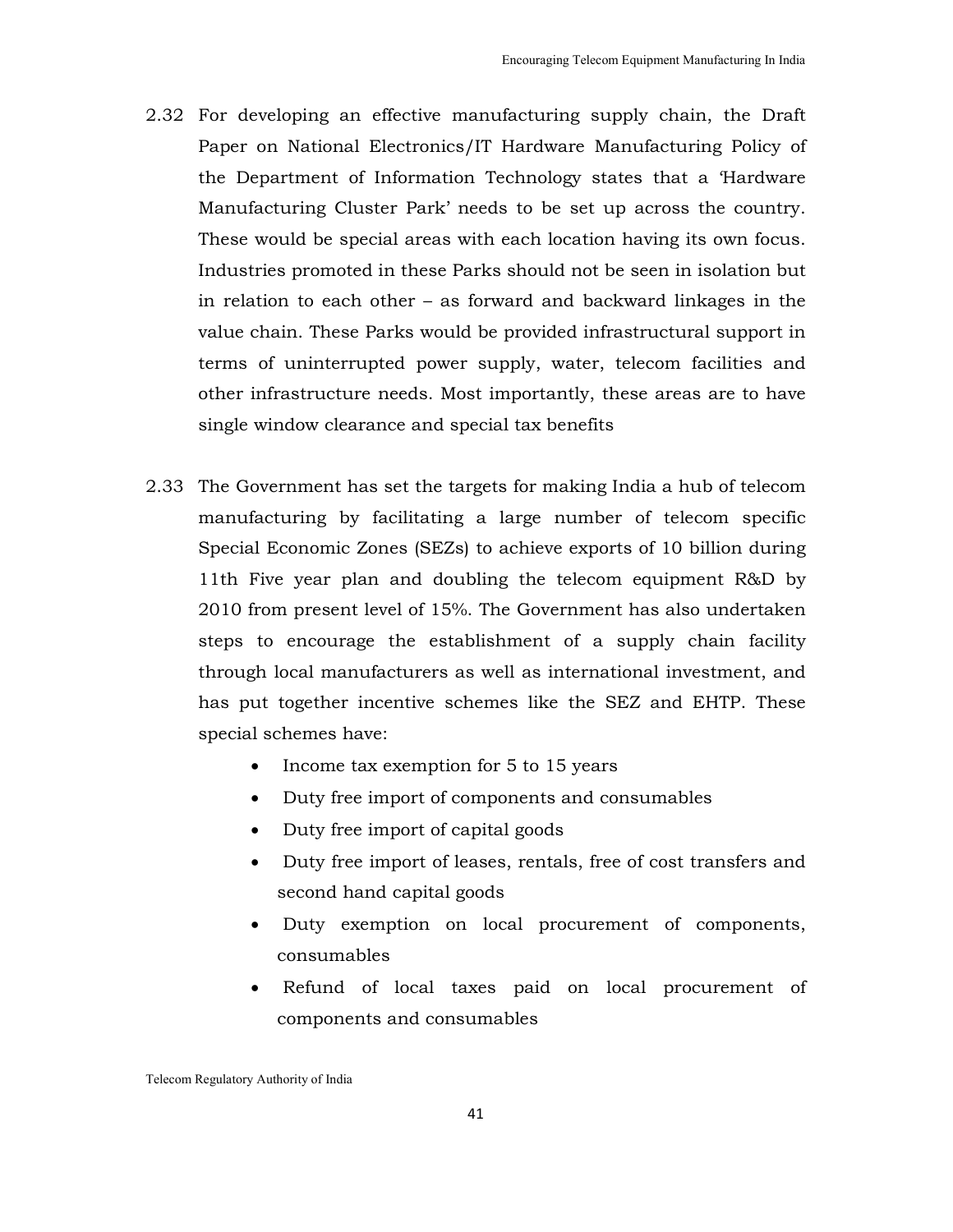- Duties exempted even if the components are used in the manufacture of products for domestic sale
- Extension of duty free benefits to EMS companies suppliers
- "Fast Channel" customs clearance process

#### **The following issues emerge for consideration**

- **22. What, if any, are the advantages of setting up of clusters for manufacture of Telecom equipment within the country?**
- **23. What is the investment required for setting up of such clusters?**
- **24. How can the financing of such clusters be best done, based on international experience?**
- **25. What would be the lead time required for setting up of such clusters?**
- **26. What are the considerations for the location of such clusters?**

#### **Testing, standardisation and accreditation**

- 2.34 India does not contribute much in setting of standards by the international standard setting bodies e.g. 3GPP etc. It is a general feeling that India should actively drive global standards, so that it can build products that are suitable for Indian requirements. This will also give a first-mover advantage to Indian R&D and product companies. Funding for such participation should be provided to interested people/companies in government as well as private sector.
- 2.35 Products developed in India need to be tested extensively for interoperability before bringing them to market. For this purpose, specialised laboratories are required that house common telecom test

Telecom Regulatory Authority of India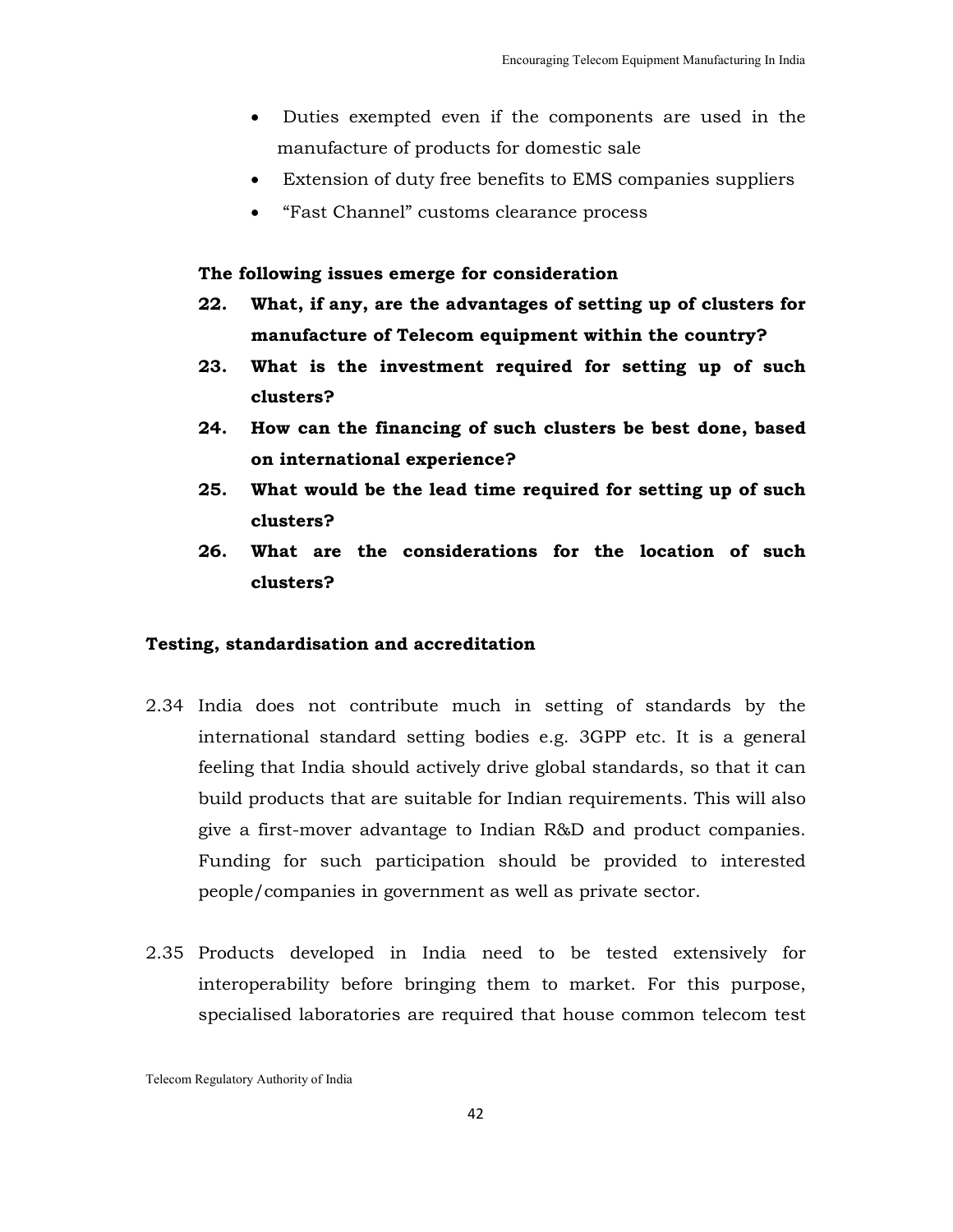facilities such as environmental test labs, radiation test labs etc along with the associated test and measurement equipment for use by Indian product companies and manufacturers at nominal rates. Also, facilities should be available in India to test products to meet global standards, since the current option is to go to international test and certification labs and this is very expensive.

2.36 Telecom testing is an important requirement for manufacturers and designers. Setting up of Common Test & Certification lab (TCL) will help electronic product designers and manufacturers achieve their compliance requirements as quickly and efficiently as possible. Moreover, there is a long standing demand of the telecom vendors and operators to have an indigenous lab to get the telecom equipment certified and checked. This will also take care of the Govt. concern of any security related issues pertaining to telecom network. Provision may be made for Indian Service Providers, which may offer live test beds free of cost for a limited period where field trials of these products can be conducted. Establishment of such facilities requires significant investment beyond the reach of individual manufacturers. It is important to ensure that such facilities are established by an agency which would make these facilities available at affordable costs and in a non-discriminating manner to all the Indian telecom manufacturing companies.

## **The following issues emerge for consideration**

**27. What, in your opinion, would be the best agency to set up and manage such a Common facility/ies?**

Telecom Regulatory Authority of India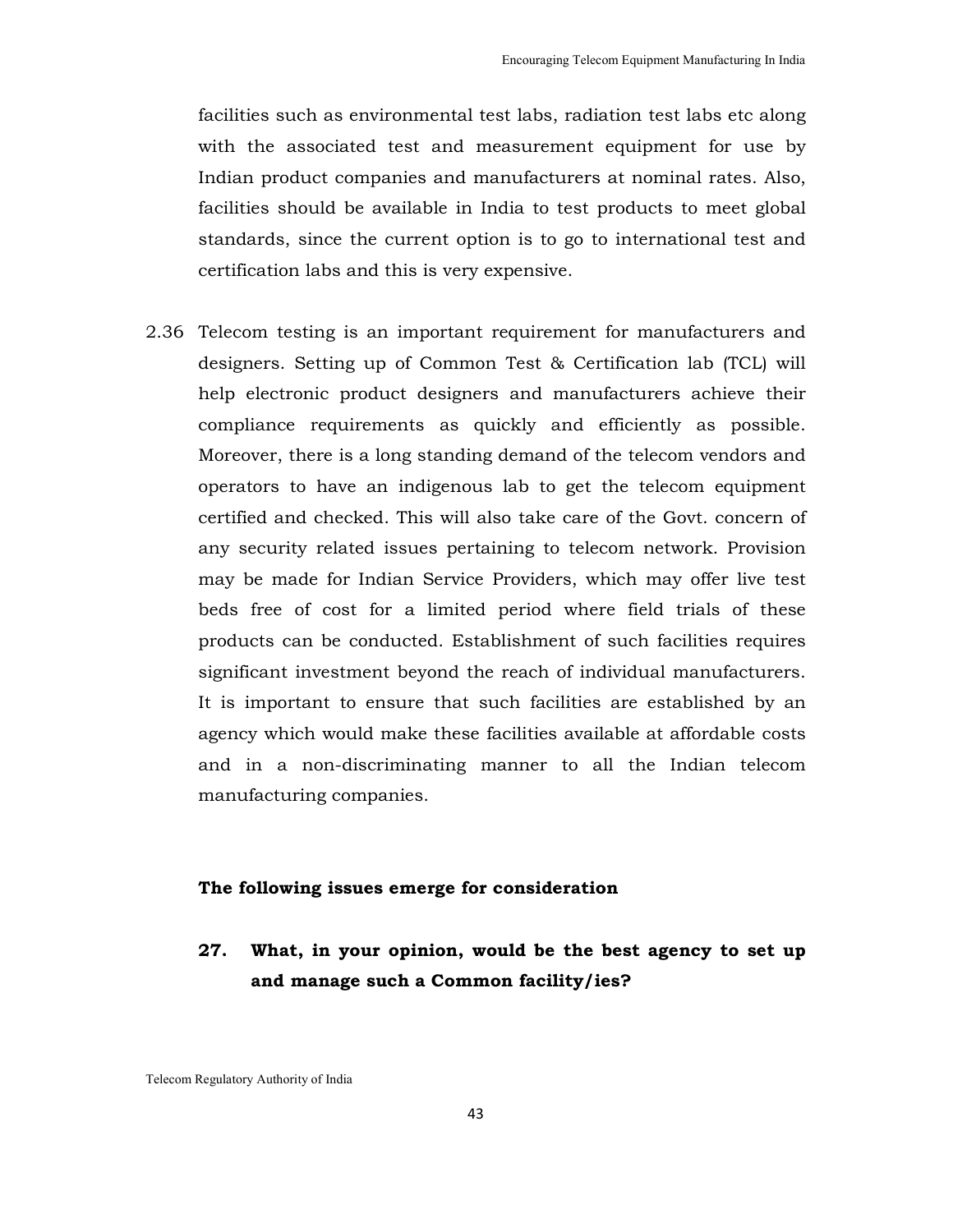- **28. What would be the facilities and the level of investment required in such a facility**?
- **29. How will such an investment pay for itself**?

### **Funding/FDI**

- 2.37 Capital requirements and economies of scale to achieve a competitive cost structure are the main requirements of the equipment industry. Financial incentives like availability of loans at reduced interest rates, a conducive tax structure are believed to work as a catalyst to Indian equipment industry.
- 2.38 It is important for small companies and start ups to have access to capital. Many have to rely on venture capitalists due to the difficulty in raising funds. Increased access to capital for Indian telecommunications companies would mean increasing Indian development capacity. Long long-term financing should be available at globally competitive rates. Since many operators in India do not have adequate working capital, they require equipment vendors along with the banks, to provide them with long-term financing for upto 7 years, at LIBOR+2% rates.
- 2.39 An attractive trade and investment policy and lucrative incentives for foreign collaborations have made India one of the world's most attractive markets for the telecom equipment suppliers and service providers. No industrial license required for setting up manufacturing units for telecom equipment. 100% Foreign Direct Investment (FDI) is allowed through automatic route for manufacturing of telecom equipments. Payments for royalty, lump sum fee for transfer of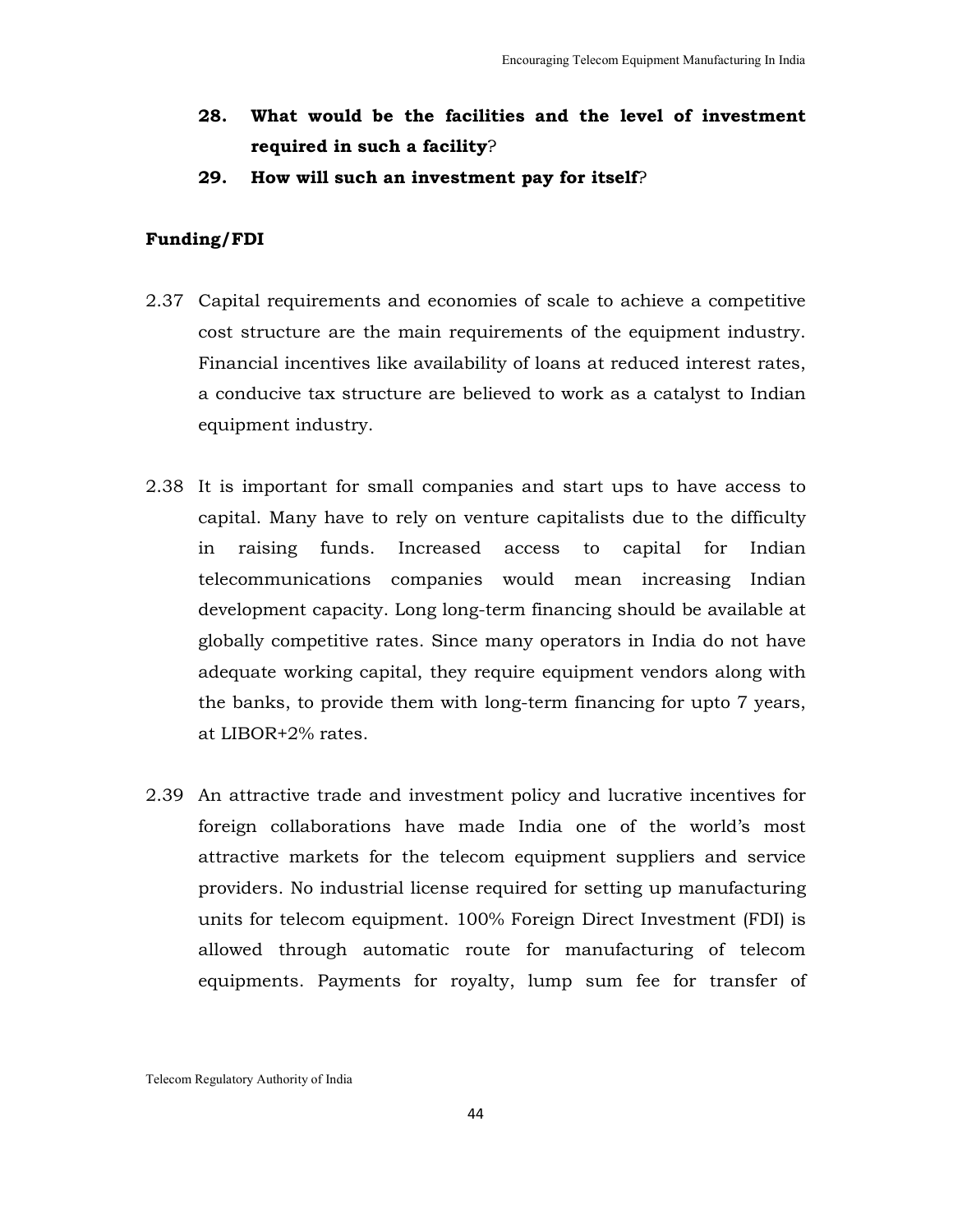technology and payments for use of trademark/brand name on the automatic route.

- 2.40 In recent years, there has been increased flow of FDI in various sectors of Indian Industry. In the first half of 2010 alone, it is reported that more than 300 private equity and venture funds are operating and investing in India, with investments totalling over US\$6 billion for the current year. However, most of these investments are not in the telecom equipment sector, especially since there is no explicit policy support for Indian Products thereby resulting in limited success of such Indian Product companies. The experiences of nascent telecom equipment manufacturers are that funds for growth or start-ups in this sector remain scarce.
- 2.41 A number of ways ranging from private venture funds to government funding to something like Taiwan model have been suggested by the stakeholders. The Taiwan model involves funding and operation of a large-scale incubation centre adopted by Industrial Technology Research Institute (ITRI) of Taiwan, which has proven to be a good model for building a new Industry. ITRI of Taiwan is credited to be a catalyst for developing Taiwan's semiconductor as well as Display Panel industries. This approach differs significantly from traditional national research laboratory model followed by several countries including India in the past. In this approach, seed funding and operational expenses are provided to hire and build a workforce that is trained to develop state-of-the art products for a couple of years with the explicit understanding that the entire research unit along with IP and the people employed will be spun off as a commercial unit in few years time. The spinning off can be accomplished by auctioning the unit to a private industrial group that would undertake to develop and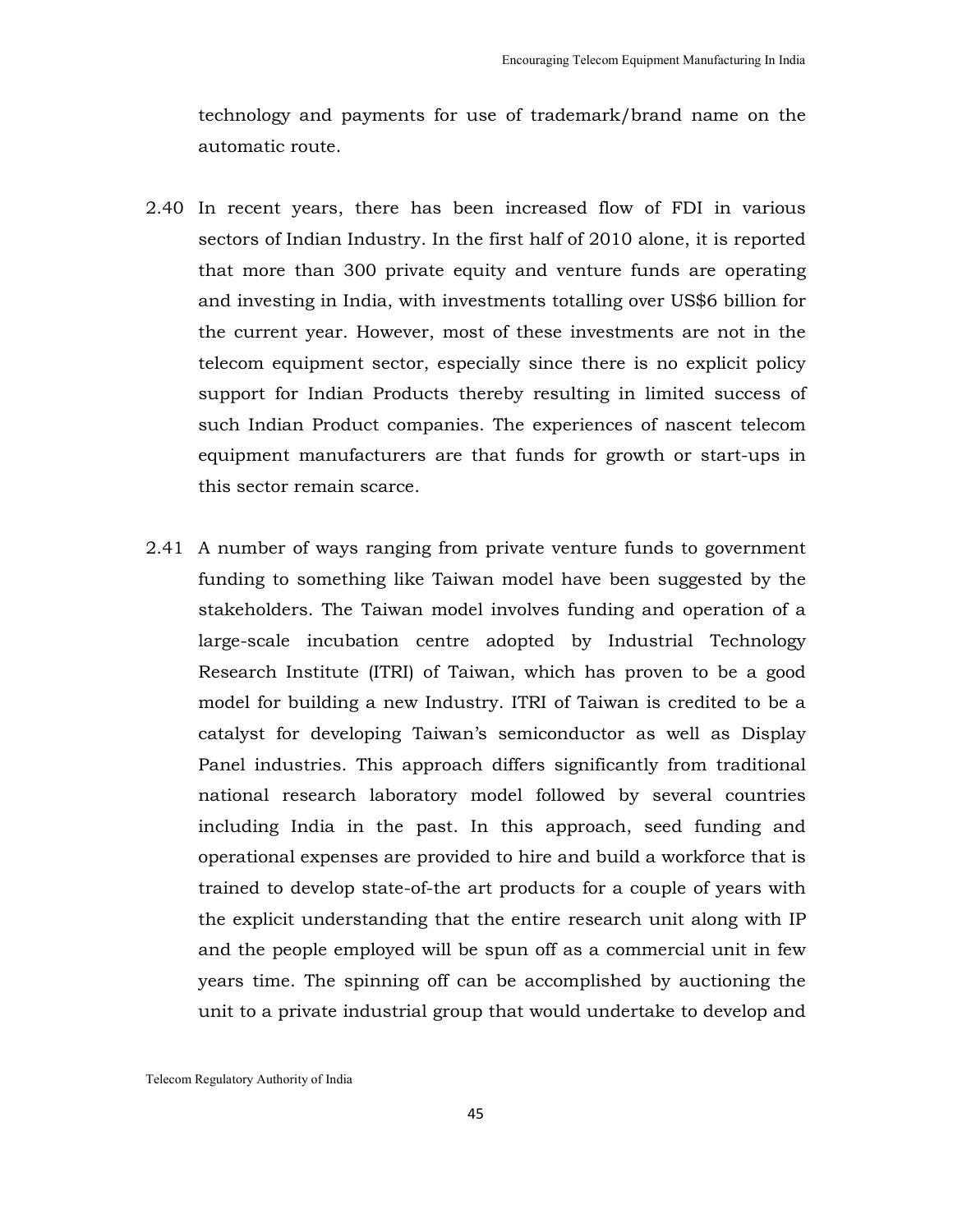build a company around the product. Alternatively, the unit could also be funded by a private equity group and be owned by the management and employees of the spun-off unit. Auctioning off the research unit in this manner would generate funds that can be ploughed back and used to develop other such units. The key aspect here seems to be hiring good people with a clear understanding that in few years upon successful completion of a project they would be expected to leave the institute and become employees of a commercial venture.

#### **The following issues emerge for consideration**

- **30. What, in your opinion is the likely requirement of Capital for companies that could take up the manufacture of telecom equipment?**
- **31. What could be the best manner of facilitating availability of capital to such firms?**
- **32. Would setting up of Institutions like ITRI be desirable and feasible?**

### **Duties and Levies**

2.42 It is believed that because of the existing duties and levies, the domestic production is at a disadvantage vis-à-vis imported equipment. India was one of the 69 signatories to WTO's (World Trade Organization) ITA (Information Technology Agreement) Act, 1995 that came into force on 1st January 1998. As per this Act, India committed itself to remove tariff barriers on the import of six categories of IT products that included telecom equipment. ITA 95 marked a new chapter in the era of telecom liberalization and contributed to the availability of low cost telecom services in the country. At the same

Telecom Regulatory Authority of India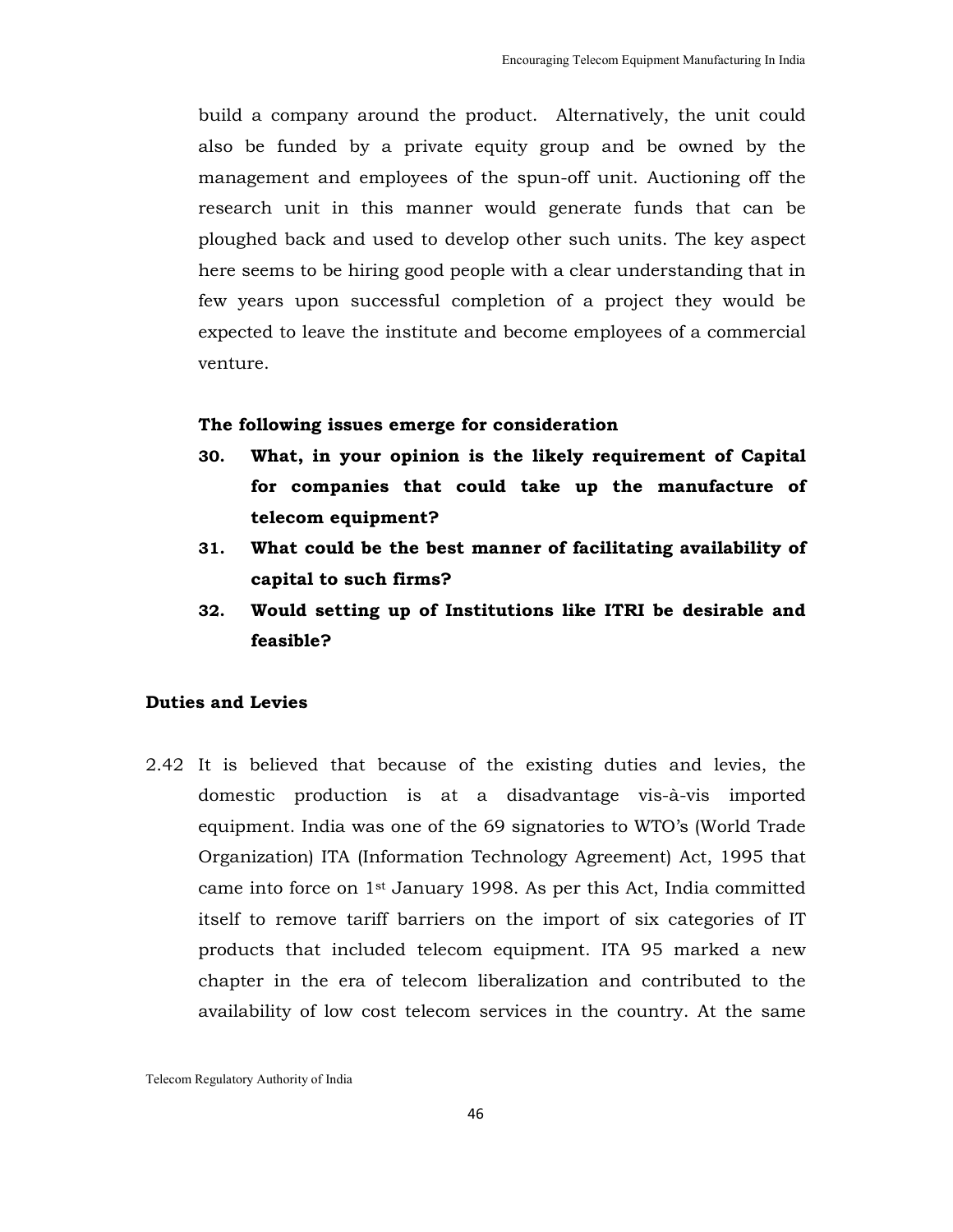time, it also had an adverse impact on the development of the domestic telecom manufacturing industry since foreign equipment were now available at zero import duties, and there were no incentives or tariff barriers to facilitate growth of an Indian telecom equipment industry.

- 2.43 The most notable tax break has come in the form of the extension of the benefit of 4% SAD (special additional duty) exemption on mobile phone parts, components and accessories w.e.f. March 31, 2011, from the earlier June 2010 deadline. Accordingly, the three key accessories, battery packs, chargers, and hands-free headphones, are expected to see mass production in India as their basic duty, CVD and SAD have all been exempt.
- **2.44** It is felt by the stakeholders that there are no tax/financial incentives available for developing telecom products, and unlike the Indian software industry which has got an income tax holiday in India for over 15 years, the telecom equipment industry gets no such financial incentives or subsidies to kick start the industry and help them compete with global players, who are already having large economies of scale. According to them, creating a conducive tax structure is important. Exempting companies from MAT, reducing or abolishing excise duty, treating goods provided to the domestic operators by the Indian manufacturers as deemed exports, offering financial incentives like lowering of license fee, spectrum charges to the operators adopting the indigenously manufactured products are some measures that have been suggested and are brought out later in the appropriate sections.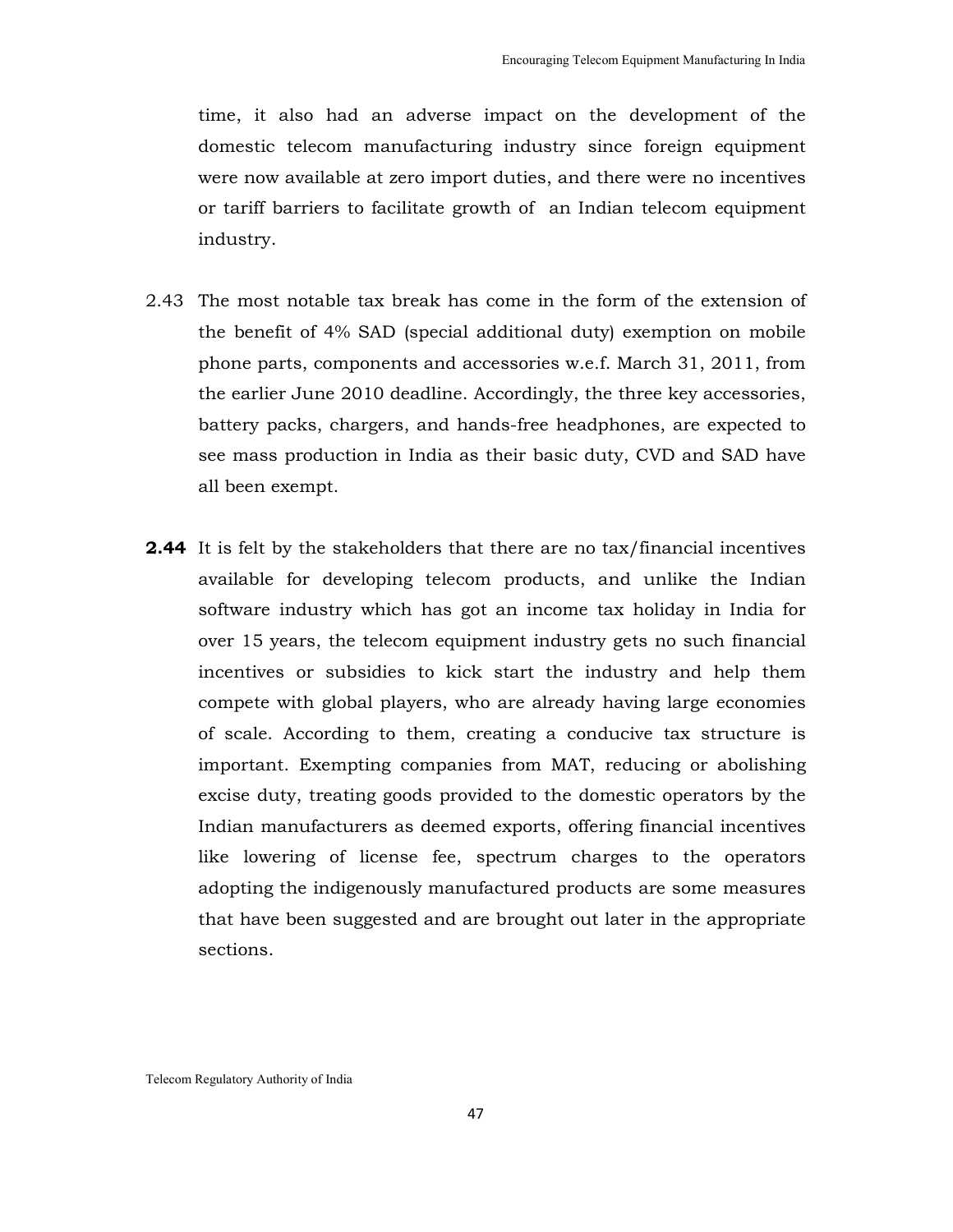**33.What would you suggest should be the tax structure in respect of imported and indigenous manufacture of telecom equipment, keeping in view the international agreements?**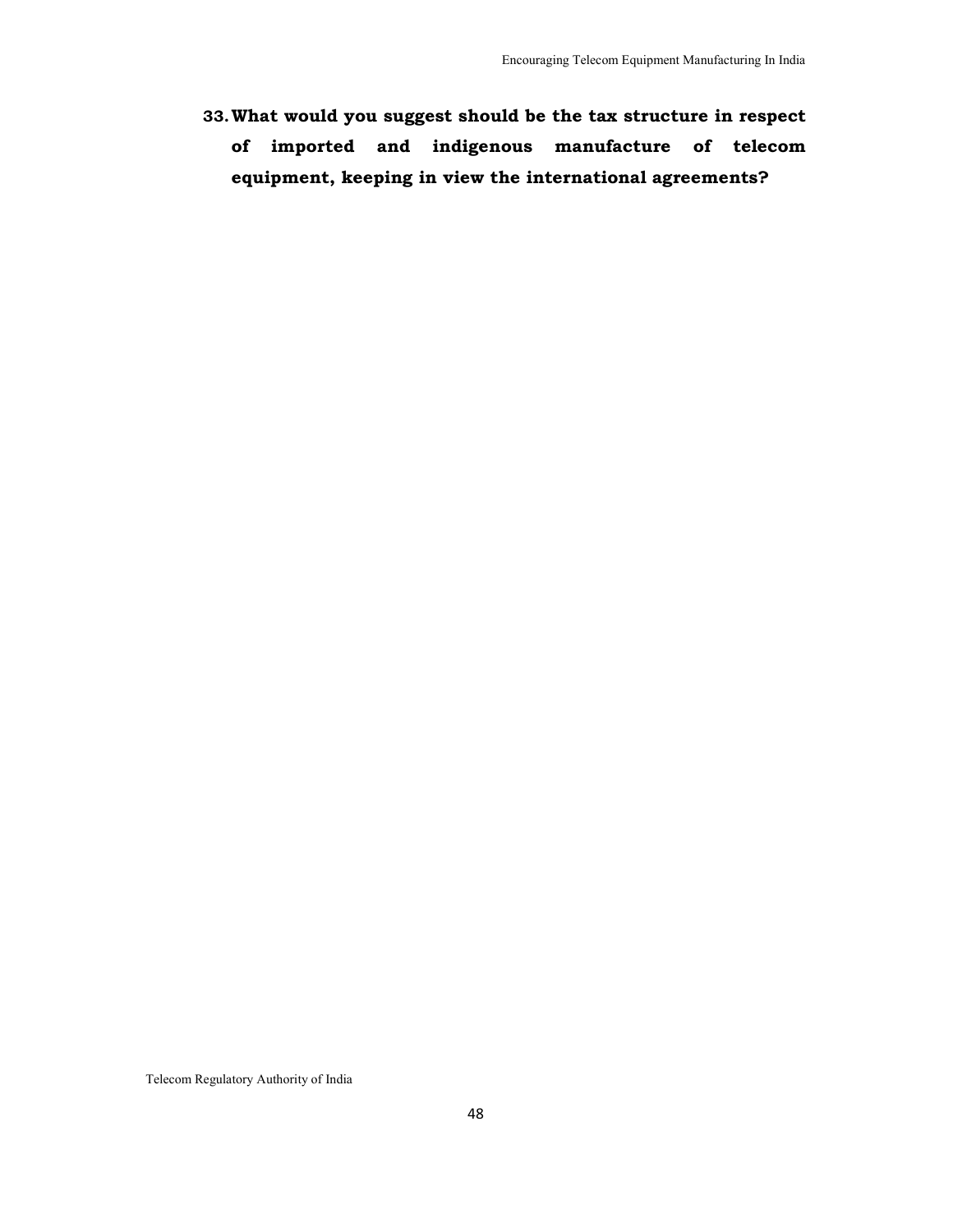# **Chapter III**

# **Issues for Consultation**

#### **Research & Development**

- **3.1 What should be the objective and focus of the R&D effort for 2020?**
- **3.2 Flowing from the above, what should be the objective and focus of the R&D effort for 2015?**
- **3.3 What is the level of 'Indian Products' that we should attempt to achieve at the end of 2015 and 2020?**
- **3.4 What is the broad level of investment required for this effort?**
- **3.5 Which Institutions, whether in the Public or private sector, are best suited to carry out this effort? And why?**
- **3.6 What can be the linkages established with Institutions or Indians abroad? Will this reduce time delays?**
- **3.7 What should be the role of the Government and the Industry in regard to the R&D effort? In particular, what should be the investment, if any, by the Government?**
- **3.8 Should an R&D fund be set up? If so, how can the fund be managed effectively to meet its objectives?**
- **3.9 What could be the fiscal incentives to be offered by the Government? Should such incentives be linked to any outcome?**

#### **Sourcing of Inputs**

**3.10 What are the components that can be manufactured in the country with due consideration to commercial viability?** 

Telecom Regulatory Authority of India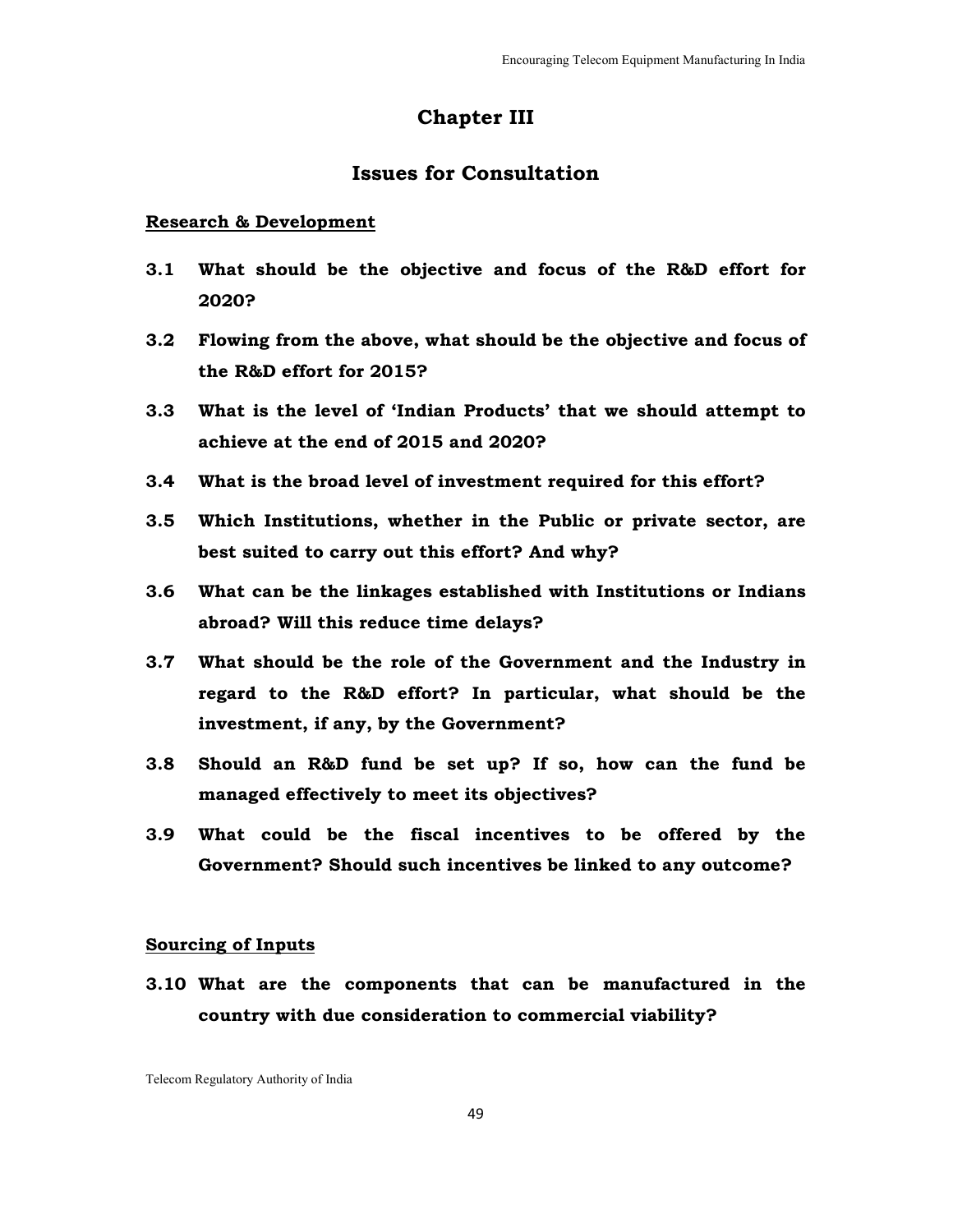- **3.11 What should be the degree of indigenous manufacture of components that we can reasonably achieve a period of 5/10 years?**
- **3.12 What, do you think, is the feasibility of setting up of commercially viable fabricating units to manufacture chips, ICs?**
- **3.13 Is the Duty on components currently being levied high? If so, on what components can the duty be reduced? What are the financial implications and the corresponding benefits?**
- **3.14 Should electronic Manufacturing service companies be incentivised? If so, how?**

## **Manufacturing of equipment**

- **3.15 Should the concept of mandatory use of Indian products/Indian manufactured products be introduced in the Indian context? If so, can this be introduced immediately or should it be introduced at a later date? If so, by what date?**
- **3.16 What could be the percentage to be stipulated for both these categories?**
- **3.17 What should be, if any, the incentives to be given to individual service providers for use of Indian equipment?**
- **3.18 Likewise, what could be the disincentives, if any, for use of imported equipment? This is compatible with international agreements?**
- **3.19 What could be the duty structure to be imposed on imported goods?**

Telecom Regulatory Authority of India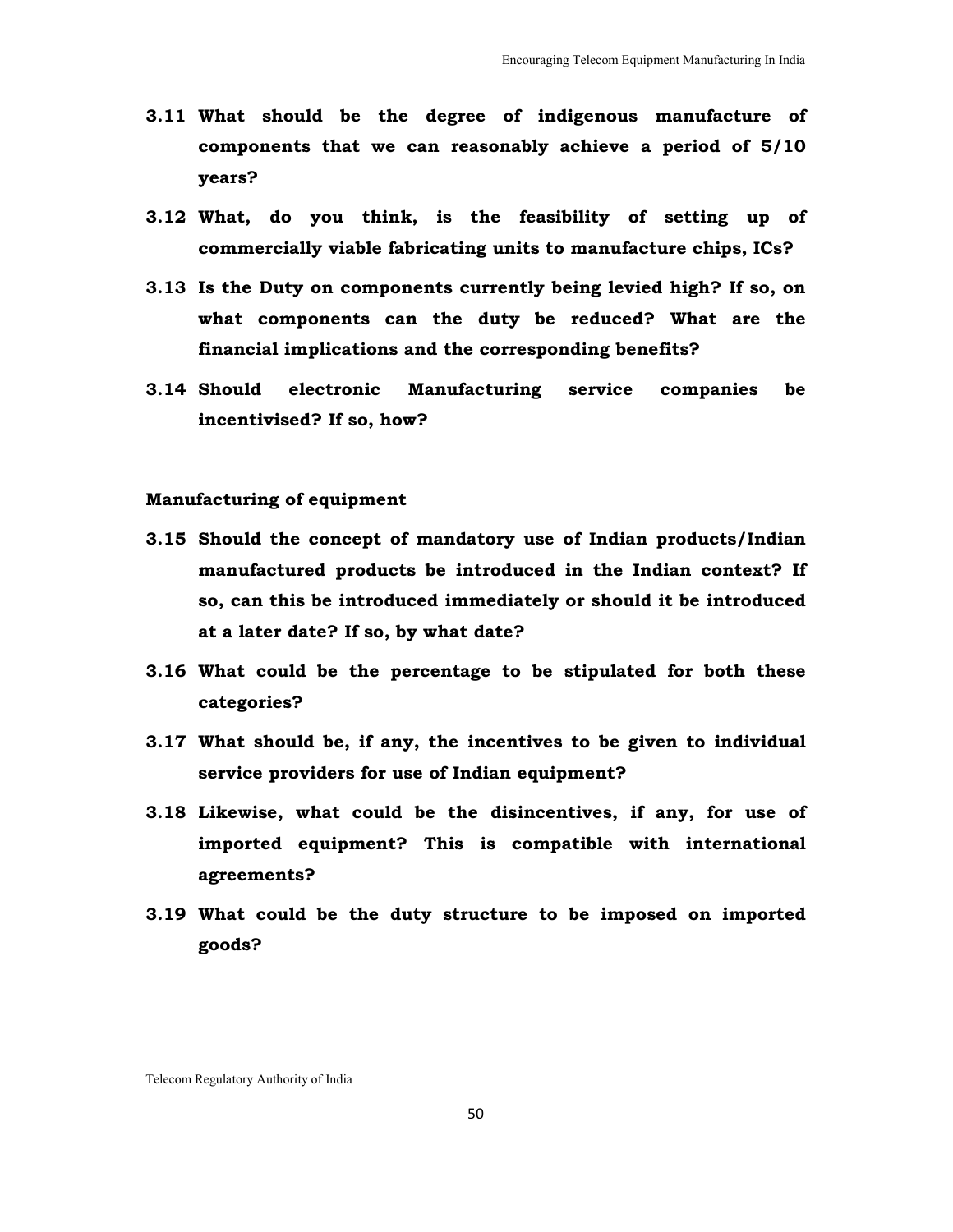#### **Promoting Domestic Manufacture**

- **3.20 Should a percentage of the Indian market be reserved for the Indian manufacturers? If so, what should be the percentage?**
- **3.21 What, if any, could be the implications of such a step?**

#### **Setting up of Special Zones or Telecom Clusters**

- **3.22 What, if any, are the advantages of setting up of clusters for manufacture of Telecom equipment within the country?**
- **3.23 What is the investment required for setting up of such clusters?**
- **3.24 How can the financing of such clusters be best done, based on international experience?**
- **3.25 What would be the lead time required for setting up of such clusters?**
- **3.26 What are the considerations for the location of such clusters?**

#### **Testing, Standarisation and Accreditation**

- **3.27 What, in your opinion, would be the best agency to set up and manage such a Common facility/ies?**
- **3.28 What would be the facilities and the level of investment required in such a facility**?
- **3.29 How will such an investment pay for itself**?

Telecom Regulatory Authority of India